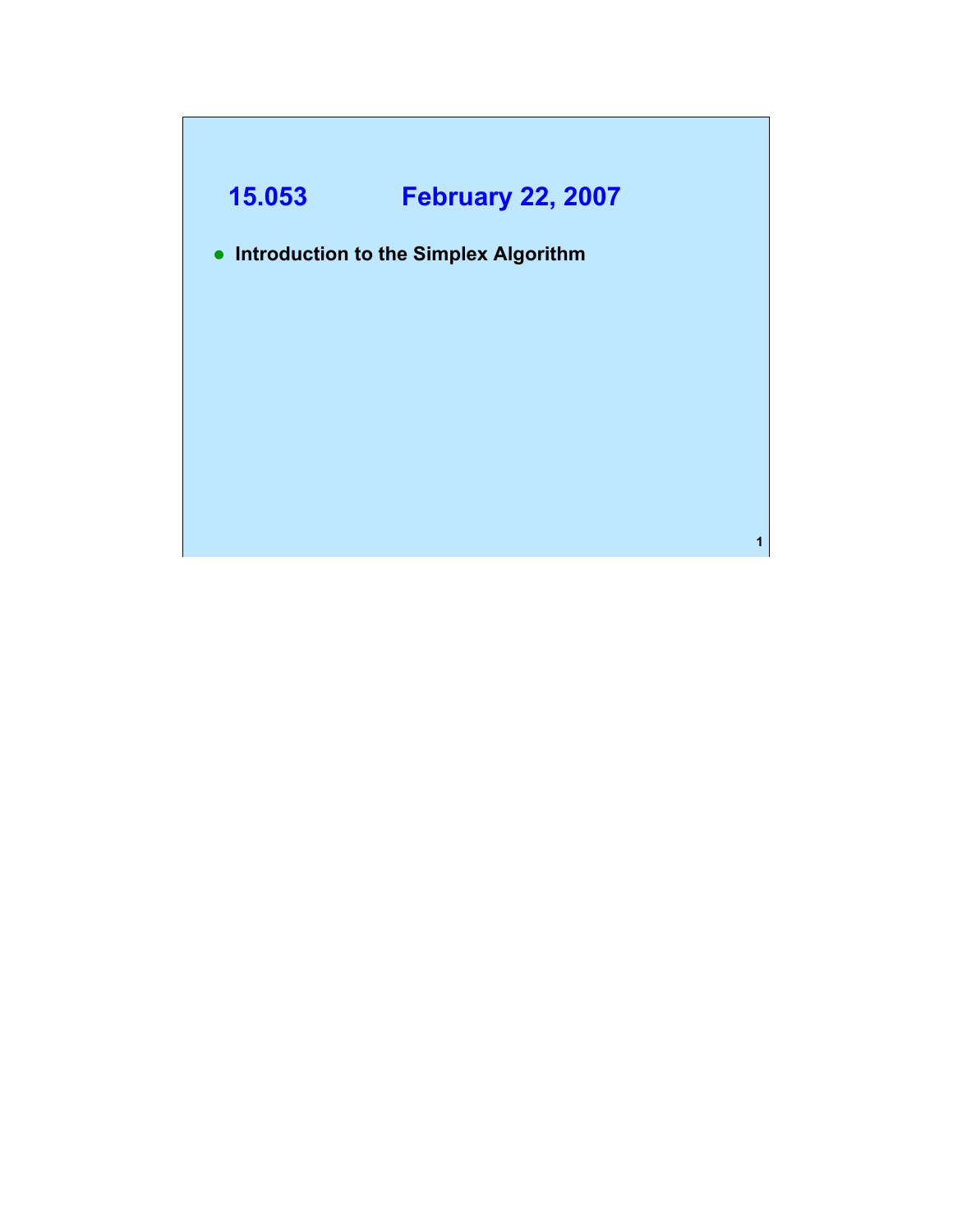# **Quotes for today**

**Give a man a fish and you feed him for a day. Teach him how to fish and you feed him for a lifetime.** 

**-- Lao Tzu** 

**Give a man a fish dinner, and he will forget it by next week. Let a person catch the fish for himself, and he'll remember it for a lifetime.** 

**-- Jim Orlin**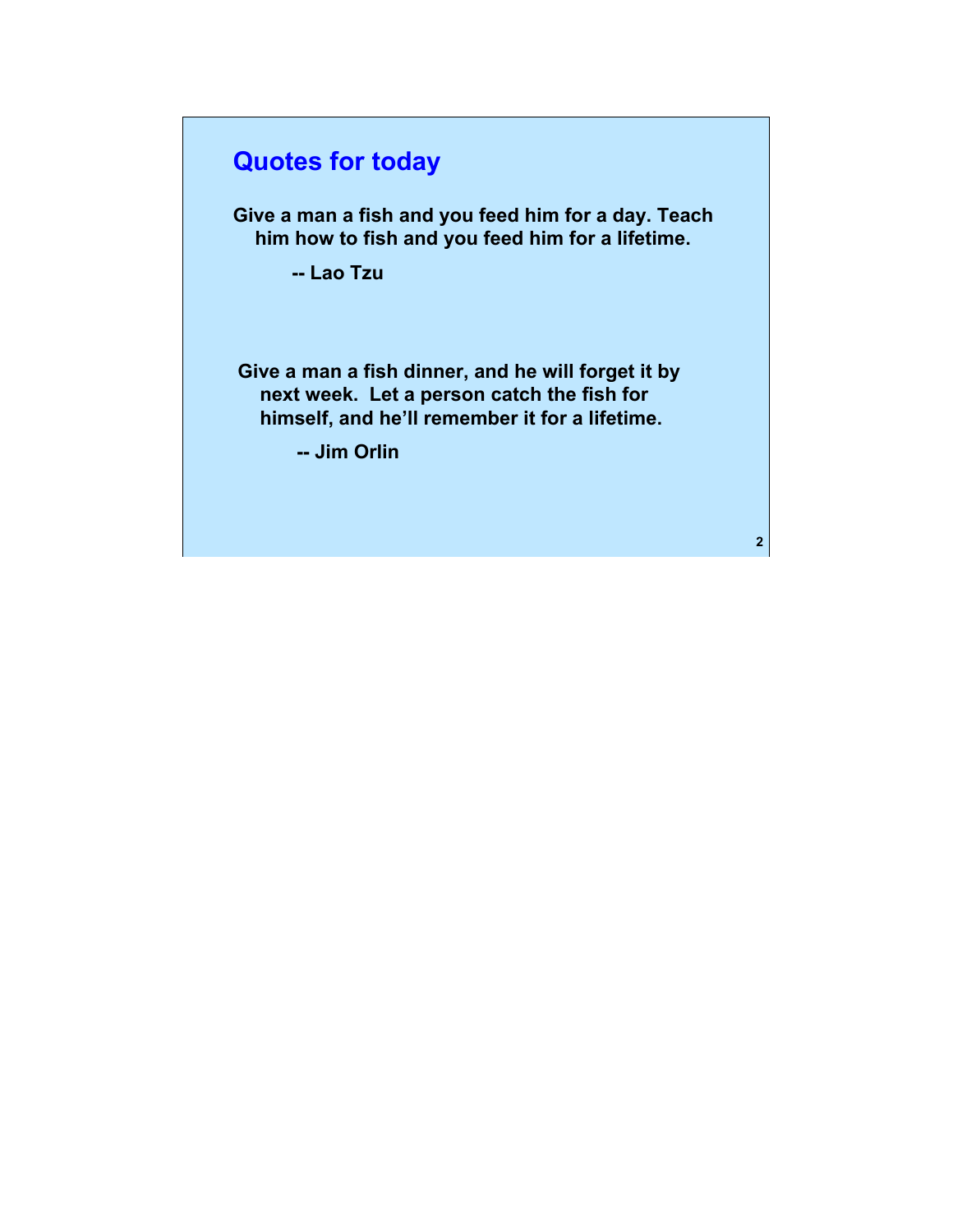

This is a picture of the simplex algorithm in inequality form. In this form, the simplex algorithm moves from corner point to corner point. And each corner point is the intersection of two constraints.

When we move to equality form, the simplex algorithm still moves from corner point to corner point. And the corner points are still found by solving a system of equations. So, there are many similarities.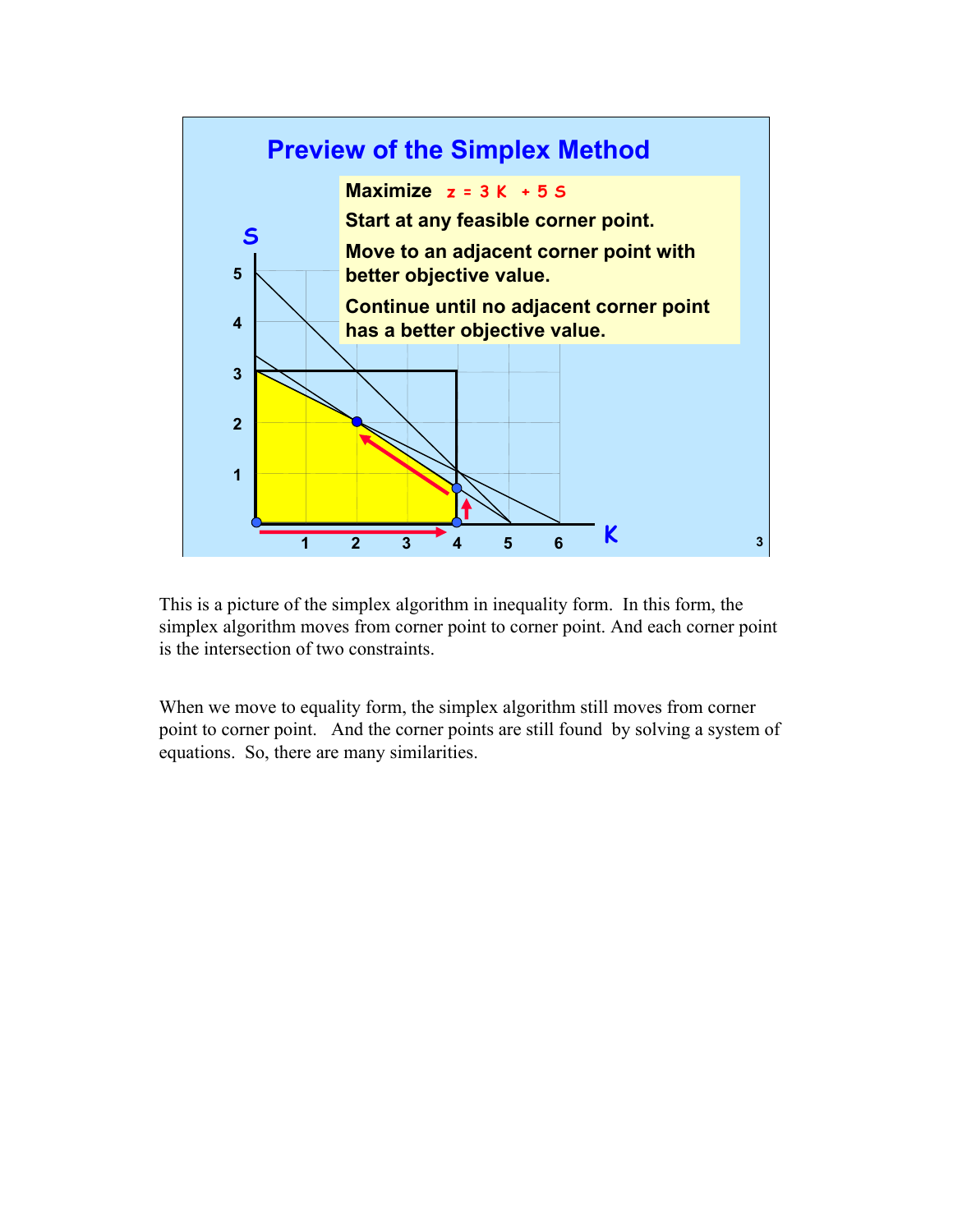

As you can see, this is a fairly simple structure. At the same time, it may be difficult to keep everything in one's head at the same time. That is where the two dimensional example can help out.

We will assume that we start with a feasible corner point solution. That immediately raises two questions. What does a corner point solution look like? And how do you find a corner point solution to start with? Both of these issues will be addressed shortly.

The next slides deal with something even more preliminary. We will be assuming that we start with a linear program with equality constraints and non-negativity constraints, and nothing else. So we need to get each linear program into the correct starting form. We will show how to do that on the next few slides.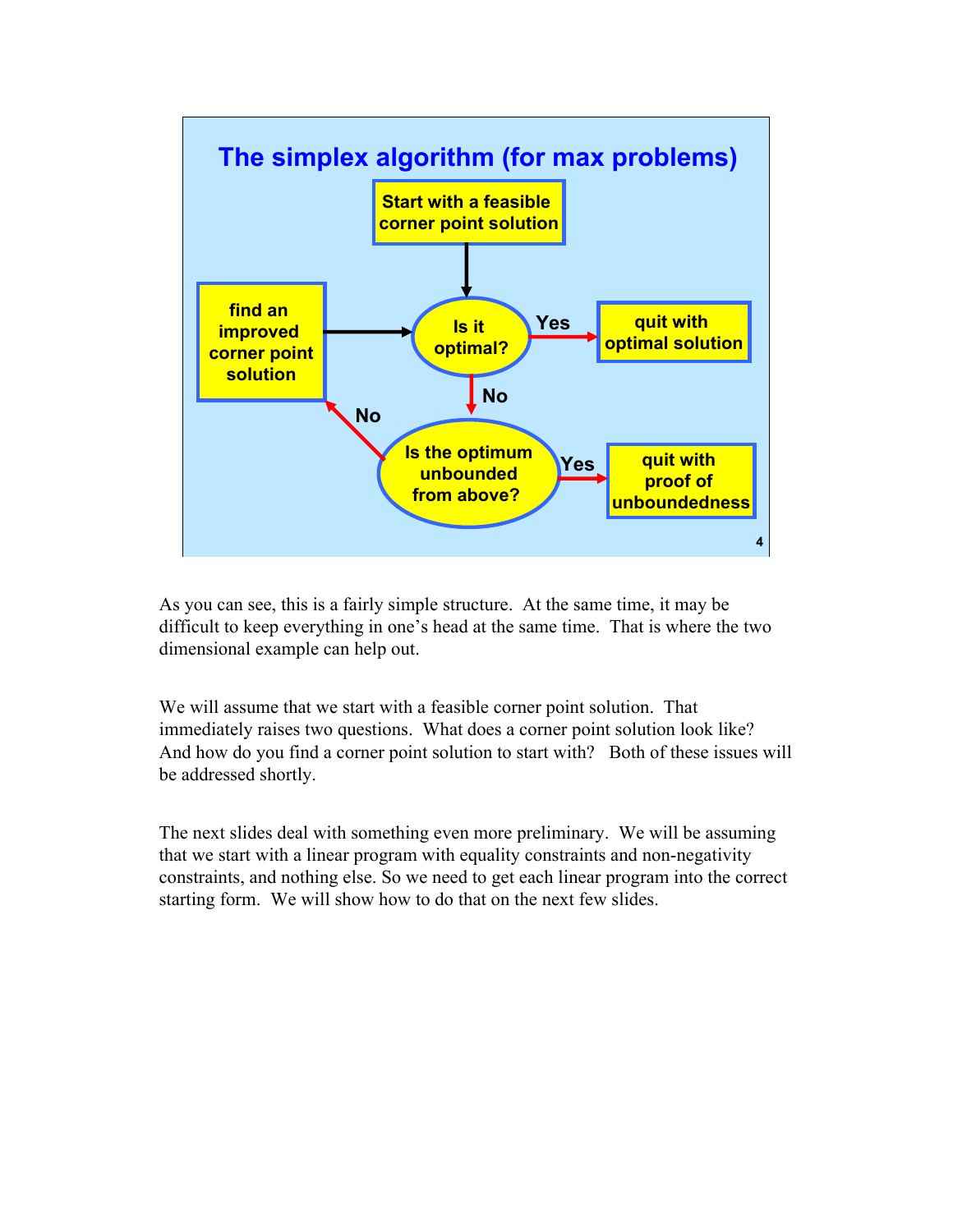# **Goals for this lecture**

**Major Issues of the Simplex Algorithm** 

- **1. How does one get the LP into the correct starting form?**
- **2. How does one recognize optimality and unboundedness?**
- **3. How does one move to the next corner point solution?**

**Note: we will derive the simplex algorithm in class!**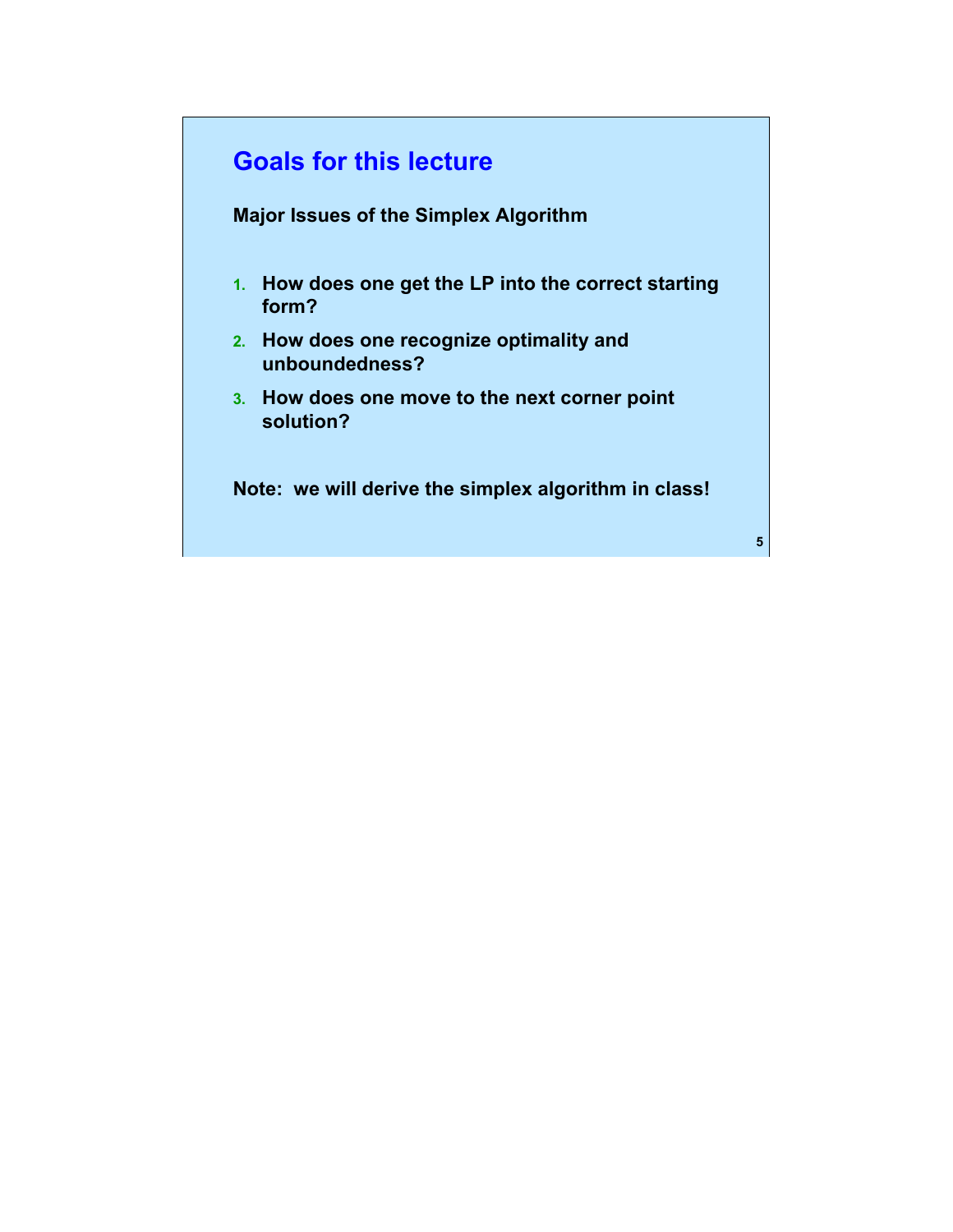

Excel Solver does not require that you write an LP in standard form because it will immediately transform it to standard form via software. We show next what linear programming solvers do with an LP that does not start in standard form.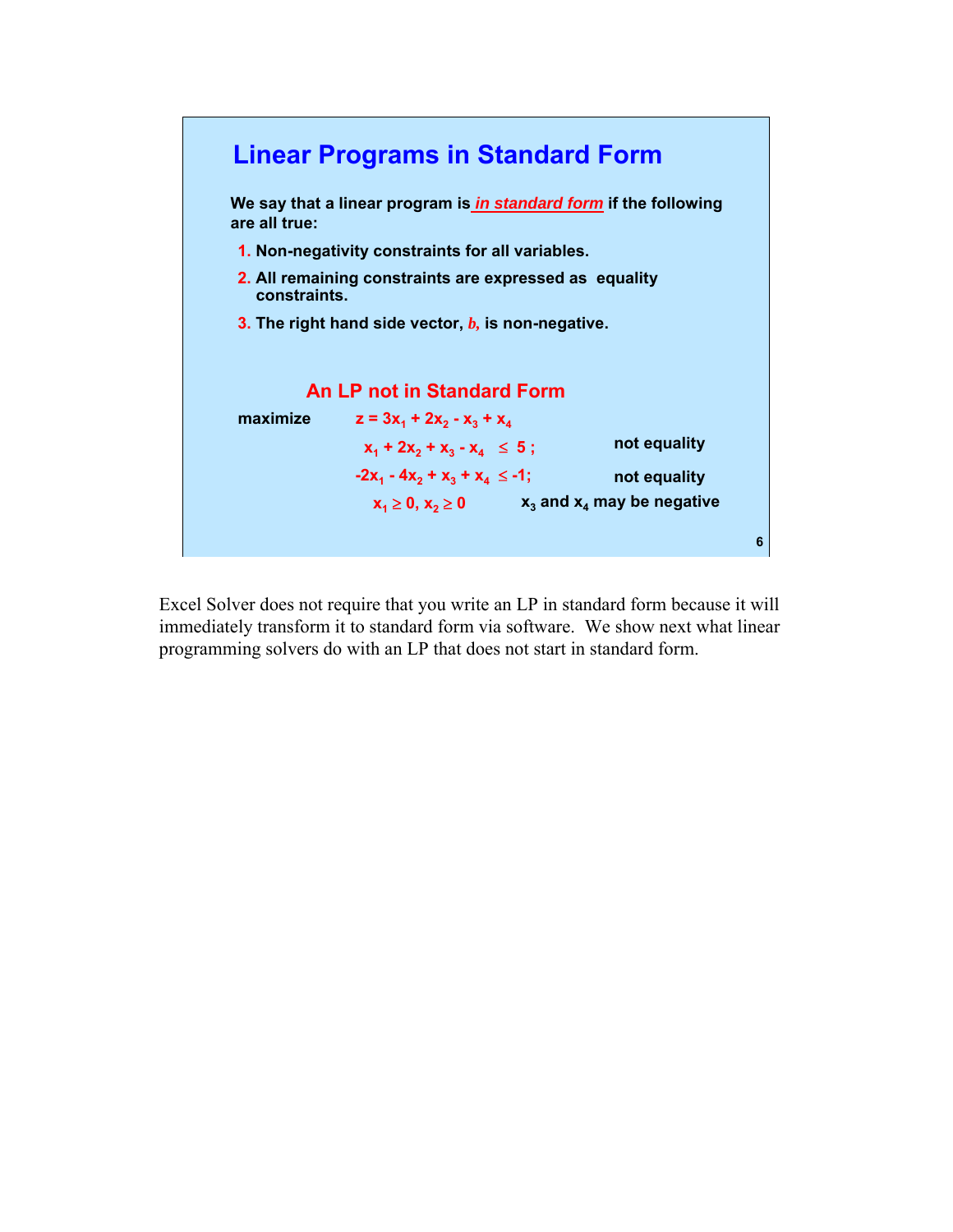

- So, we transform a "≤ constraint" by
- 1. adding a slack variable
- 2. requiring that the slack variable is non-negative.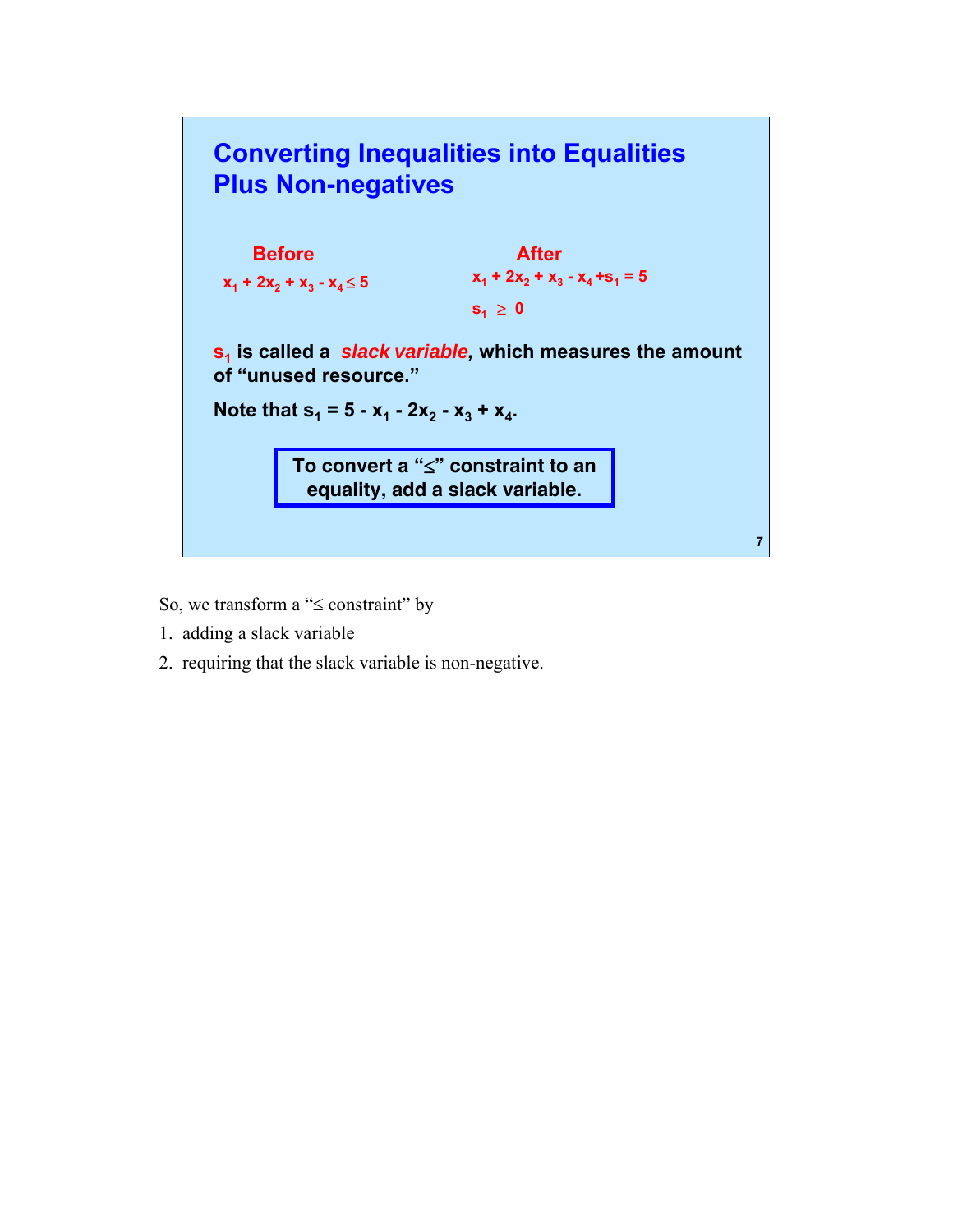

We get rid of negative right hand sides by multiplying through by  $-1$ .

We transform a "≥ constraint" by

- 1. adding a surplus variable
- 2. requiring that the slack variable is non-negative.

To be honest, I sometimes confuse the names "slack" and "surplus" because they are serving the exact same function, converting an inequality constraint to an equality constraint. They have different names because of their interpretations in practice. Often a "≤ constraint" will model a case in which we have limited resources, and the "slack" represents the amount left over. Often a "≥ constraint" will model a case in which we have to produce at least a specified amount. If we produce more than we need, we are said to have produced a surplus.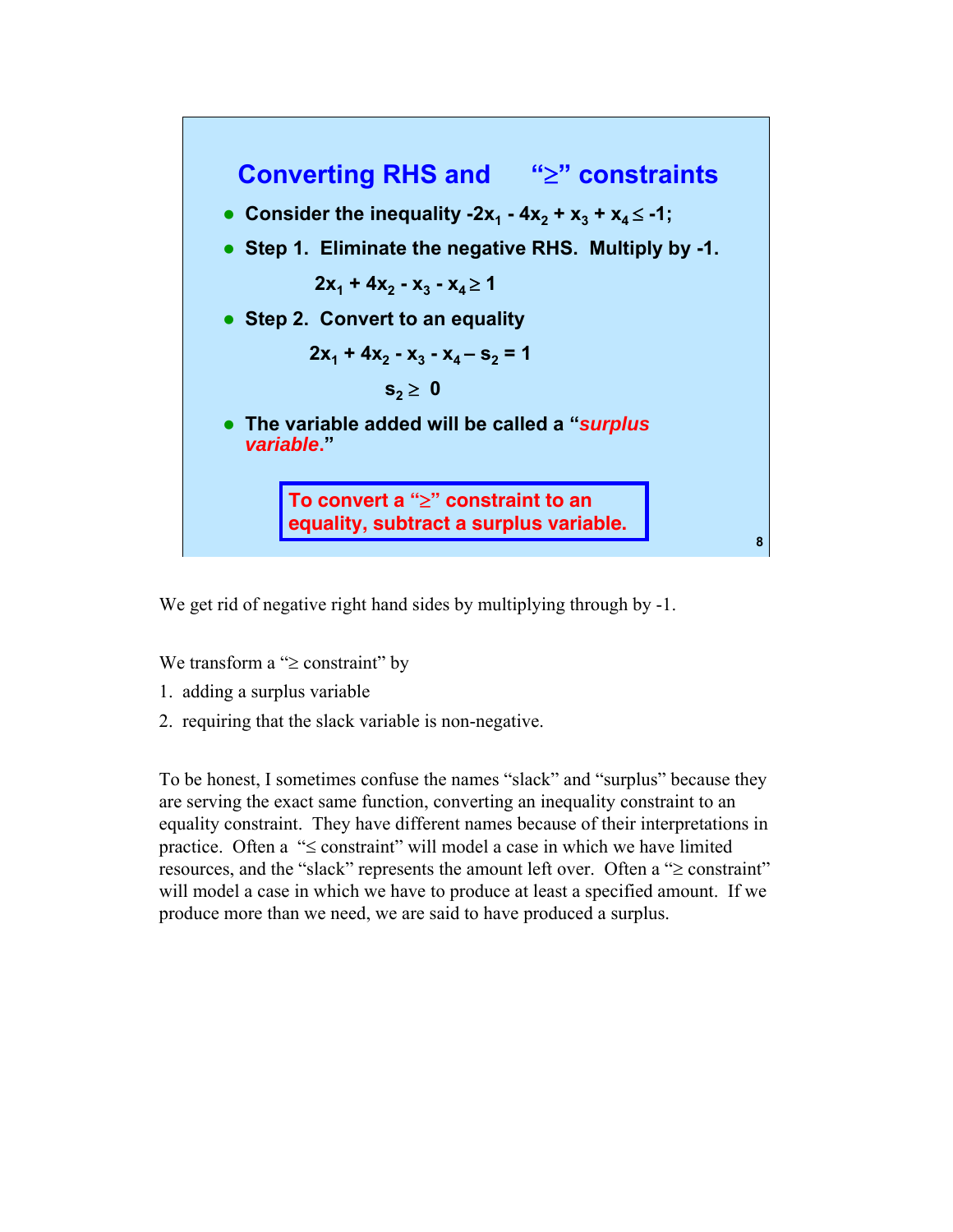

Minimizing z is equivalent mathematically to maximizing  $-z$ . Interestingly, practitioners often have a very strong preference. If you tell a practitioner that you are maximizing the negative of the cost, it will sound very confusing, unless you convert it somehow to maximizing profit. But mathematically, there is no important distinction.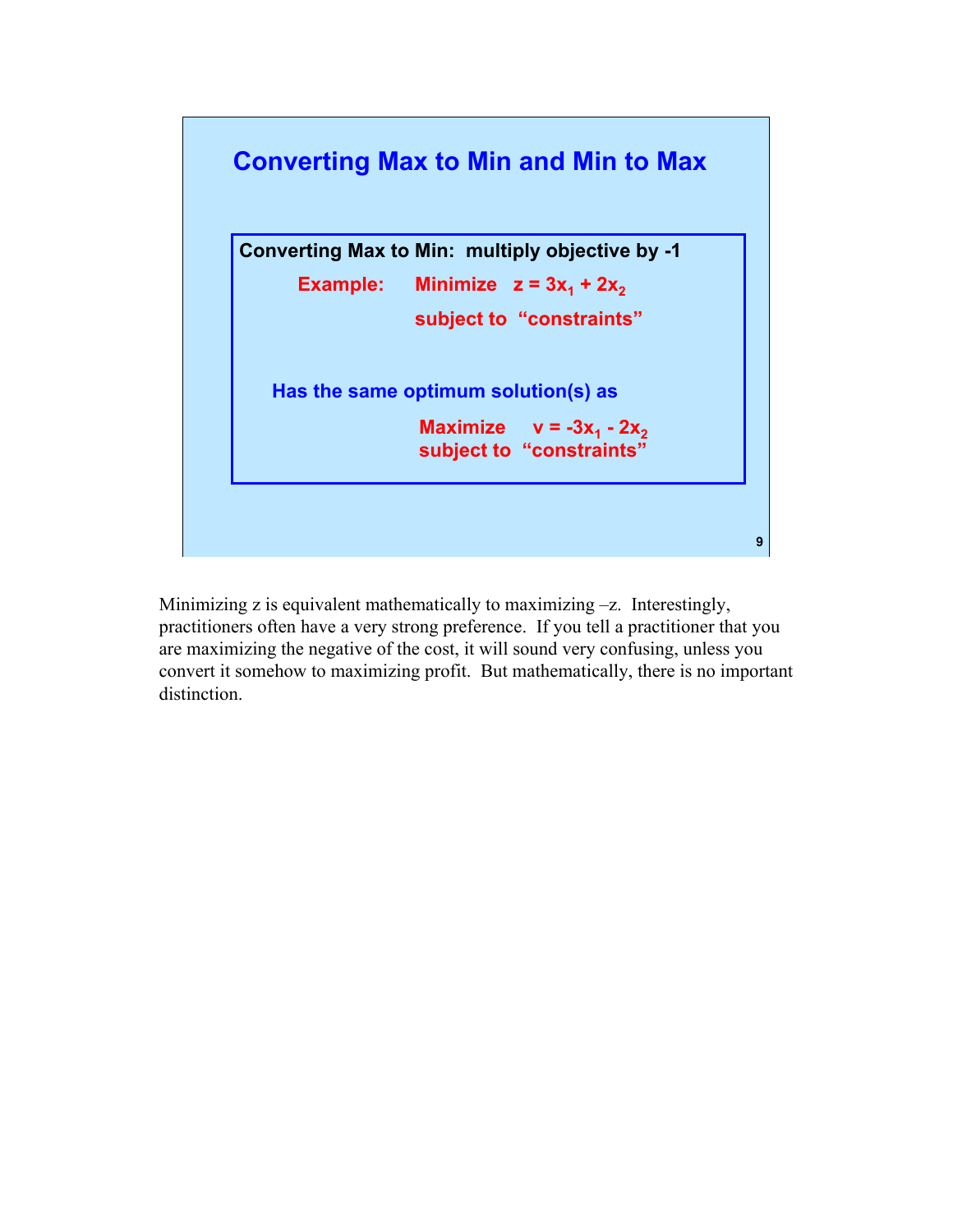

The tutorial covers situations in which a variable x does not start with the constraint  $x \ge 0$ . It is possible that in a model, some variables are constrained to be nonpositive, and possibly other variables have no constraint on sign at all. In all of these cases, the LP solver will first create an equivalent program in which all variables are constrained to be non-negative.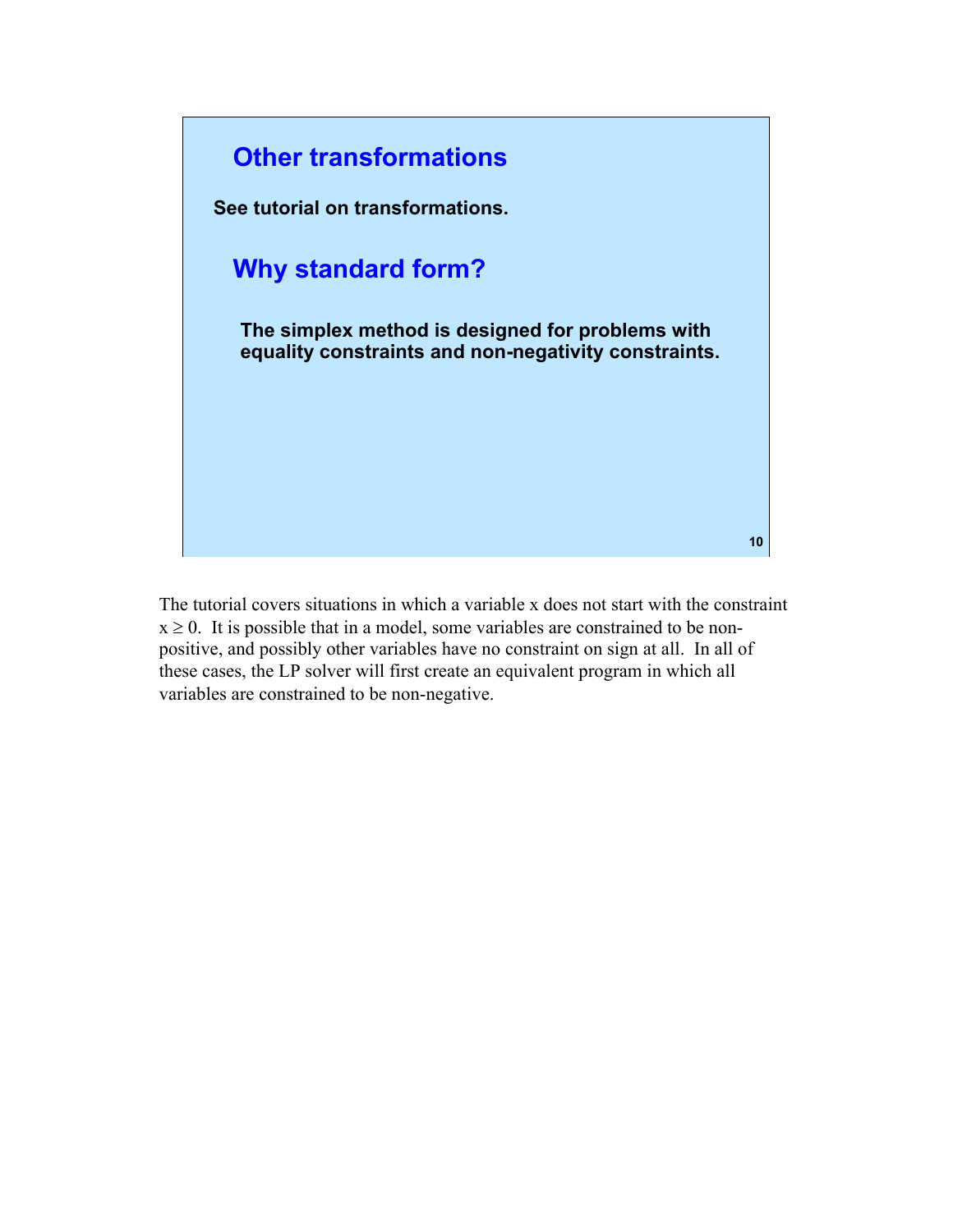| <b>Review: solving a system of Equations</b> |               |                         |  |            |    |
|----------------------------------------------|---------------|-------------------------|--|------------|----|
|                                              |               | $2x_1 + 2x_2 + x_3 = 9$ |  |            |    |
|                                              |               | $2x_1 - x_2 + 2x_3 = 6$ |  |            |    |
|                                              |               | $x_1 - x_2 + 2x_3 = 5$  |  |            |    |
|                                              | $X_1$         | $X_2$ $X_3$             |  | <b>RHS</b> |    |
| <b>Equation 1</b>                            | $2 \t2 \t1 =$ |                         |  | 9          |    |
| <b>Equation 2</b>                            | $2 -1 2 =$    |                         |  | 6          |    |
| Equation 3 $1 -1 2 =$                        |               |                         |  | 5          |    |
|                                              |               |                         |  |            | 11 |

The set of equations with the x's written in the top row is called a tableau. We will use tableaus to illustrate the simplex algorithm.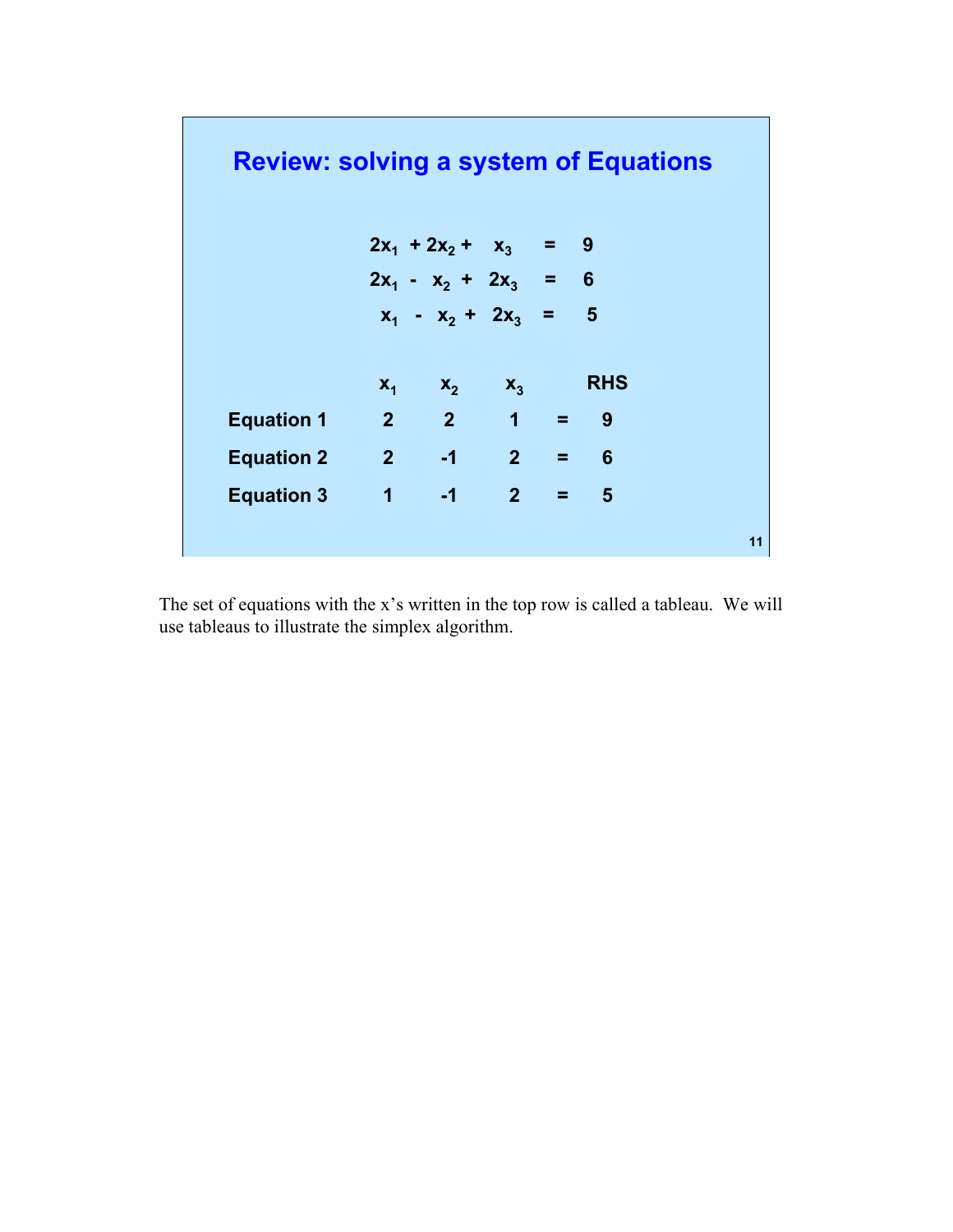

For more information on solving systems of equations, see the tutorial on the website.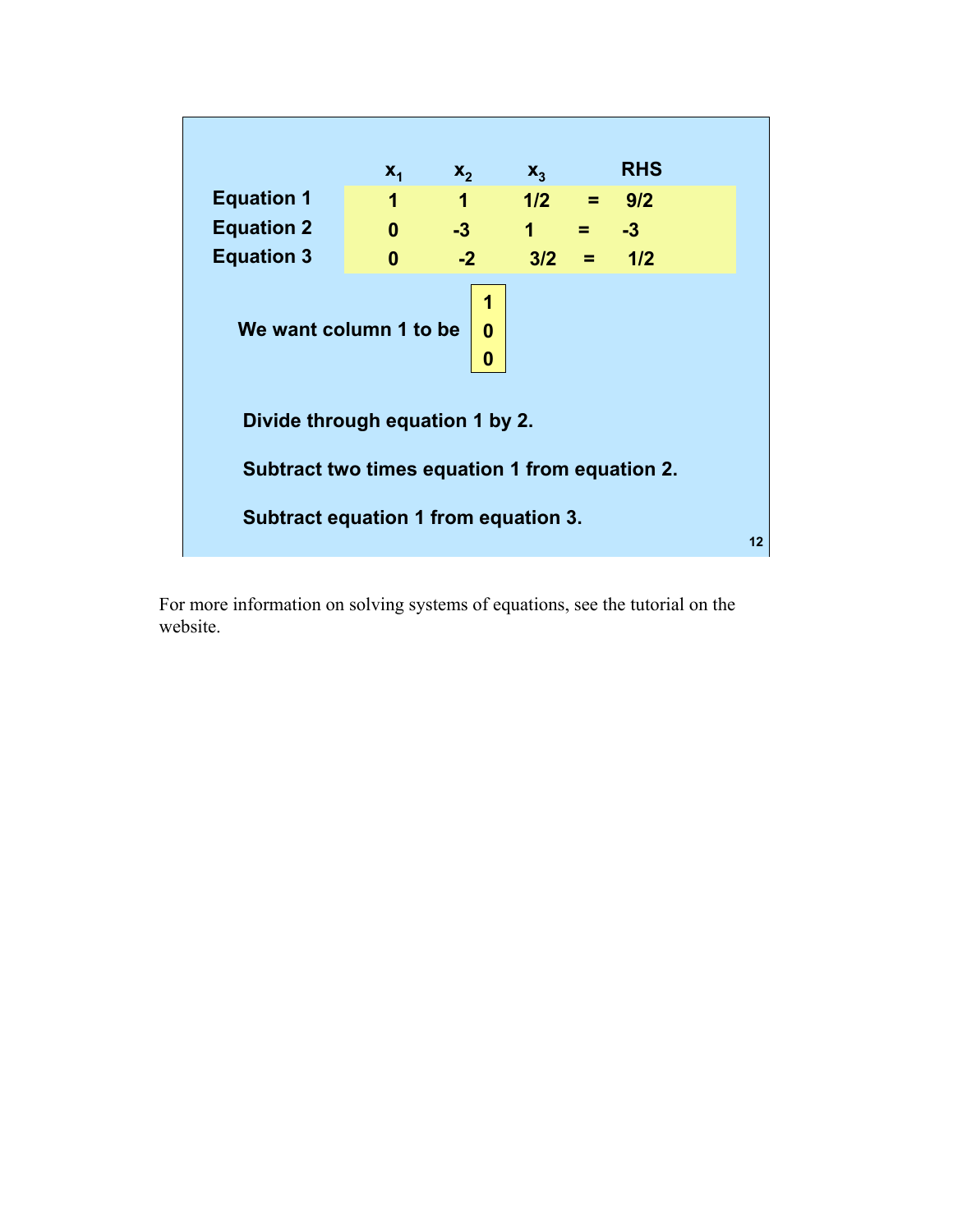|                                         | $X_1$                                | $X_{2}$     | $X_{2}$ |     | <b>RHS</b> |    |  |
|-----------------------------------------|--------------------------------------|-------------|---------|-----|------------|----|--|
| <b>Equation 1</b>                       | 1                                    | 0           | 5/6     | $=$ | 7/2        |    |  |
| <b>Equation 2</b>                       | 0                                    | 1           | $-1/3$  | Ξ.  | 1          |    |  |
| <b>Equation 3</b>                       | O                                    | n           | 5/6     | =   | 5/2        |    |  |
| We want column 2 to be                  |                                      | 0<br>1<br>0 |         |     |            |    |  |
| Divide through equation 2 by -3.        |                                      |             |         |     |            |    |  |
|                                         | Subtract equation 2 from equation 1. |             |         |     |            |    |  |
| Add two times equation 2 to equation 3. |                                      |             |         |     |            | 13 |  |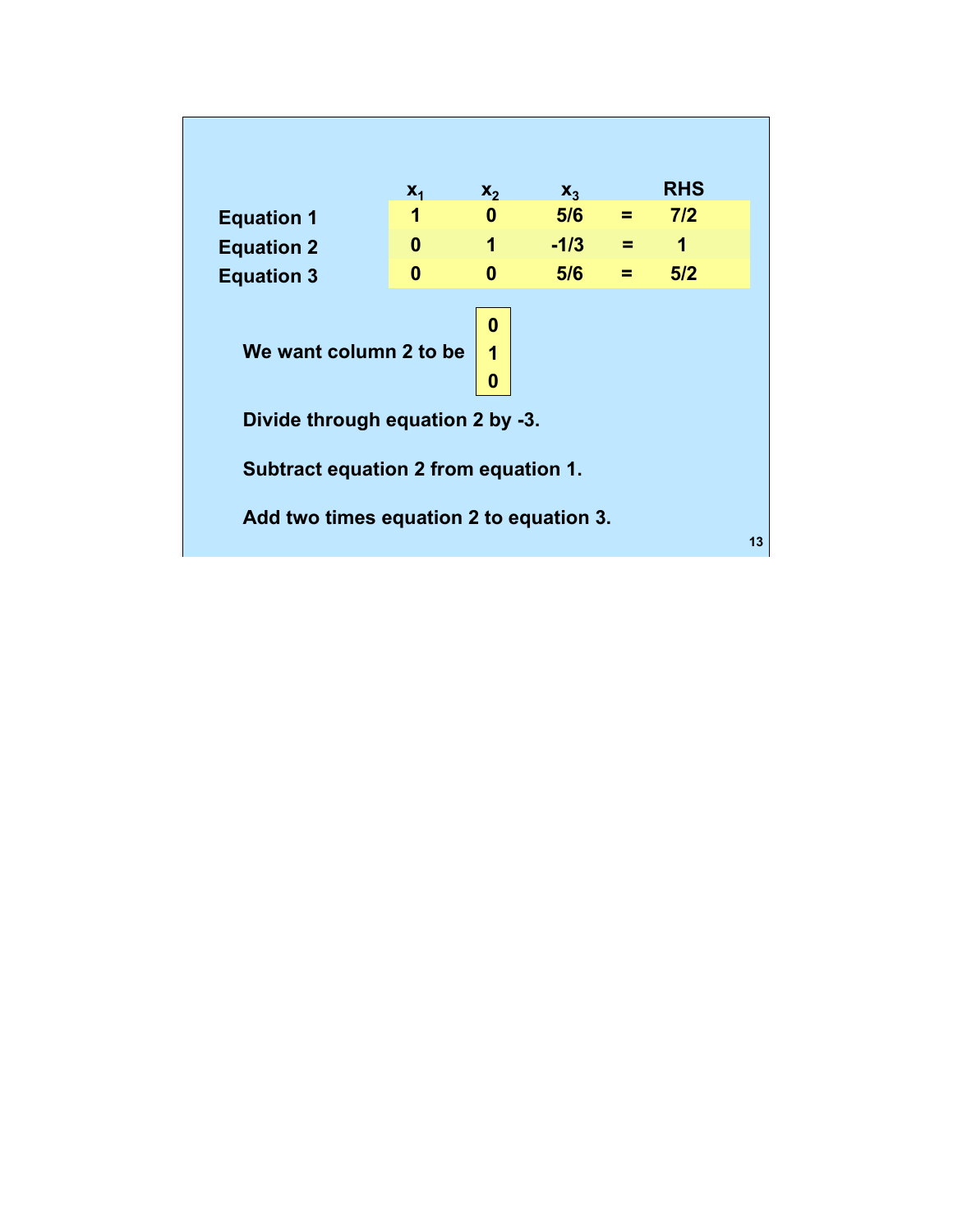|                                         | $X_1$ | $X_2$       | $X_3$    |   | <b>RHS</b>     |    |
|-----------------------------------------|-------|-------------|----------|---|----------------|----|
| <b>Equation 1</b>                       | 1     | 0           | $\bf{0}$ | Ξ | 1              |    |
| <b>Equation 2</b>                       | 0     | 1           | $\bf{0}$ | ≕ | $\overline{2}$ |    |
| <b>Equation 3</b>                       | 0     | 0           | 1        |   | 3              |    |
| We want column 3 to be                  |       | 0<br>0<br>1 |          |   |                |    |
| Divide through equation 3 by 5/6.       |       |             |          |   |                |    |
| Subtract equation 3 from equation 1.    |       |             |          |   |                |    |
| Add 1/3 times equation 3 to equation 2. |       |             |          |   |                | 14 |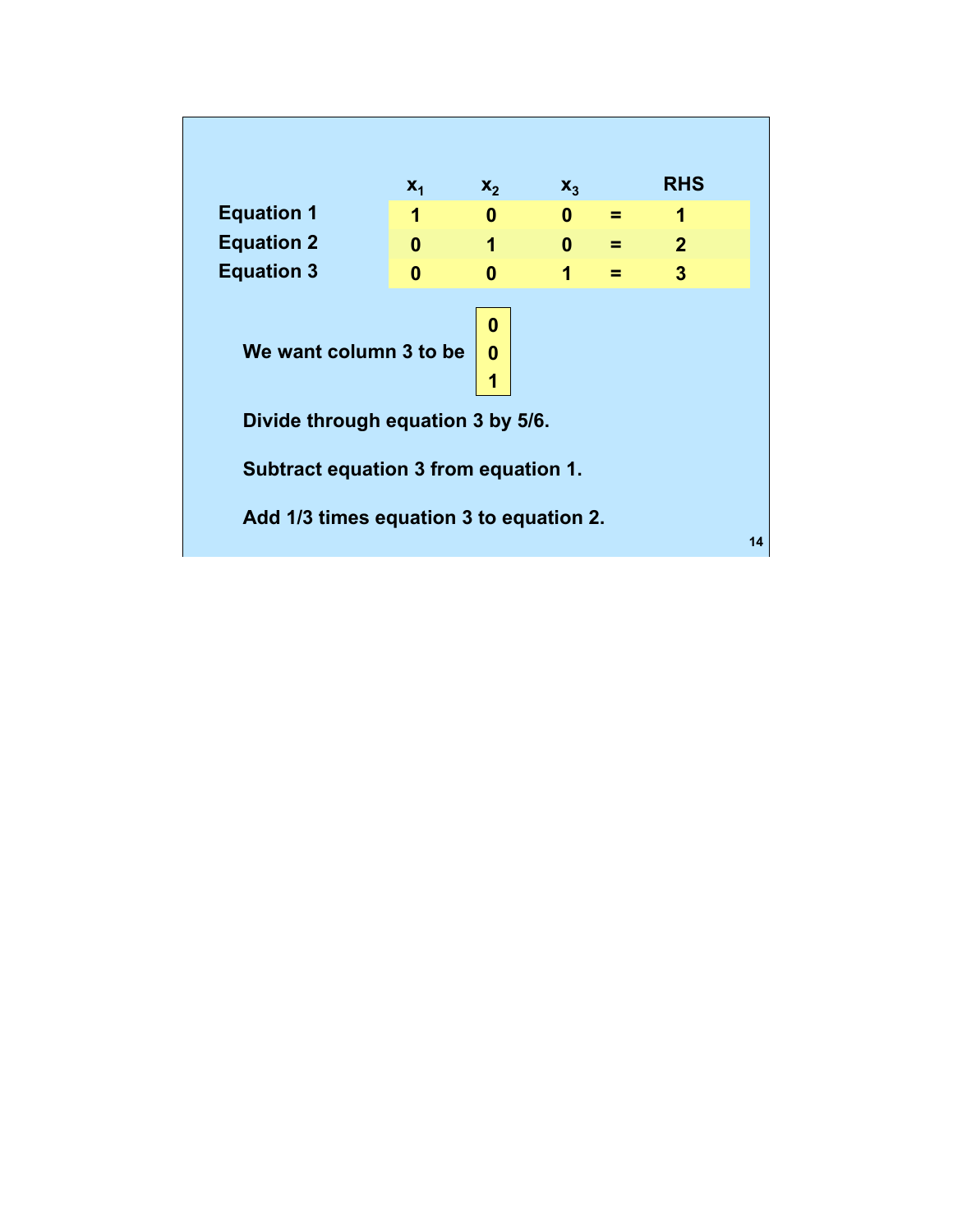|                                                         | $X_1$    | $X_2$        | $X_3$        |   | <b>RHS</b>     |  |
|---------------------------------------------------------|----------|--------------|--------------|---|----------------|--|
| <b>Equation 1</b>                                       | 1        | 0            | $\bf{0}$     | = | 1              |  |
| <b>Equation 2</b>                                       | $\bf{0}$ | 1            | $\mathbf{0}$ | = | $\overline{2}$ |  |
| <b>Equation 3</b>                                       | $\Omega$ | $\mathbf{0}$ | 1            | = | 3              |  |
| Resulting equations $x_1 = 1$ , $x_2 = 2$ , $x_3 = 3$ . |          |              |              |   |                |  |
|                                                         |          |              |              |   |                |  |
| The solution is now obvious.                            |          |              |              |   |                |  |
| The system of equations is in a very special form.      |          |              |              |   |                |  |
|                                                         |          |              |              |   |                |  |
|                                                         |          |              |              |   |                |  |

At the end, each column for a variable has a single 1 and two 0s. The equations themselves are the same as the solution.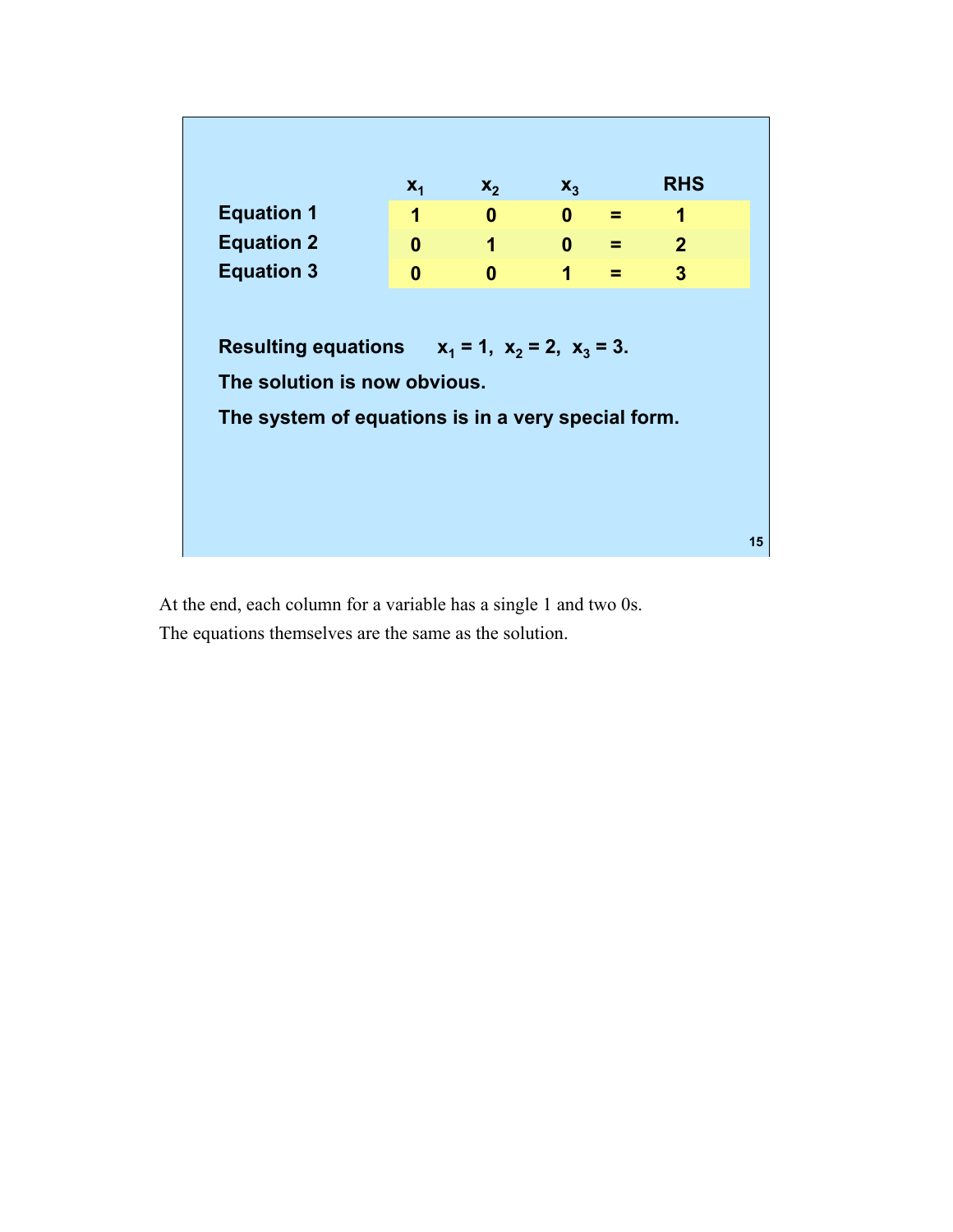

Standard form does not necessarily give a corner point solution. But standard form is a good place to get started.

For a corner point solution,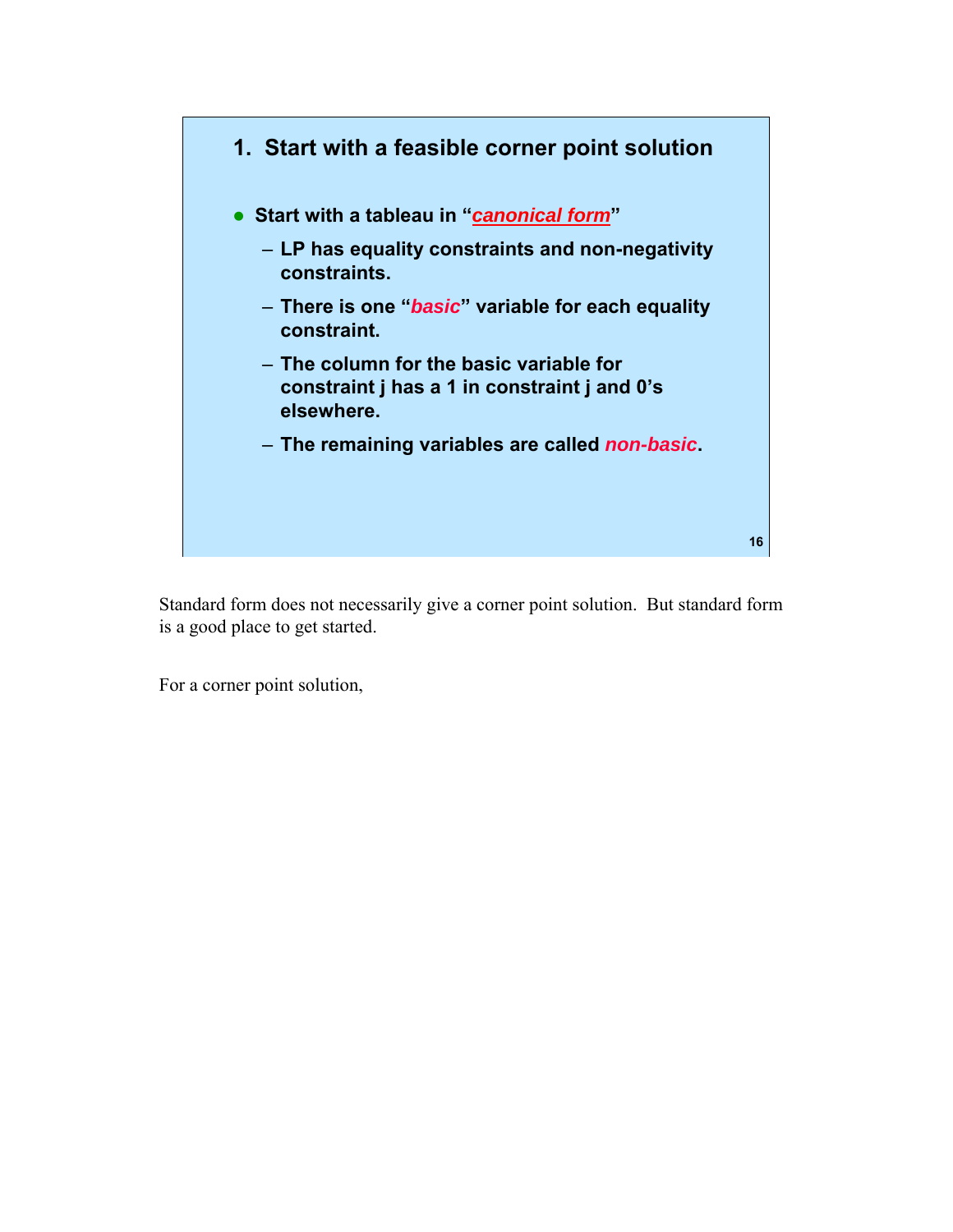

If we got rid of the non-basic variables (as in erasing the columns for x2 and x5), then the resulting equations would be the same as the solution. That is, the equations would be  $x_3 = 4$ ,  $x_4 = 1$ ,  $x_1 = 3$ . In reality, we don't erase the columns. We just set the non-basic variables to 0, which is mathematically equivalent.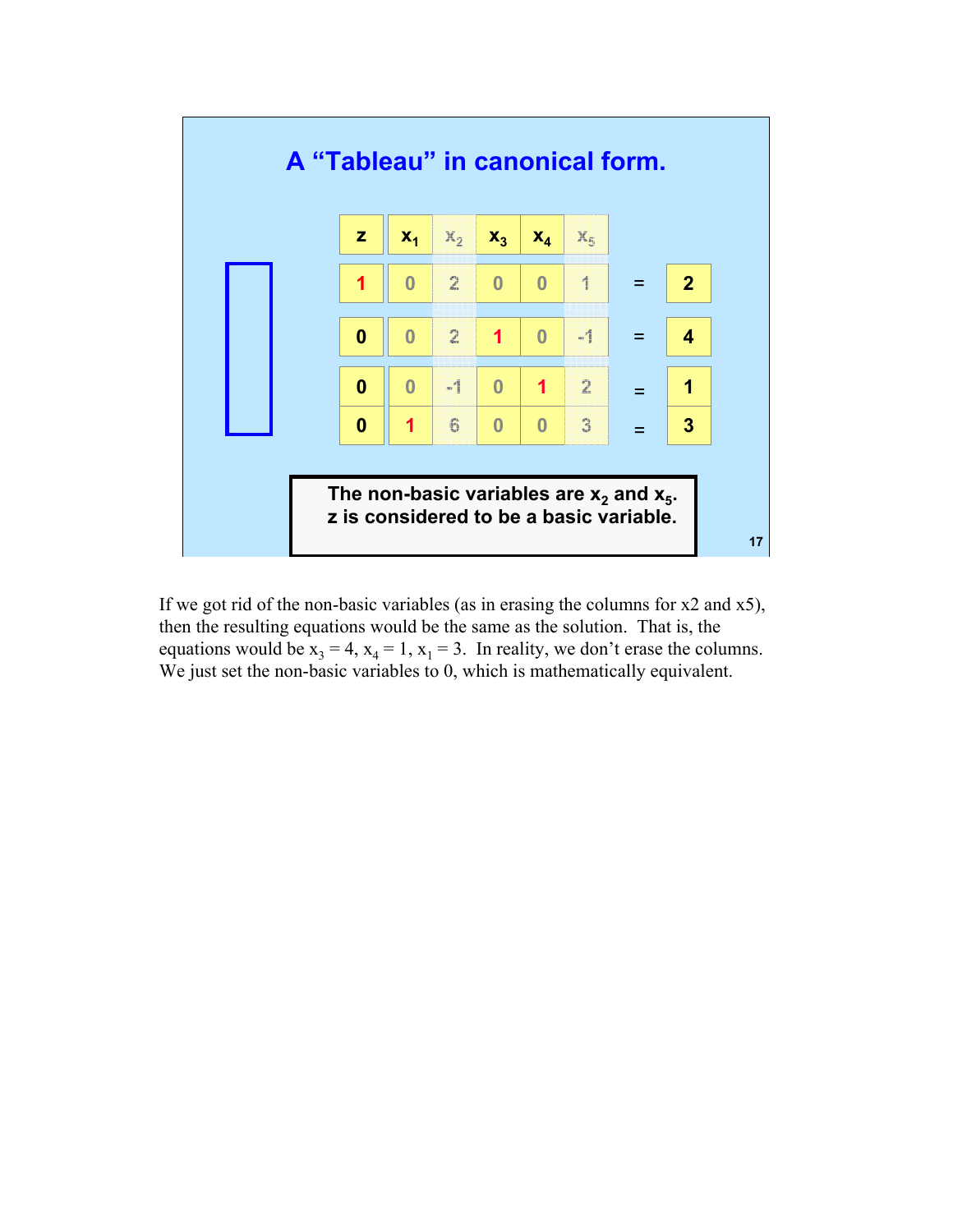

We will use the term "basic feasible solution" or "bfs" throughout the rest of the semester. Every bfs is also a corner point solution, in that it is not the midpoint of a line segment joining two other solutions.

The simplex method will move from corner point to corner point along edges.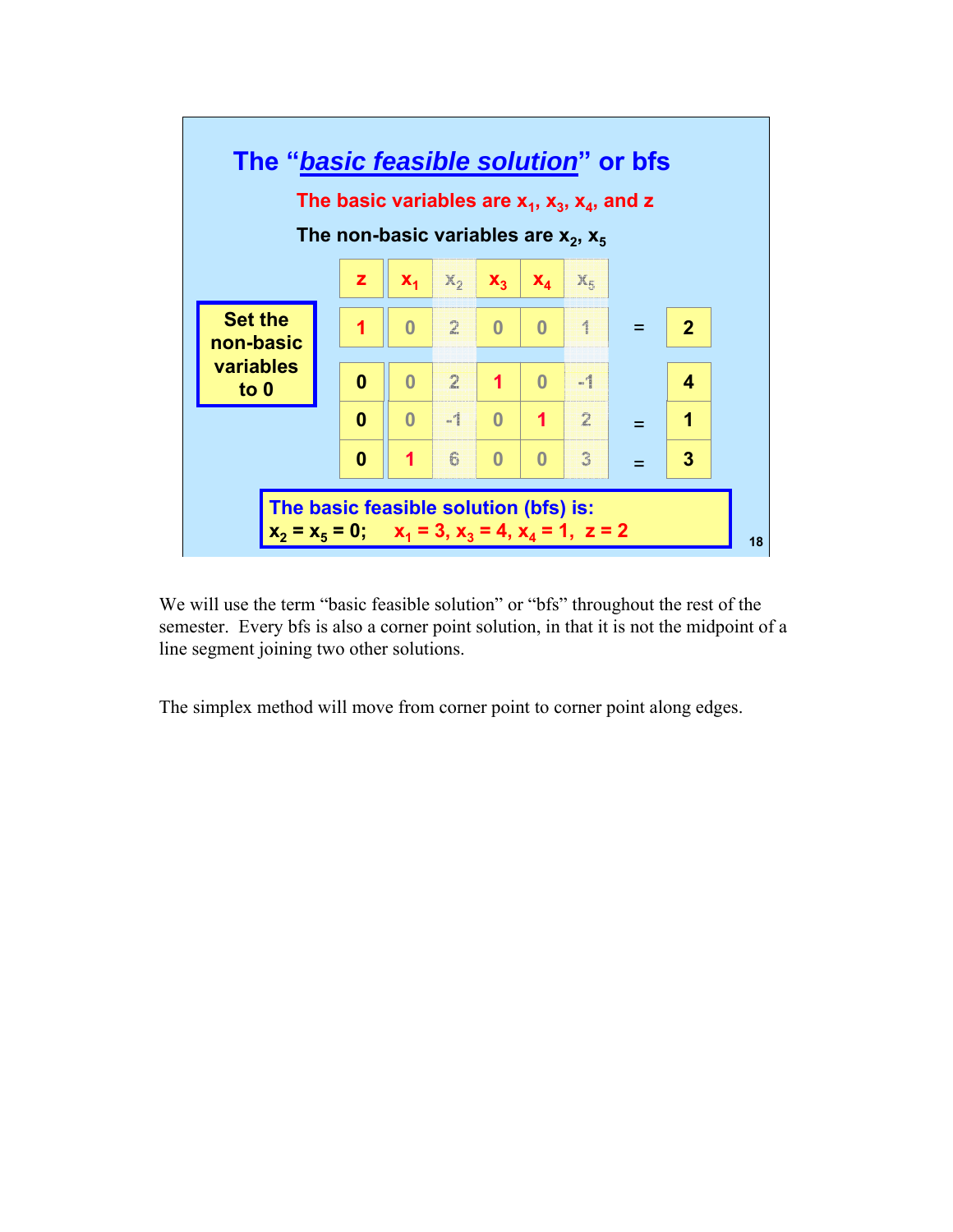

The first example is an LP in which

1. The objective function only has terms for the nonbasic variables.

2. The coefficients of the variables in the objective function are nonpositive and only involve the nonbasic variables.

3. The only constraints on the non-basic variables are nonnegativity constraints.

So, all one needs to do is to set  $x_2$  and  $x_5$  optimally, which in this case sets them both to 0.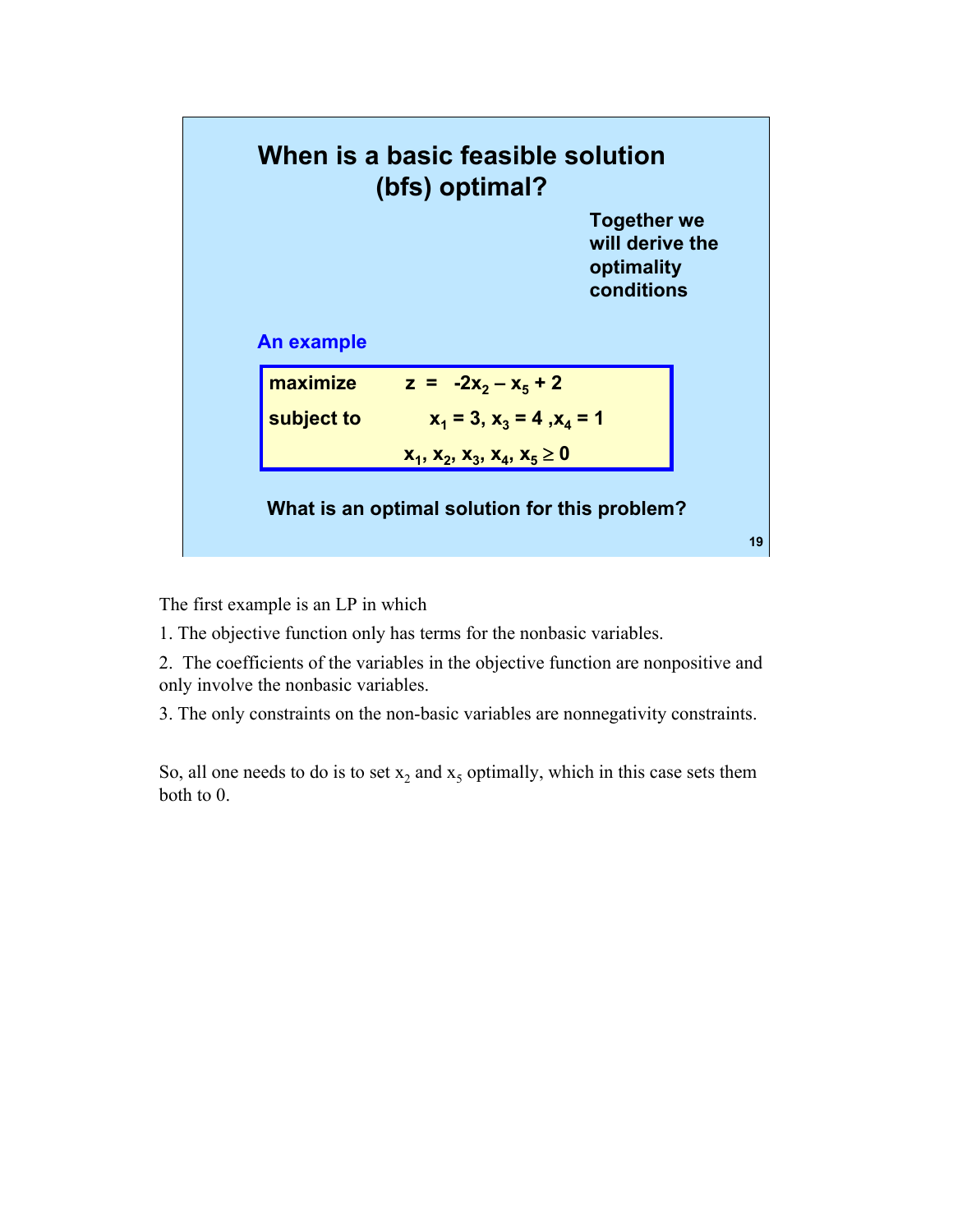

The second example is an LP in which

1. The objective function only has terms for the nonbasic variables.

2. The coefficients of the variables in the objective function are nonpositive and only involve the nonbasic variables.

3. Setting the nonbasic variables to 0 gives a feasible solution.

In this case, setting the nonbasic variables to 0 gives a feasible solution with  $z = 2$ . And any other solution has  $x_2 \ge 0$  and  $x_5 \ge 0$ , and thus  $z \le 2$ . So, the solution with the nonbasic variables set to 0 must be optimal.

So, all one needs to do is to set  $x_2$  and  $x_5$  optimally, which in this case sets them both to 0.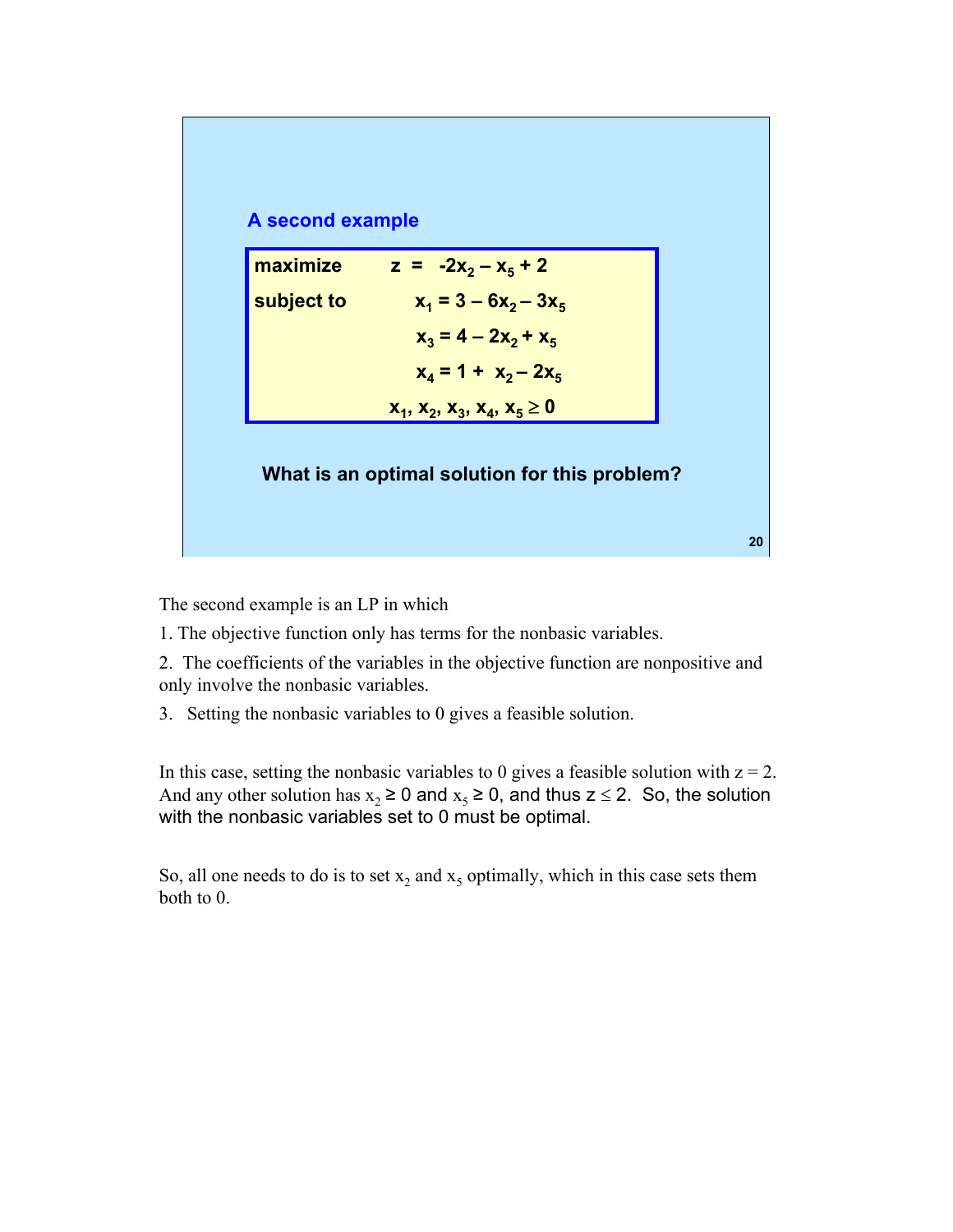### **When are sufficient conditions for a solution to be optimal?**

| maximize   | $z = -2x_2 - x_5 + 2$           |
|------------|---------------------------------|
| subject to | $x_1 = 3 - 6x_2 - 3x_5$         |
|            | $x_2 = 4 - 2x_2 + x_5$          |
|            | $x_4 = 1 + x_2 - 2x_5$          |
|            | $x_1, x_2, x_3, x_4, x_5 \ge 0$ |

A solution  $x_1, x_2, x_3, x_4, x_5$  is guaranteed to be **optimal for an LP with non-negativity constraints whenever …..** 

**21** 

The objective function has the following properties:

- 1. The coefficients of the nonbasic variables are nonpositive
- 2. The coefficients of the basic variables are 0.

And the feasible solution x is obtained by setting the nonbasic variables to 0.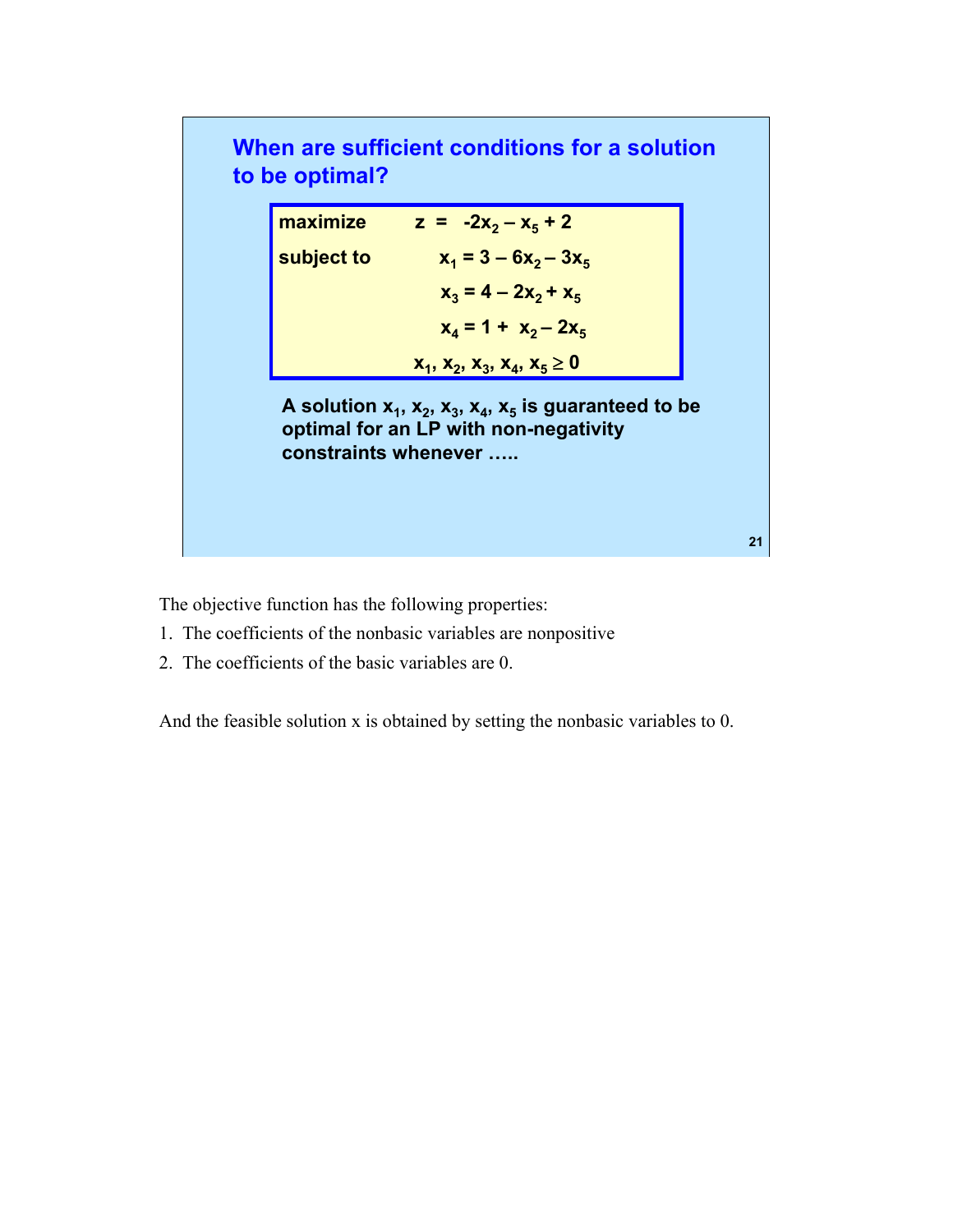

In the tableau form, the objective is written as

 $z + 2x_2 + x_5 = 2$ .

**Optimality conditions for a bfs in tableau form:** the coefficients in the z-row nonnegative for the nonbasic variables.

Note that tableaus that correspond to bfs's already have the following properties:

- 1. The coefficients of the basic variables in the objective function are 0
- 2. There is a feasible solution obtained by setting the nonbasic variables to 0.

Thus the optimality condition stated above for a bfs in tableau form are the same as from the previous slides.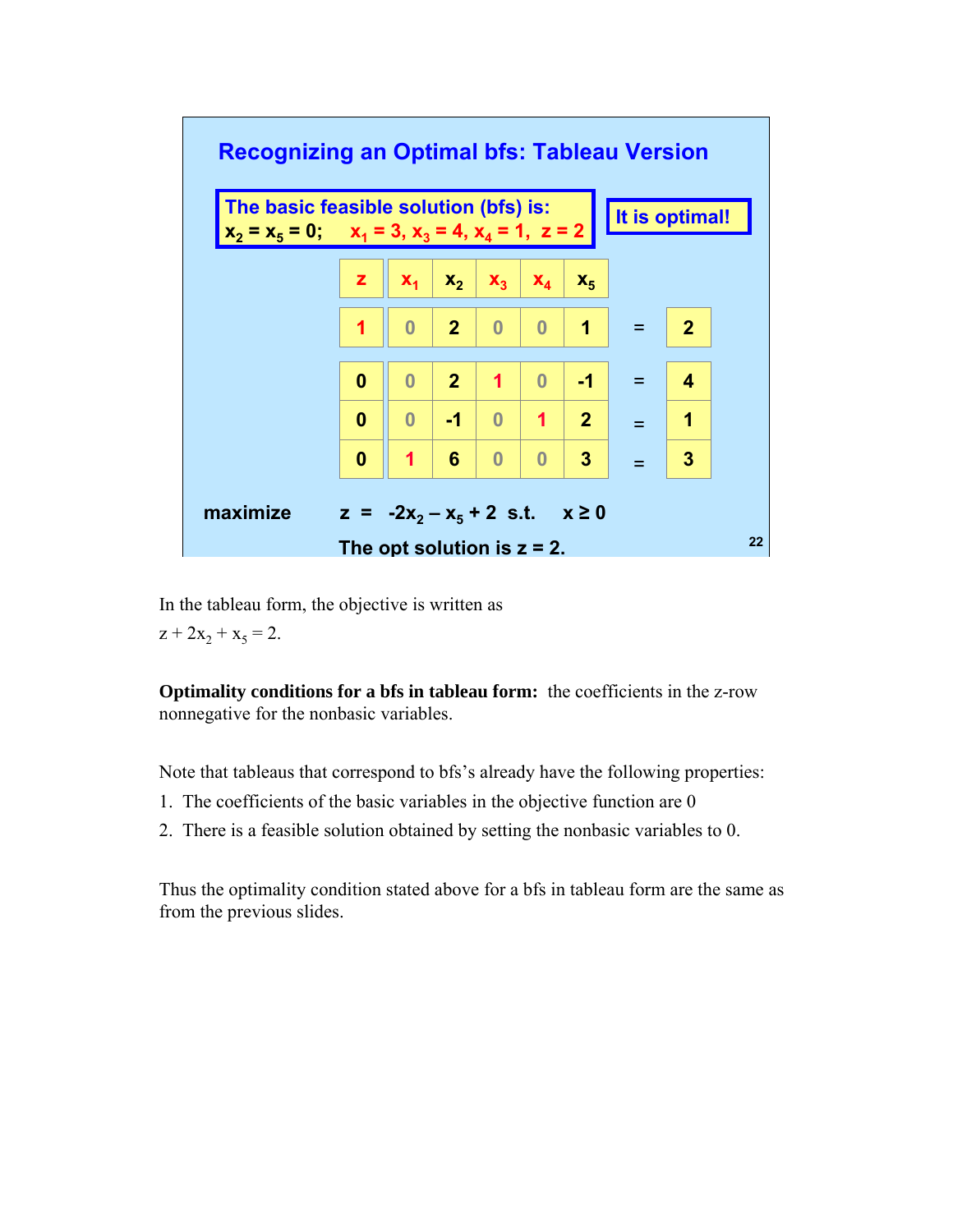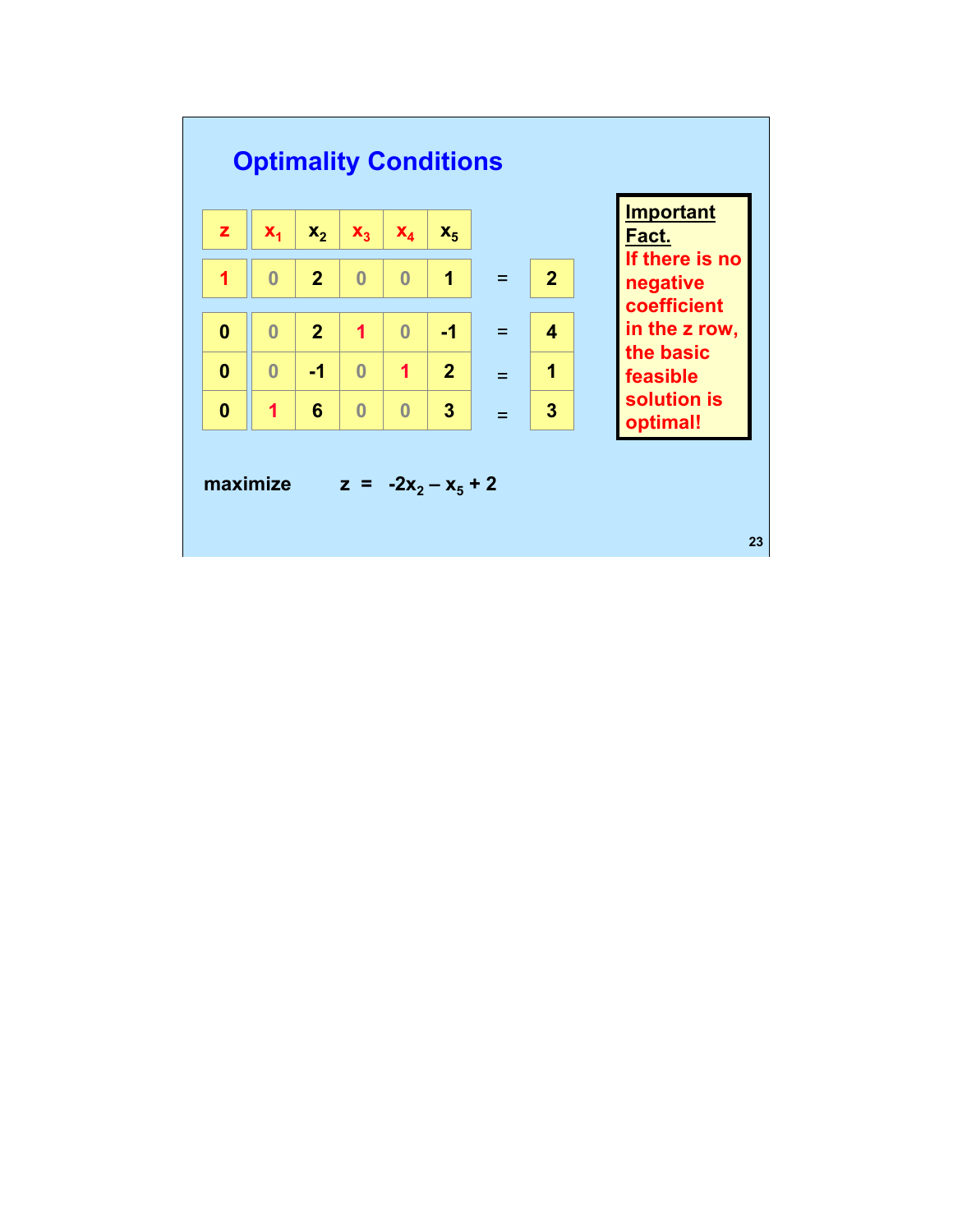

The objective function (for a max problem) in this example satisfies the following conditions:

- 1. The coefficients of the basic variables in the objective are 0
- 2. There is a positive coefficient in the objective for a nonbasic variable
- 3. The only constraints on the nonbasic variables are nonnegativity constraints.

In this case, we can get a sequence of increasingly better solutions by making  $x_5$ increasingly larger.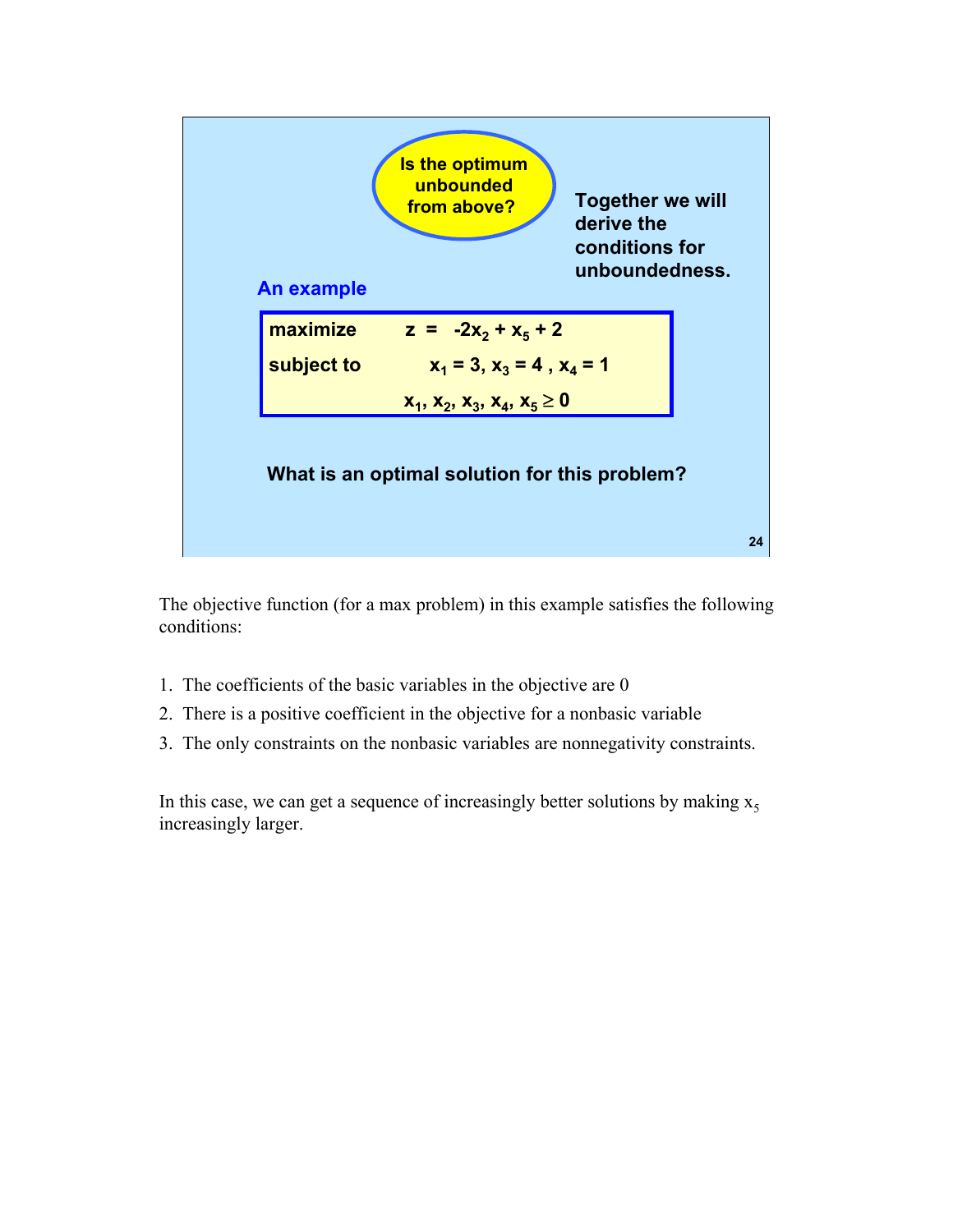### **A second example**

| maximize   | $z = -2x_2 + x_5 + 2$           |
|------------|---------------------------------|
| subject to | $x_1 = 3 - 6x_2 + 3x_5$         |
|            | $x_3 = 4 - 2x_2 + x_5$          |
|            | $x_4 = 1 + x_2 + 2x_5$          |
|            | $x_1, x_2, x_3, x_4, x_5 \ge 0$ |

#### **What is an optimal solution for this problem?**

The objective function (for a max problem) in this example satisfies the following conditions:

**25** 

- 1. The coefficients of the basic variables in the objective are 0
- 2. There is a positive coefficient in the objective for the nonbasic variable  $x_5$ .

3. For any fixed choice of  $x_5 > 0$ , there is a feasible solution in which the only positive variables are  $x<sub>5</sub>$  and the current basic variables.

In this case, we can get a sequence of increasingly better solutions by making  $x_5$ increasingly larger.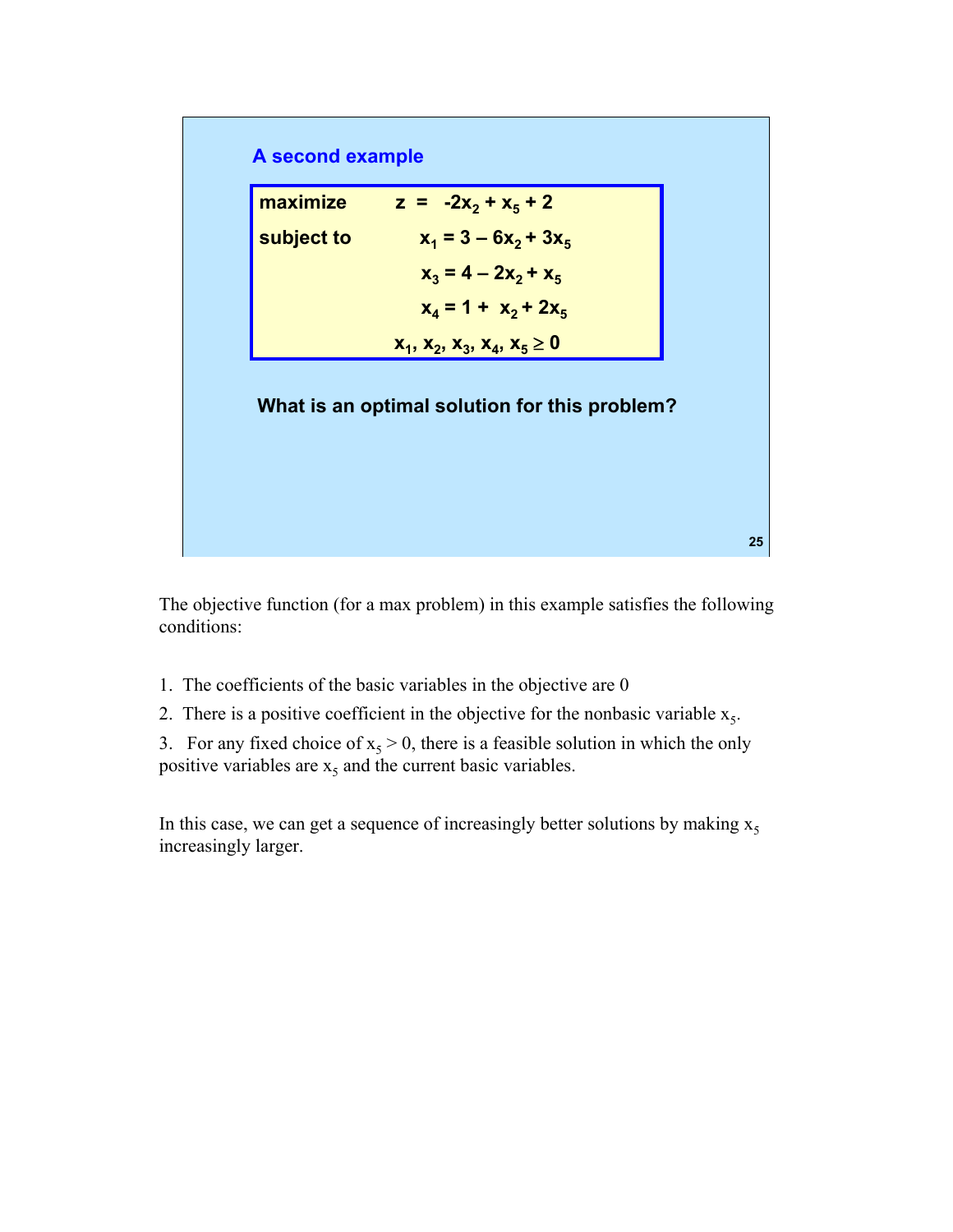

When the solution is unbounded from above, we often keep track of the sequence of solutions whose objective is unbounded from above. This can be done very efficiently by storing a feasible x' solution and a direction of unboundedness y'. Then for every value of  $\Delta$ , the solution

 $x' + \Delta y'$  is feasible. As  $\Delta$  gets increasingly larger, the objective for  $x' + \Delta y'$  gets increasingly larger, and approaches infinity in the limit.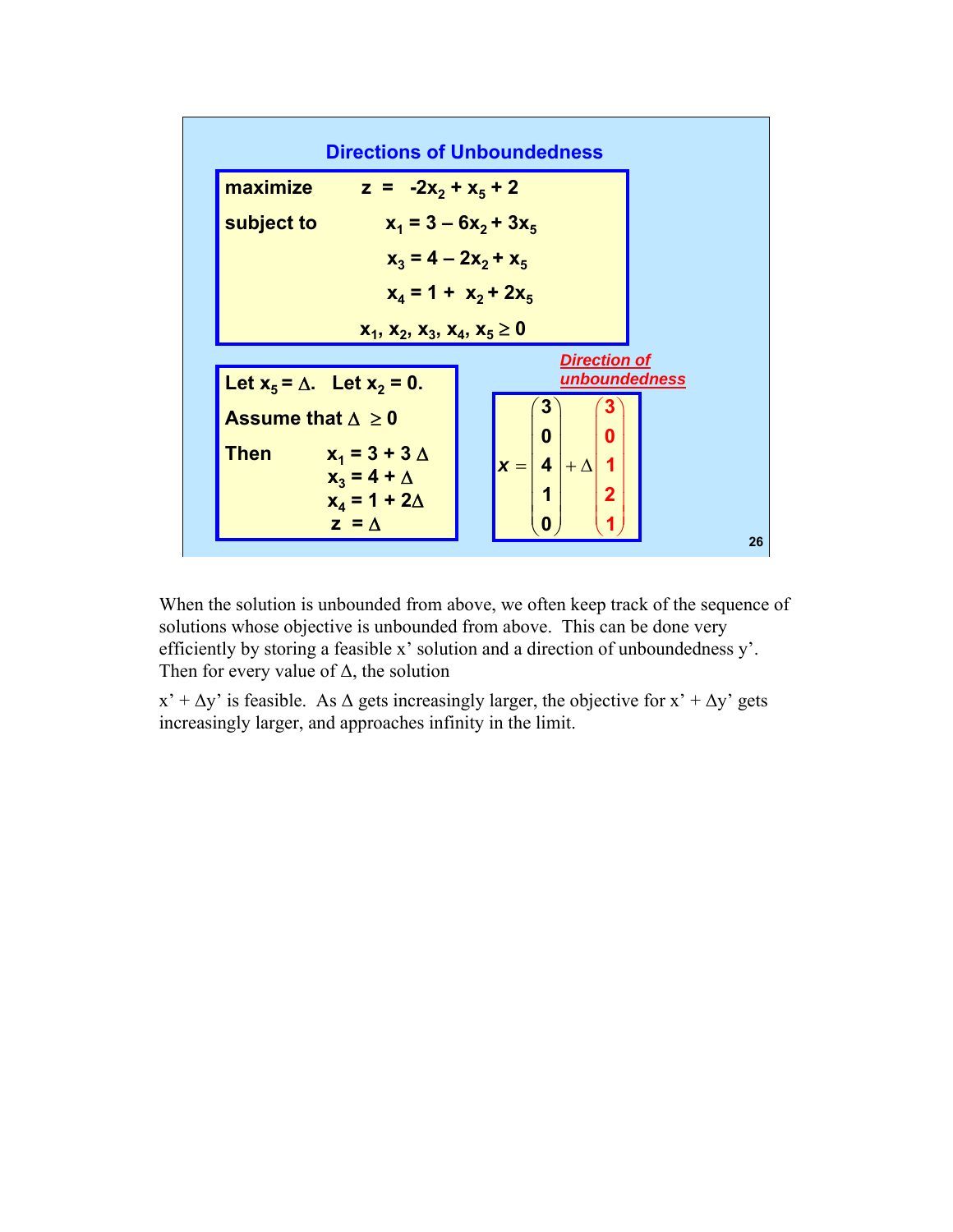

The property of direction of unboundedness is true for linear programs, but is not true for non-linear programs. For example, one could imagine a feasible region in two dimensions that is a spiral, and that the objective goes to infinity as one moves along the spiral. But there is no direction of unboundedness as defined on the slide.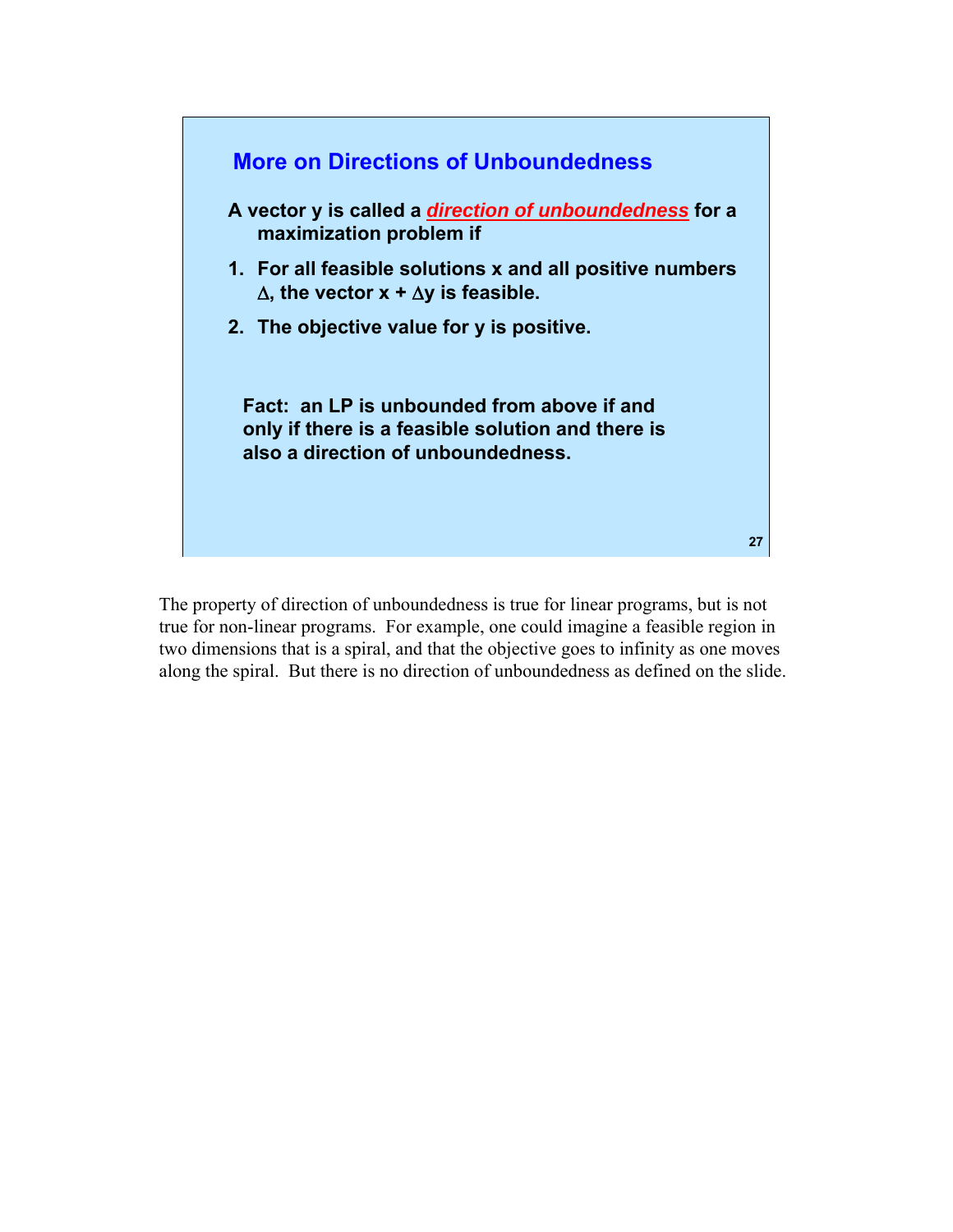

In the tableau form, the objective is written as

 $z + 2x_2 - x_5 = 2$ .

#### **Unboundedness conditions when given a bfs in tableau form for a max**

**problem:** there is a negative coefficient in the z-row for some nonbasic variable  $x_s$ . The column in the tableau for  $x_s$  is nonpositive.

For any specified value of  $x<sub>s</sub>$ , one can adjust the values of the current basic variables to provide a feasible solution. One shows that the objective value is unbounded from above by letting  $x_s$  approach infinity.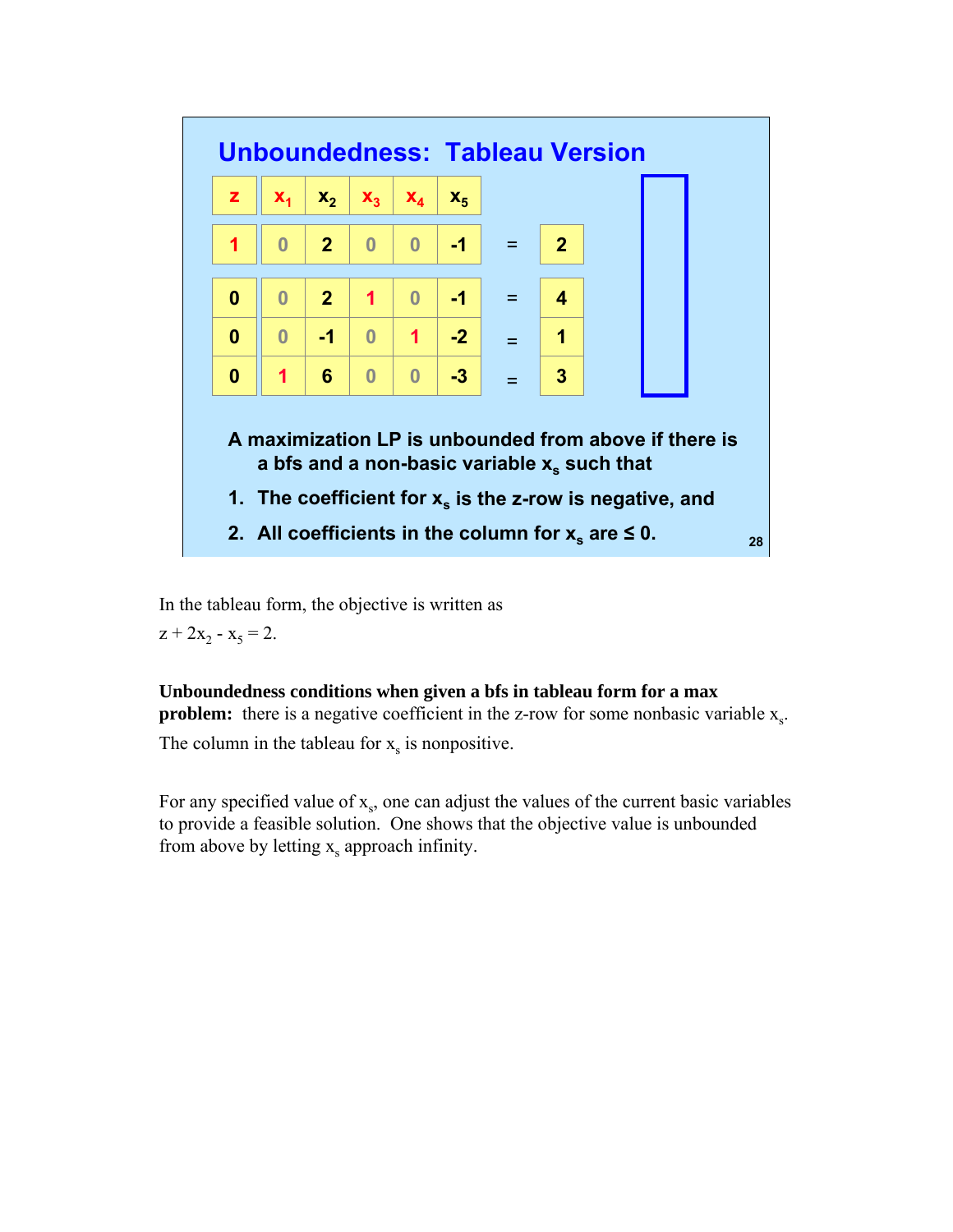

In this example, one of the basic variables  $x<sub>5</sub>$  has a positive coefficient in the objective function. But the unboundedness conditions are not satisfied.

If we make  $x<sub>5</sub>$  a little larger than 0, we can adjust the current basic variables to give a feasible solution and this feasible solution will have a larger objective value than the current bfs.

The larger that  $x_5$  is, the larger will be the objective value. So, we want to make  $x_5$ as large as possible so long as the other basic variables remain non-negative.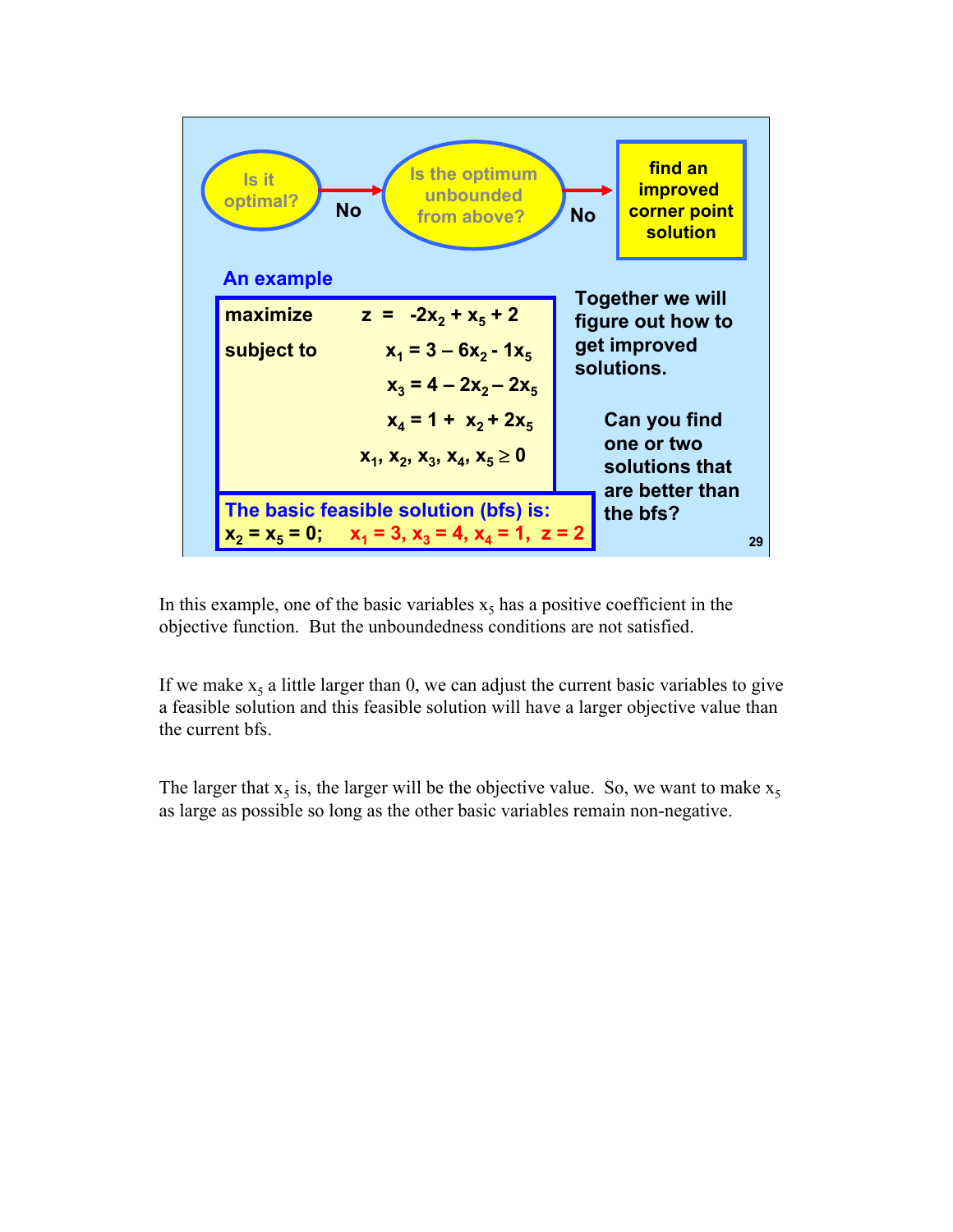# **Finding improved solutions**

**max**  $z = -2x_2 + x_5 + 2$ st  $x_1 = 3 - 6x_2 - 1x_5$  $x_3 = 4 - 2x_2 - 2x_5$  $x_4 = 1 + x_2 + 2x_5$ **x**<sub>1</sub>, **x**<sub>2</sub>, **x**<sub>3</sub>, **x**<sub>4</sub>, **x**<sub>5</sub>  $\geq$  0

We copied the equations so that there would be space to write the improved solutions.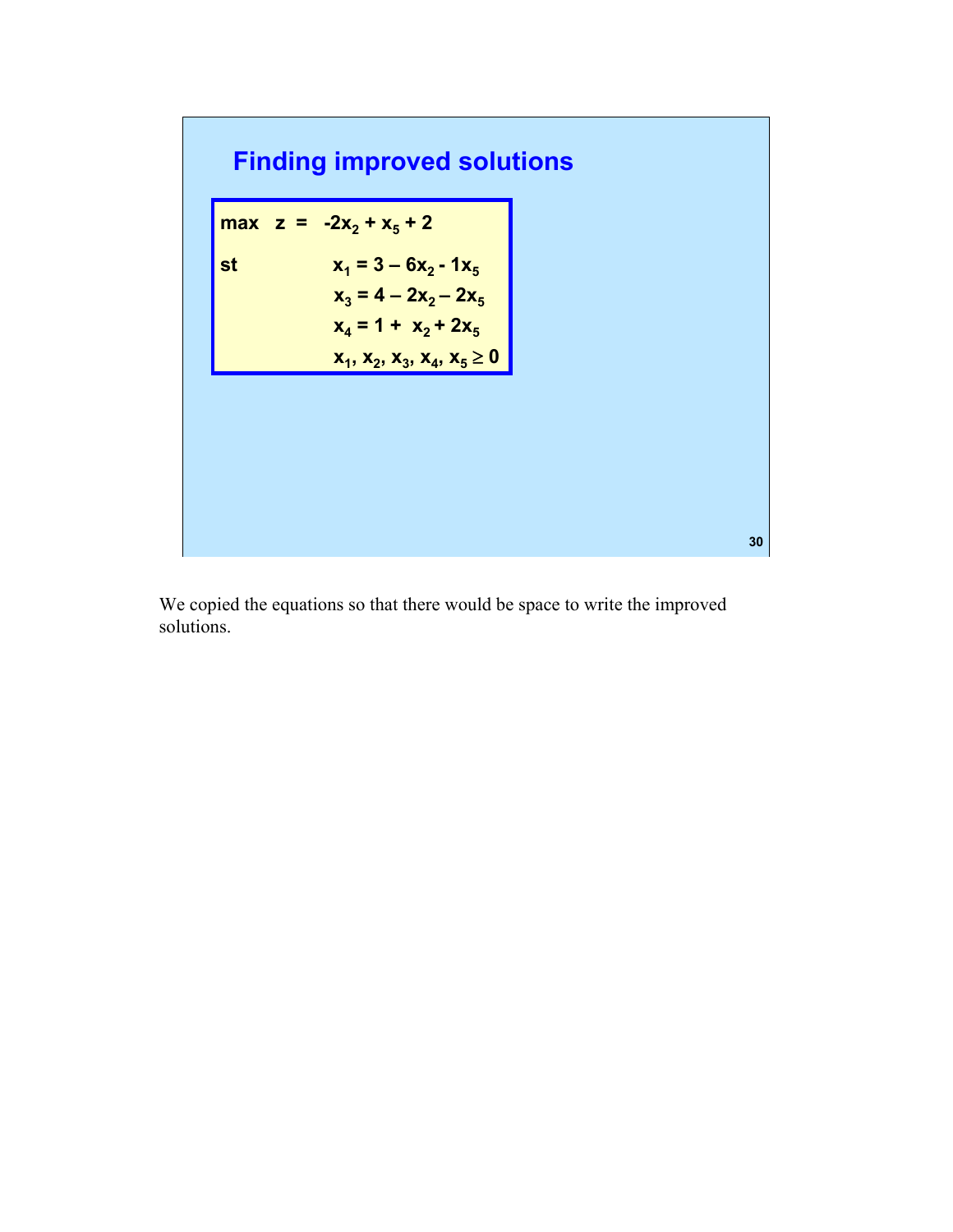

We could look for improved solutions by just guessing the value of x5. But to do it systematically, we set it to  $\Delta$ . As you can see, I am fond of using  $\Delta$  as a parameter.

Once we set it to  $\Delta$ , we can see how the current basic variables vary as a linear function of  $\Delta$ . We then choose  $\Delta$  as high as possible so that all of the current basic variables are nonnegative. In this case, we can let  $\Delta$  be as large as 2. If it were any larger, than  $x_3$  would be negative.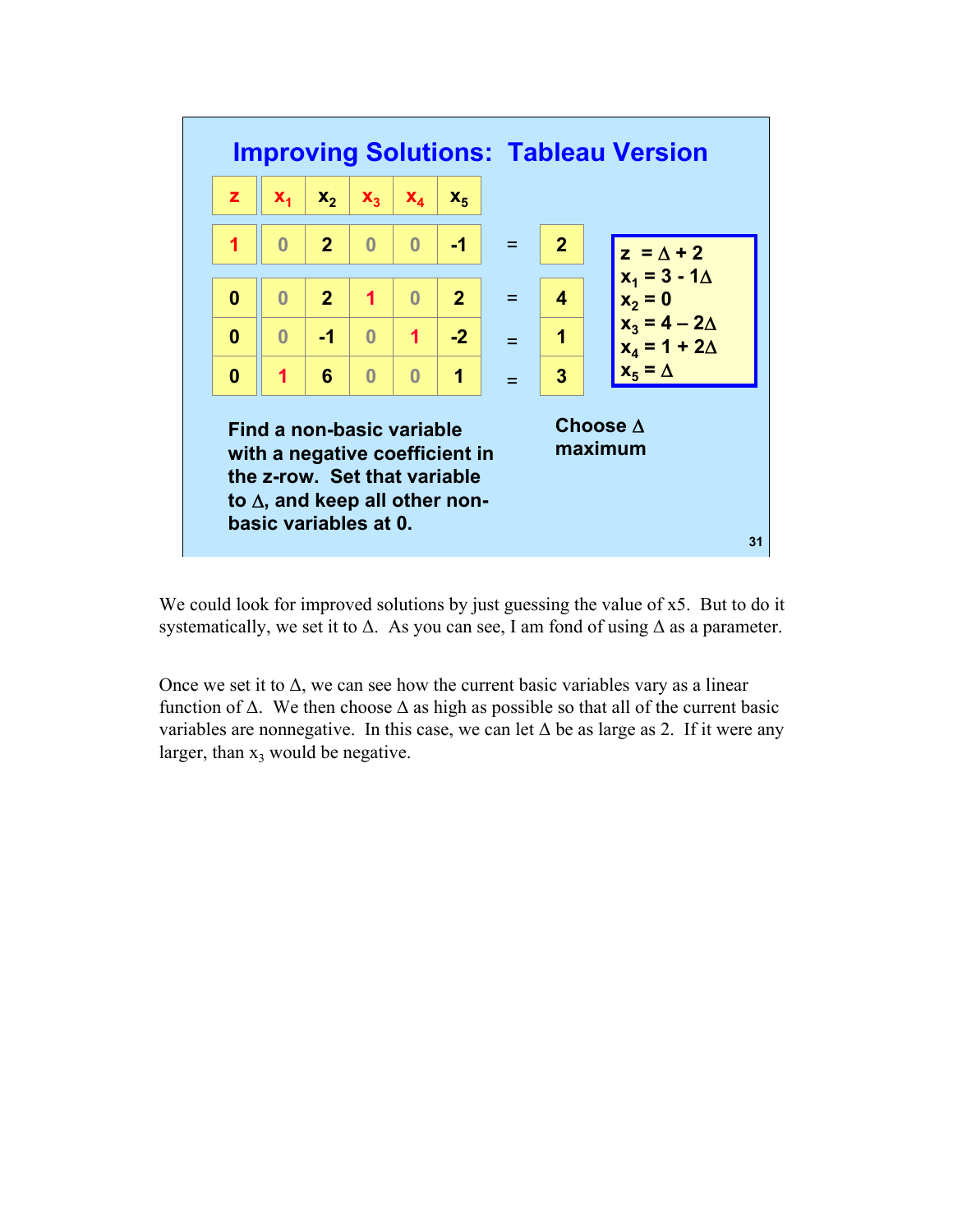### **Mira and Marnie's M&M Adventure**

**Mira and Marnie, two MIT undergraduates known as the M&M sisters, recently received a gift from their parents of 2000 pounds of gray M&Ms and 6000 pounds of red M&Ms, the MIT colors. So, they decided to go into business selling large bags of "MIT M&Ms" for frat parties. They can sell a bag with 3 pounds of red M&Ms and 2 pounds of gray M&Ms for \$20. They can purchase bags of 3 pounds of red M&Ms and 4 pounds of gray M&Ms for \$30. How many bags should Mira & Marnie buy and sell to maximize their profit.** 

M&Ms really can be bought in very large packages with quantity discounts, and you can choose the colors. You can even have custom printing (e.g., I love 15.053). See http://www.mymms.com for more details.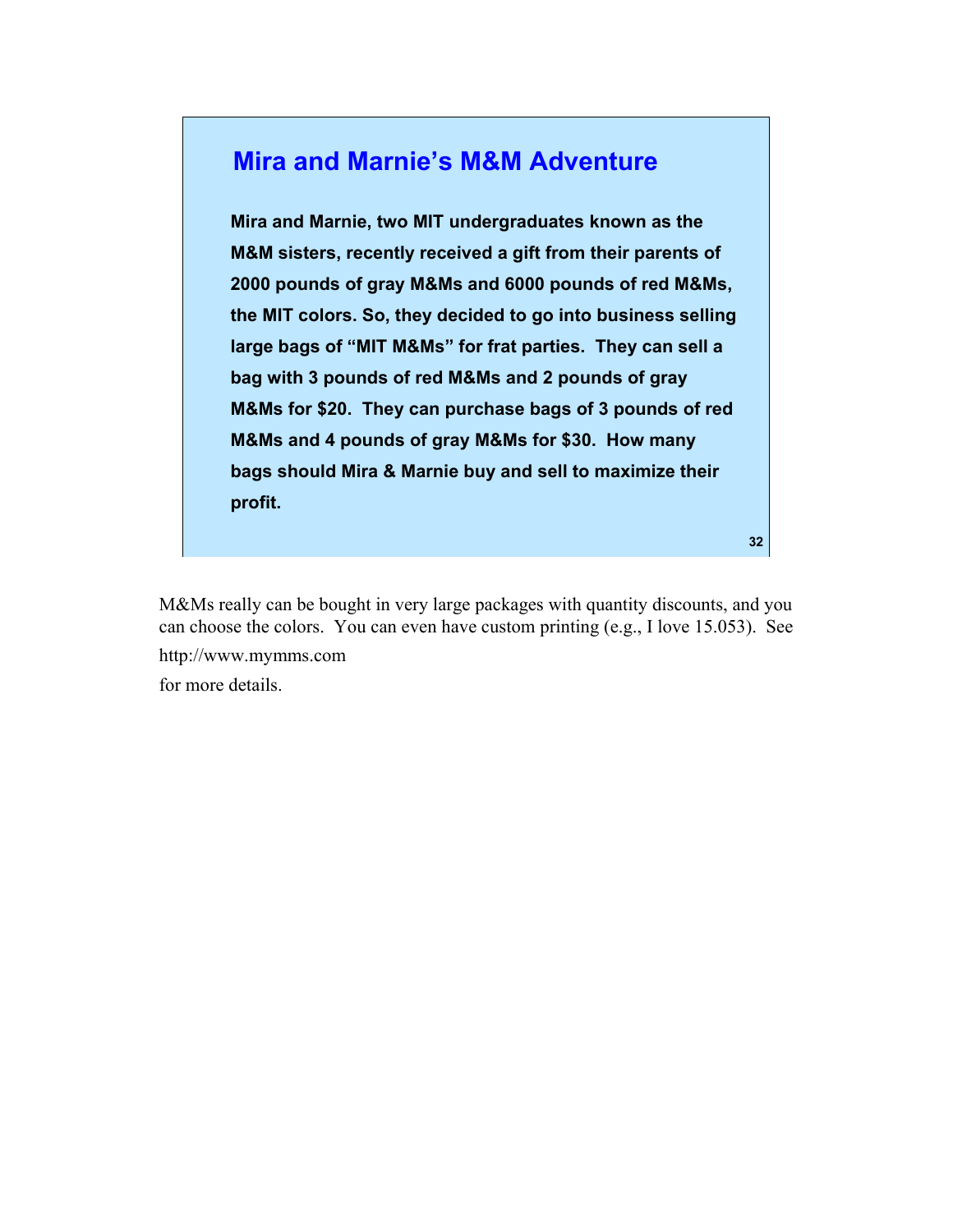# **Formulation as a linear program**

- Let  $x_1$  be the number of 7 pound bags purchased **(in thousands)**
- Let x<sub>2</sub> be the number of 5 pound bags sold (in **thousands)**
- **Measure the profit in \$10,000s.**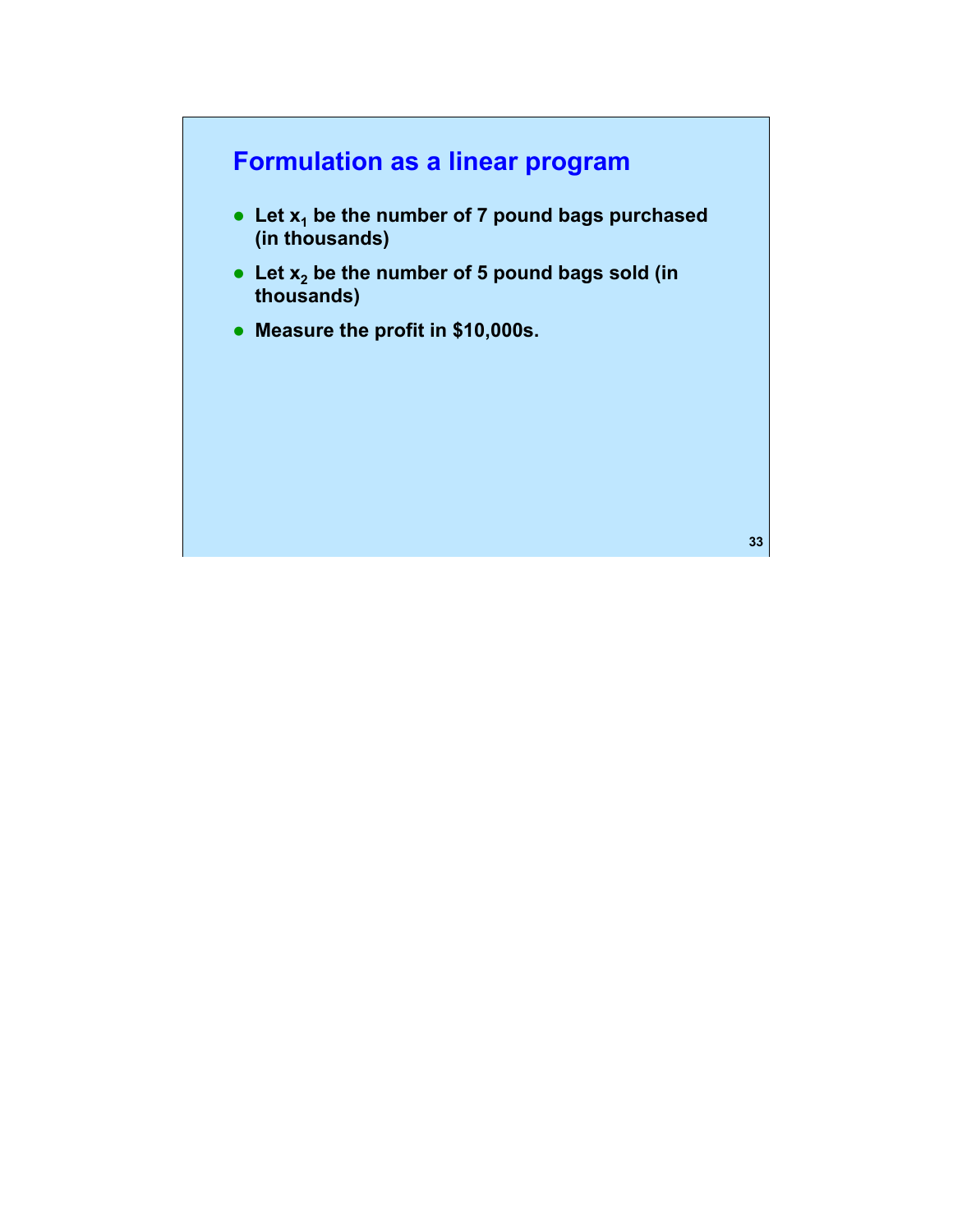|                        | $\leq 6$<br>$\leq 2$                                       | $= 6$<br>$= 2$             |              |          |                | 34             |
|------------------------|------------------------------------------------------------|----------------------------|--------------|----------|----------------|----------------|
|                        |                                                            |                            |              | 0        | 6              | $\overline{2}$ |
|                        |                                                            | $x_1, x_2, x_3, x_4 \ge 0$ |              | $=$      | Ξ              | $=$            |
|                        |                                                            | $-4x_1 + 2x_2 + x_4$       | $X_4$        | $\bf{0}$ | $\bf{0}$       | 1              |
|                        |                                                            |                            | $X_3$        | $\bf{0}$ | $\overline{1}$ | $\bf{0}$       |
|                        | $-3x_1 + 3x_2$<br>$-4x_1 + 2x_2$<br>$x_1 \ge 0, x_2 \ge 0$ | $-3x_1 + 3x_2 + x_3$       | $X_2$        | $-2$     | $\overline{3}$ | 2 <sup>1</sup> |
| <b>A 2-variable LP</b> | $z = -3x_1 + 2x_2$                                         | $z = -3x_1 + 2x_2$         | $X_1$        | 3        | $-3$           | $-4$           |
|                        |                                                            |                            | $\mathbf{z}$ | 1        | $\bf{0}$       | 0              |
|                        | maximize<br>subject to                                     | maximize<br>subject to     |              |          |                |                |
|                        |                                                            |                            |              |          |                |                |

We first add slack variables  $x_3$  and  $x_4$ .

We then express the equations in tableau form.

Note that the initial tableau is in canonical form, and there is a corresponding bfs.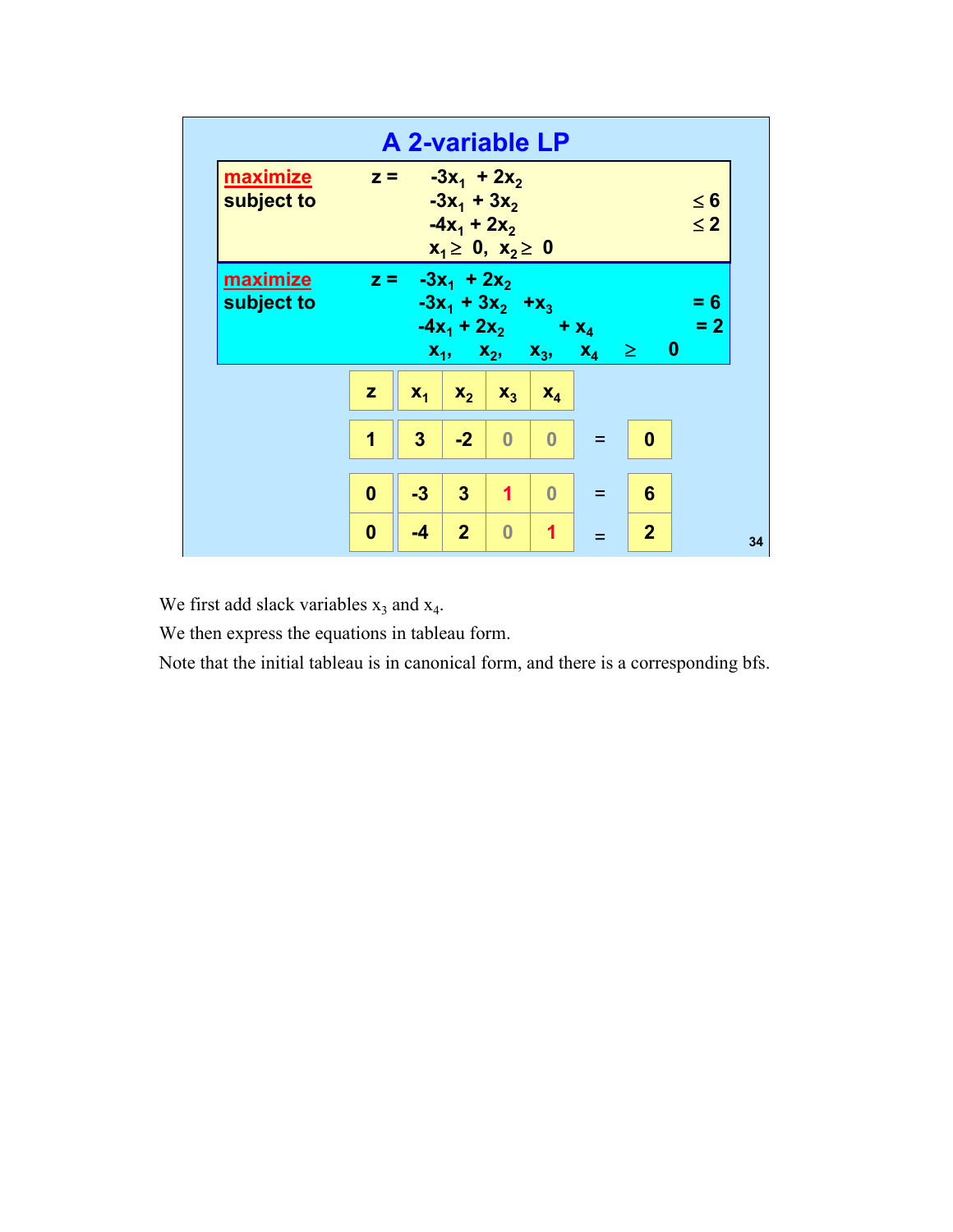

For this particular LP, the feasible region is unbounded, but there will be an optimal solution.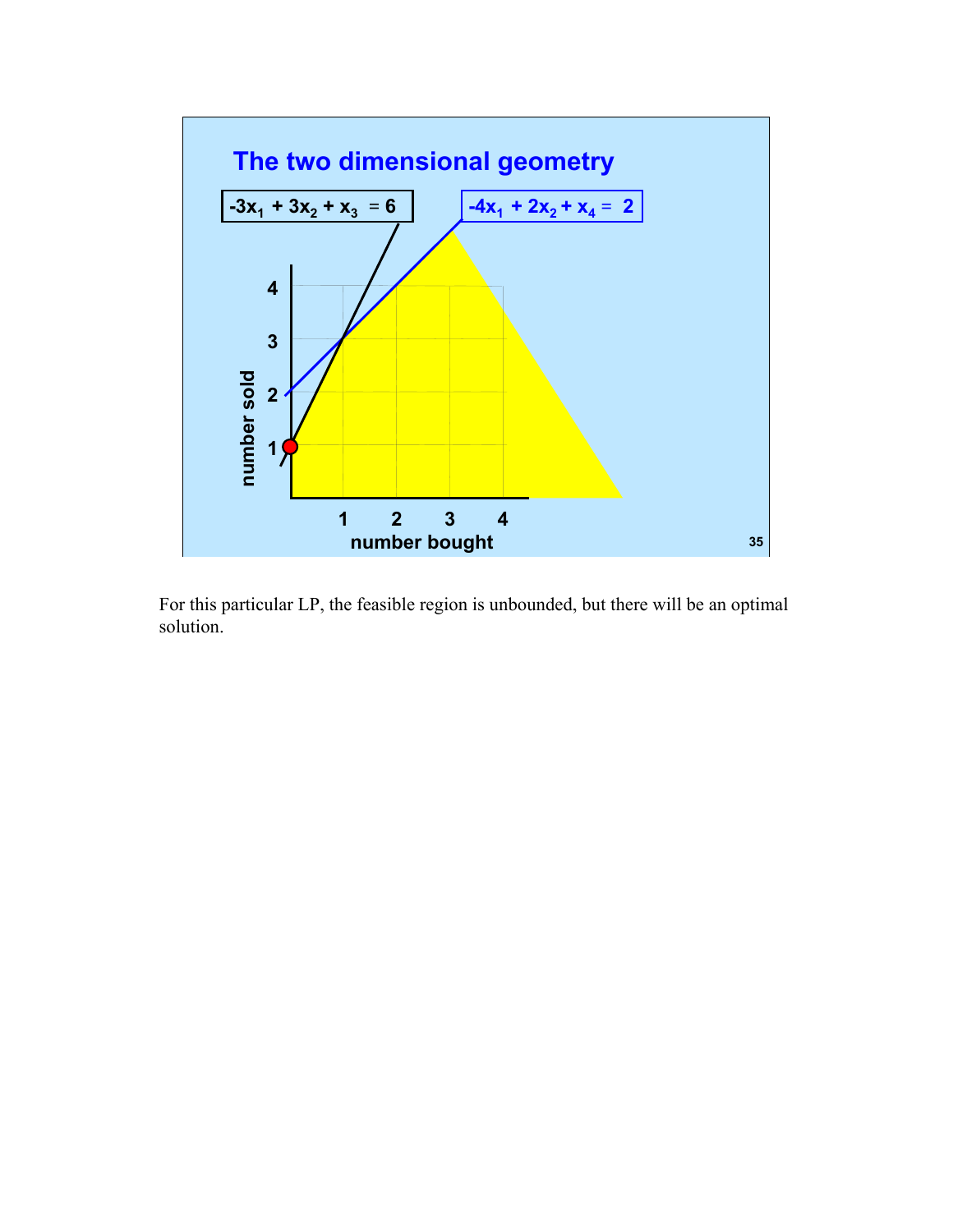

The optimal solution will be  $x_1 = 1$  and  $x_2 = 3$ . The slack variables will both be 0.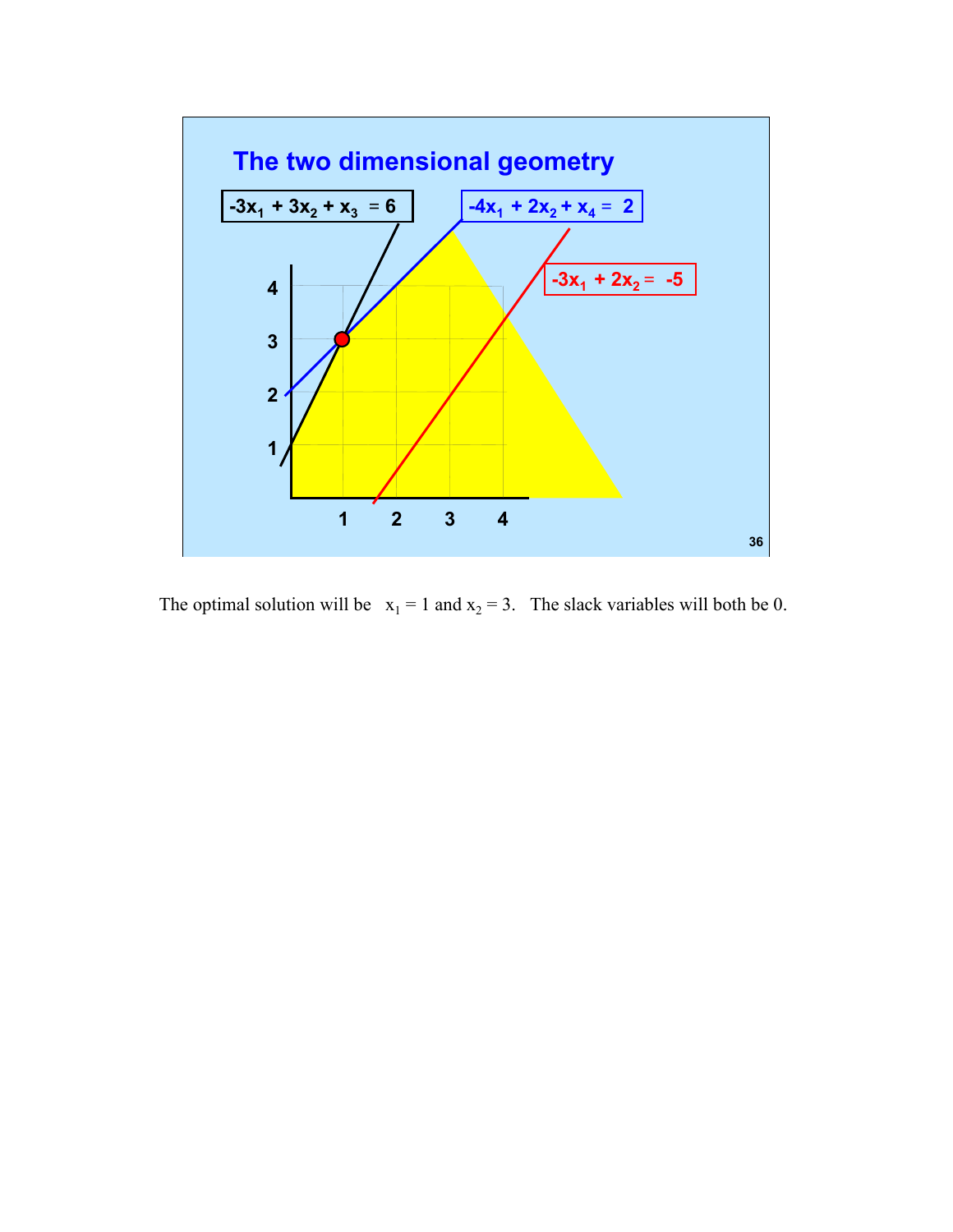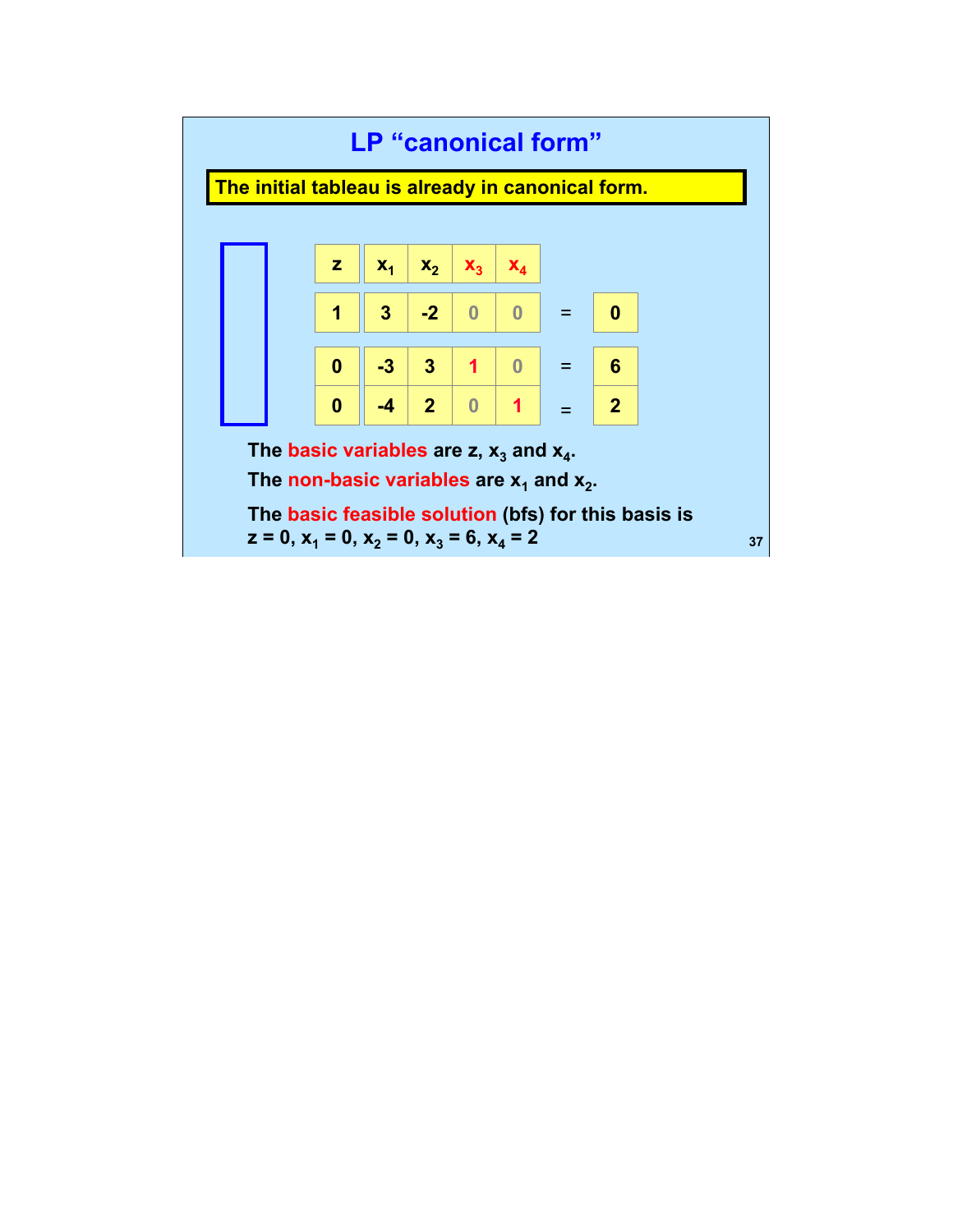

We will discuss next lecture what to do if there is no obvious way of getting a tableau in canonical form.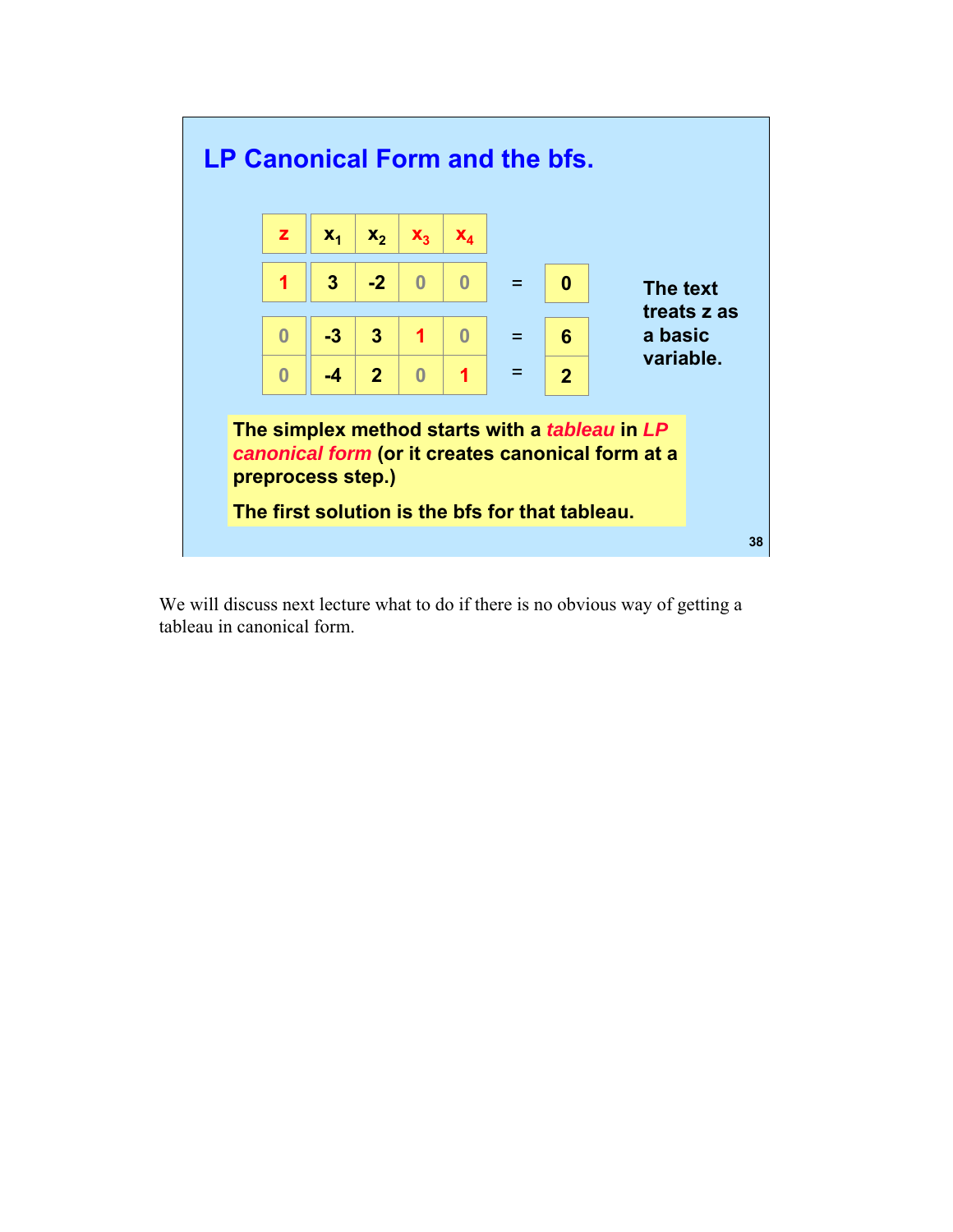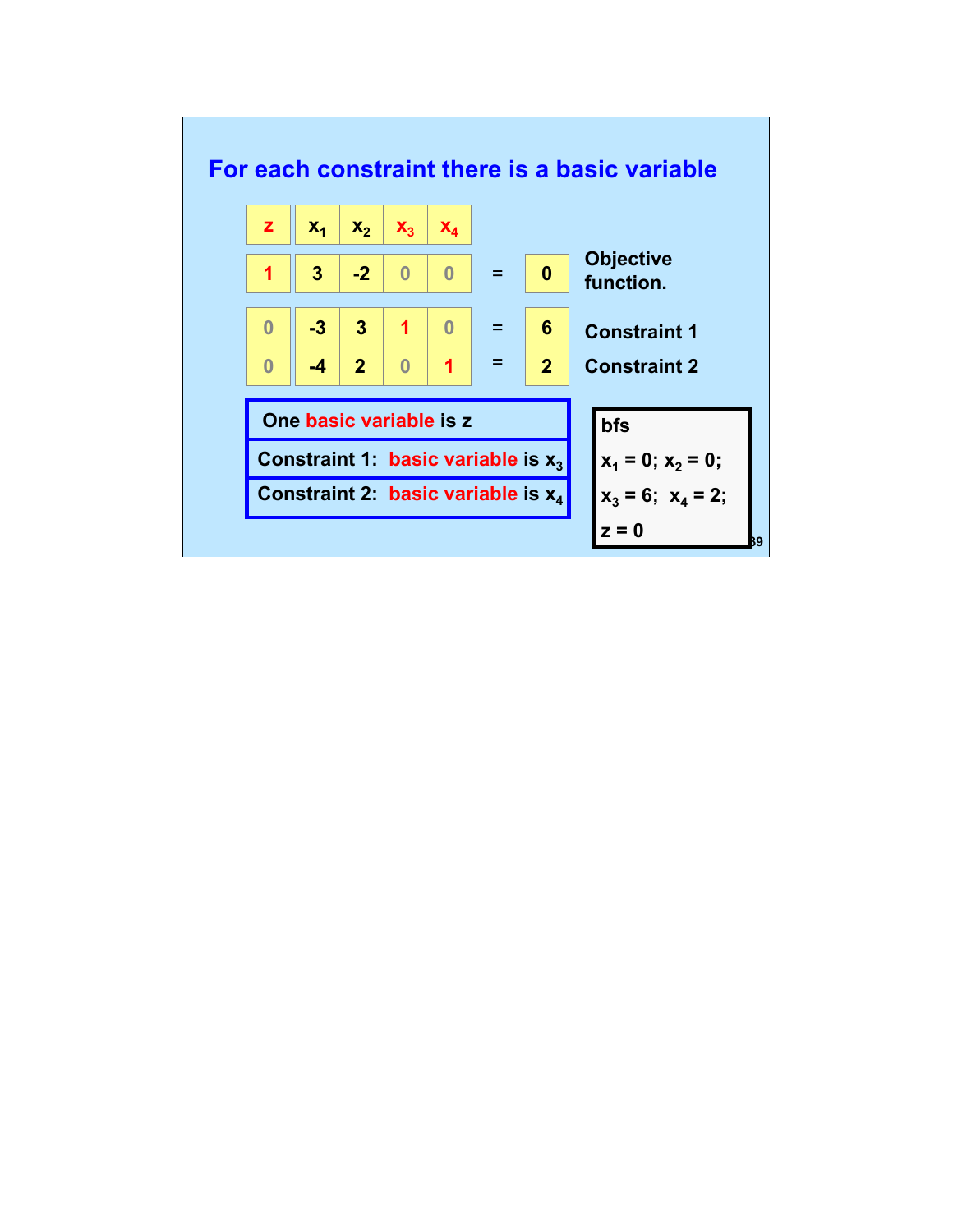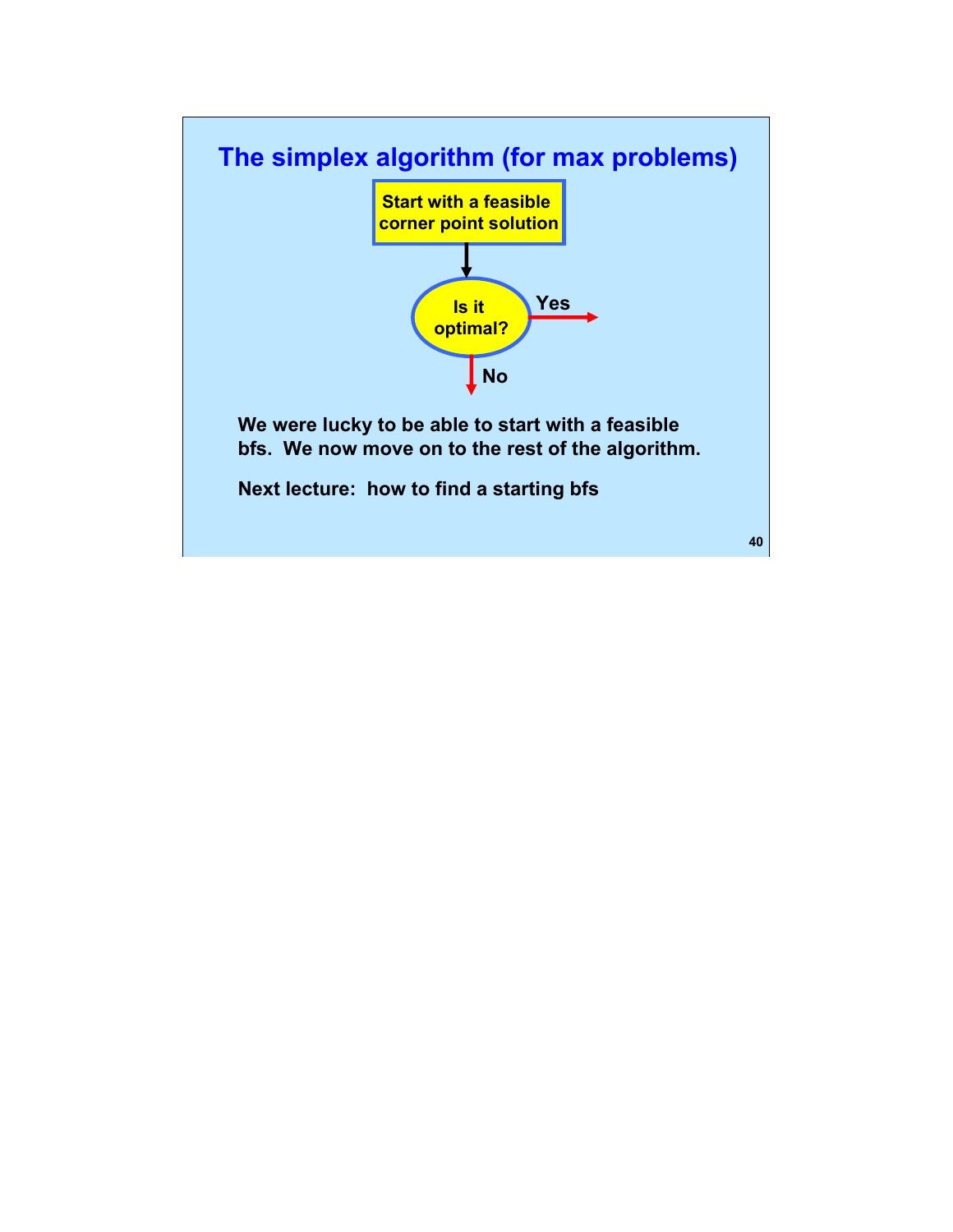

 $z + 3x_1 - 2x_2 = 0.$ 

We can find a better solution by increasing  $x_2$  above 0 and adjusting the current basic variables to get a feasible solution.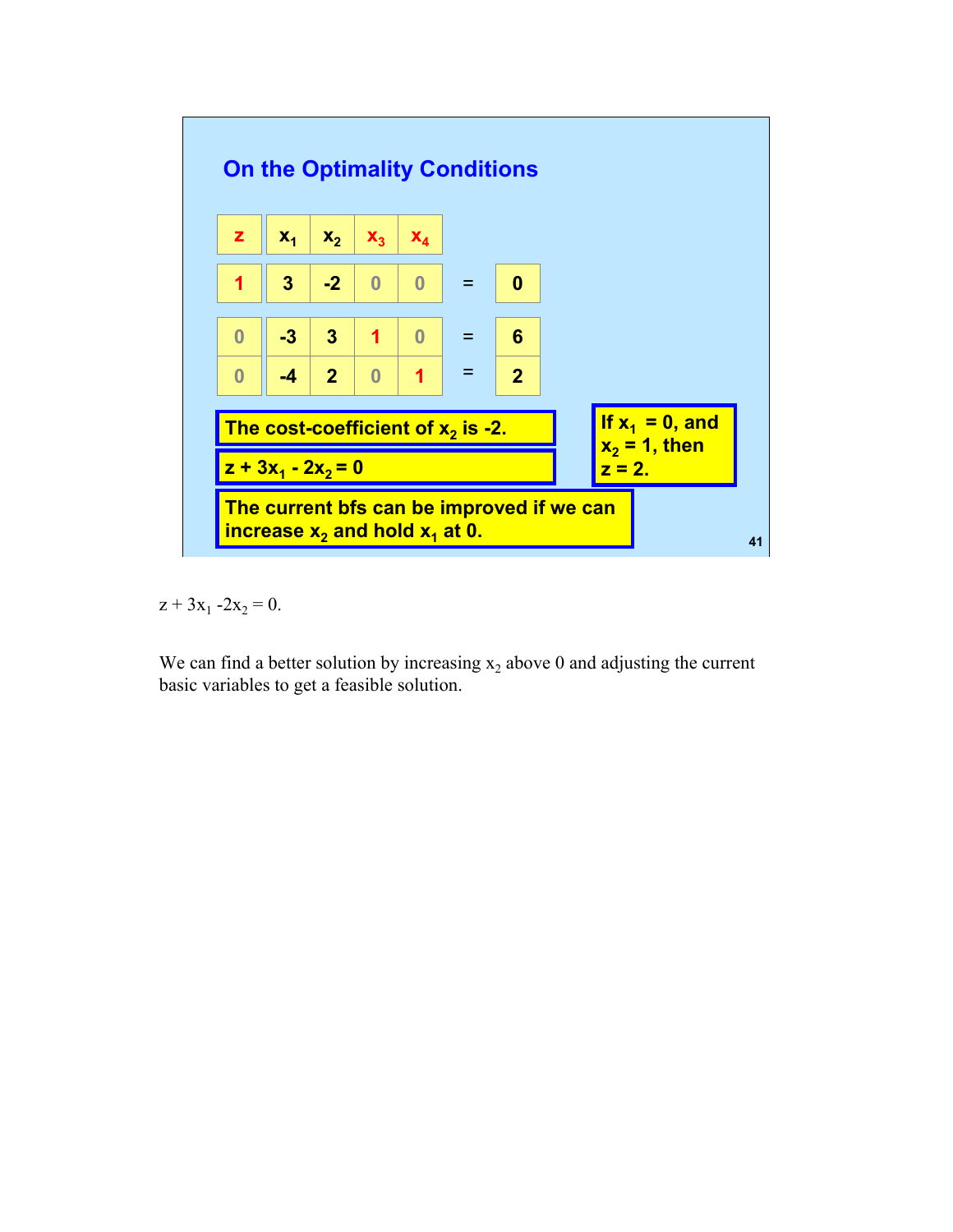

Cleaver and Tim come right to the key issues.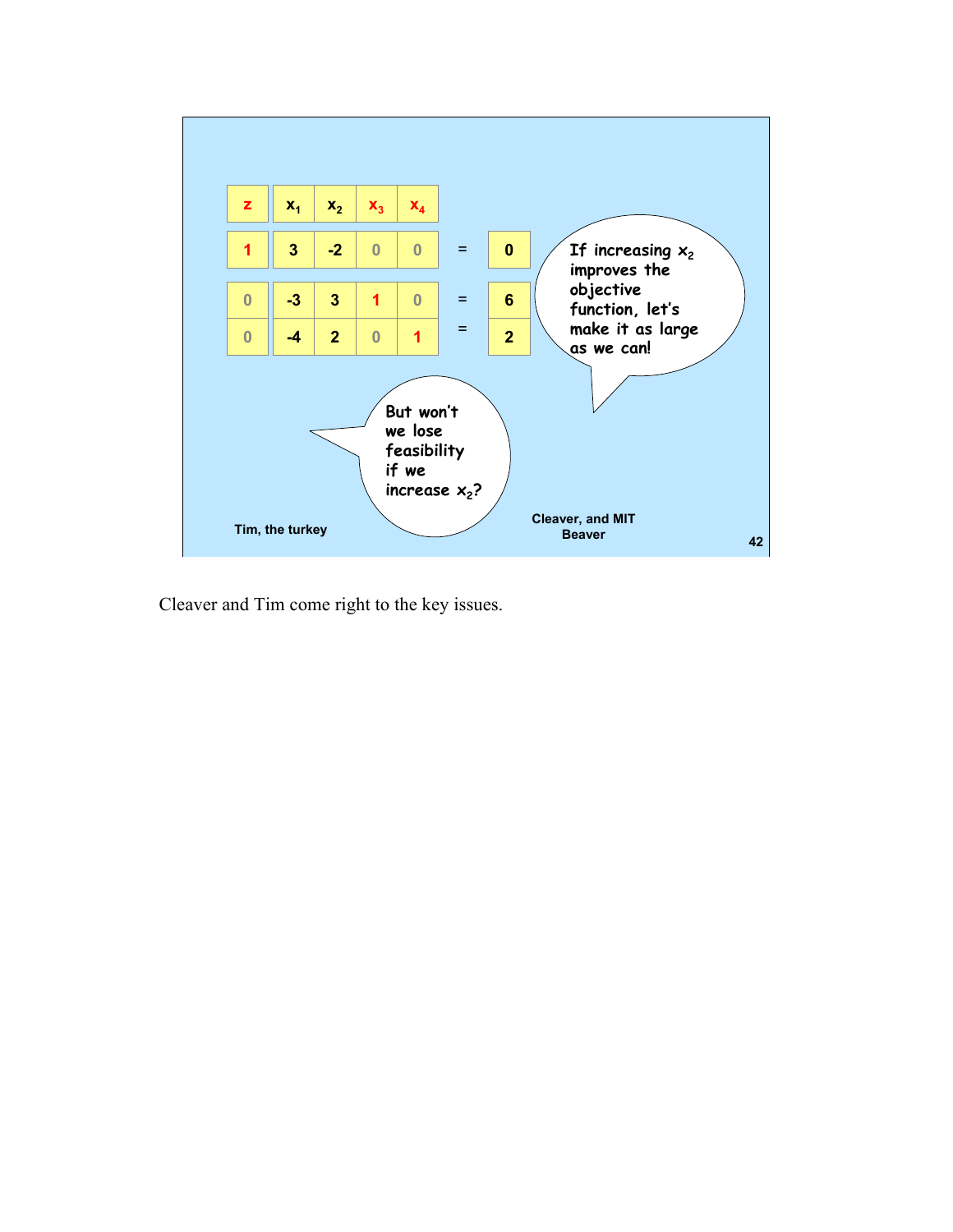

I like Cleaver's enthusiasm for this material.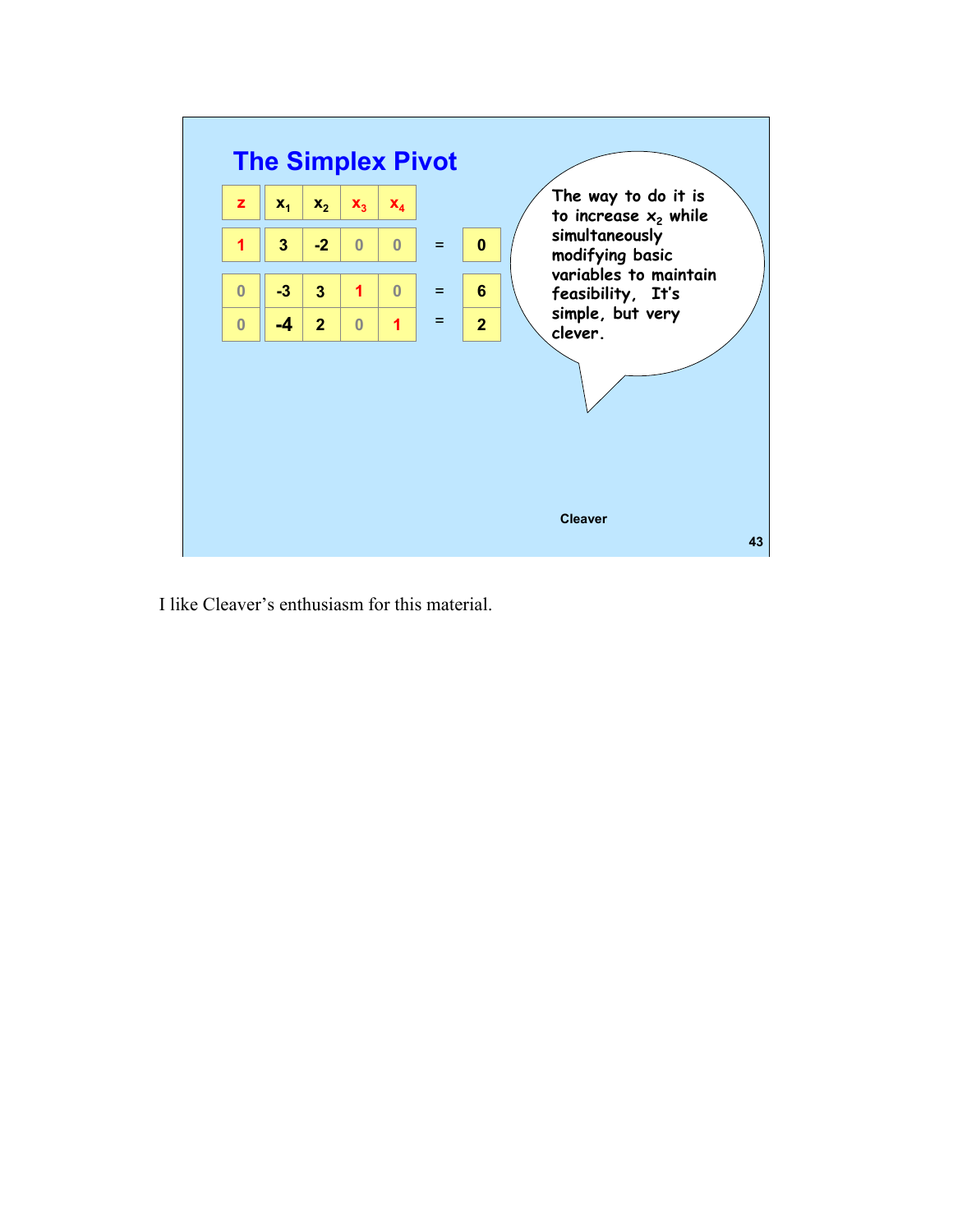

Tim is always asking good questions, even if he doesn't know many of the answers.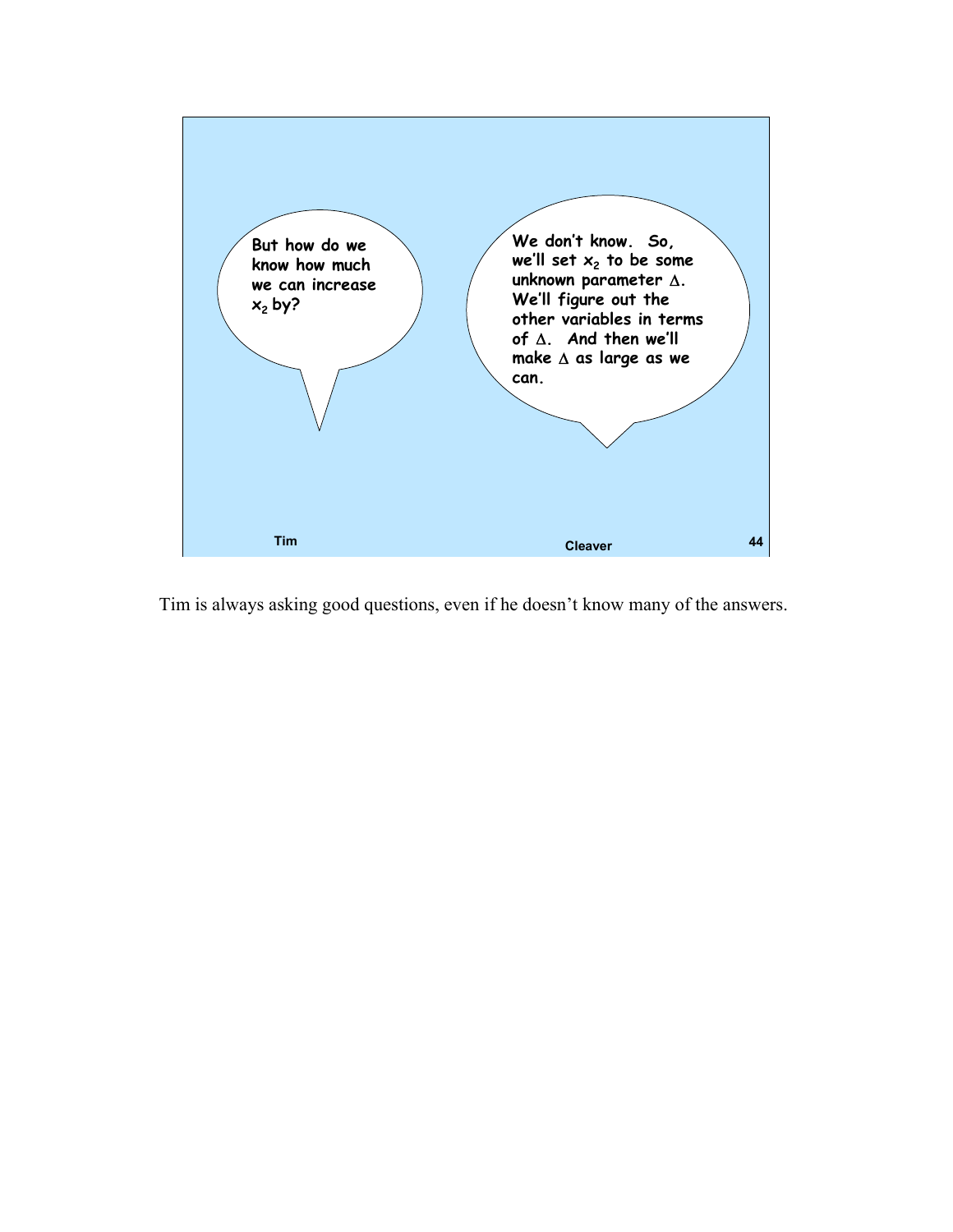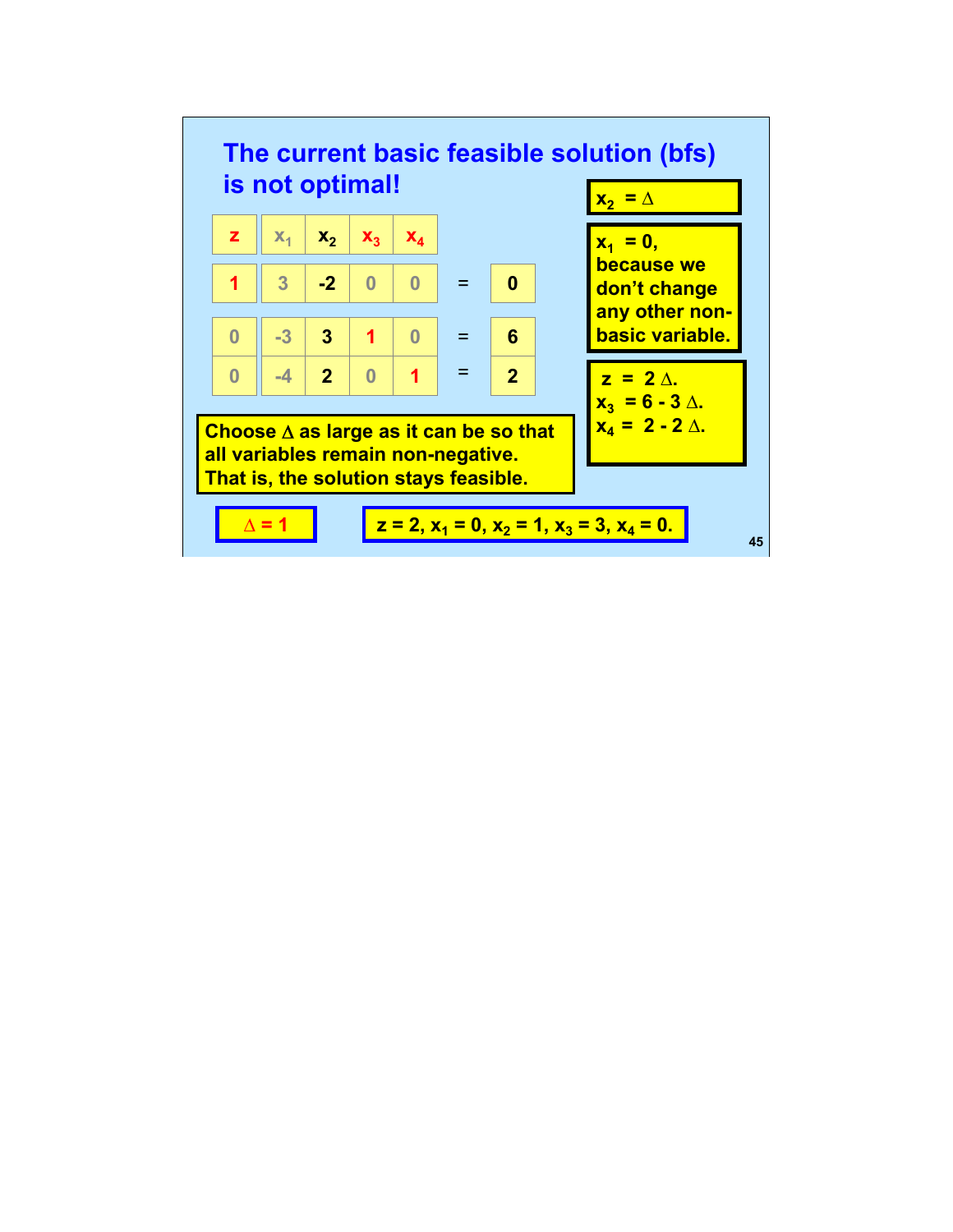

Occasionally, I put myself into the lectures as well.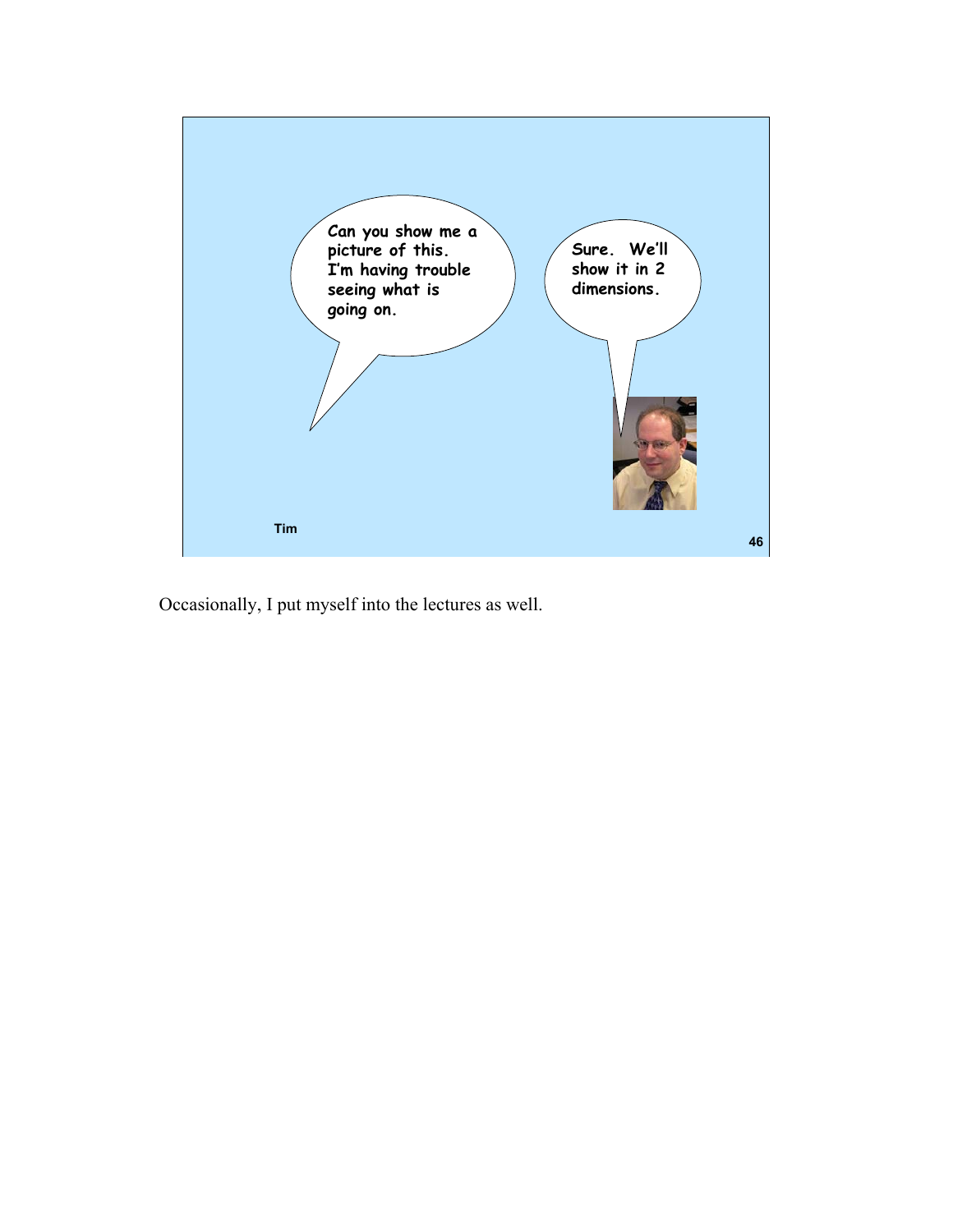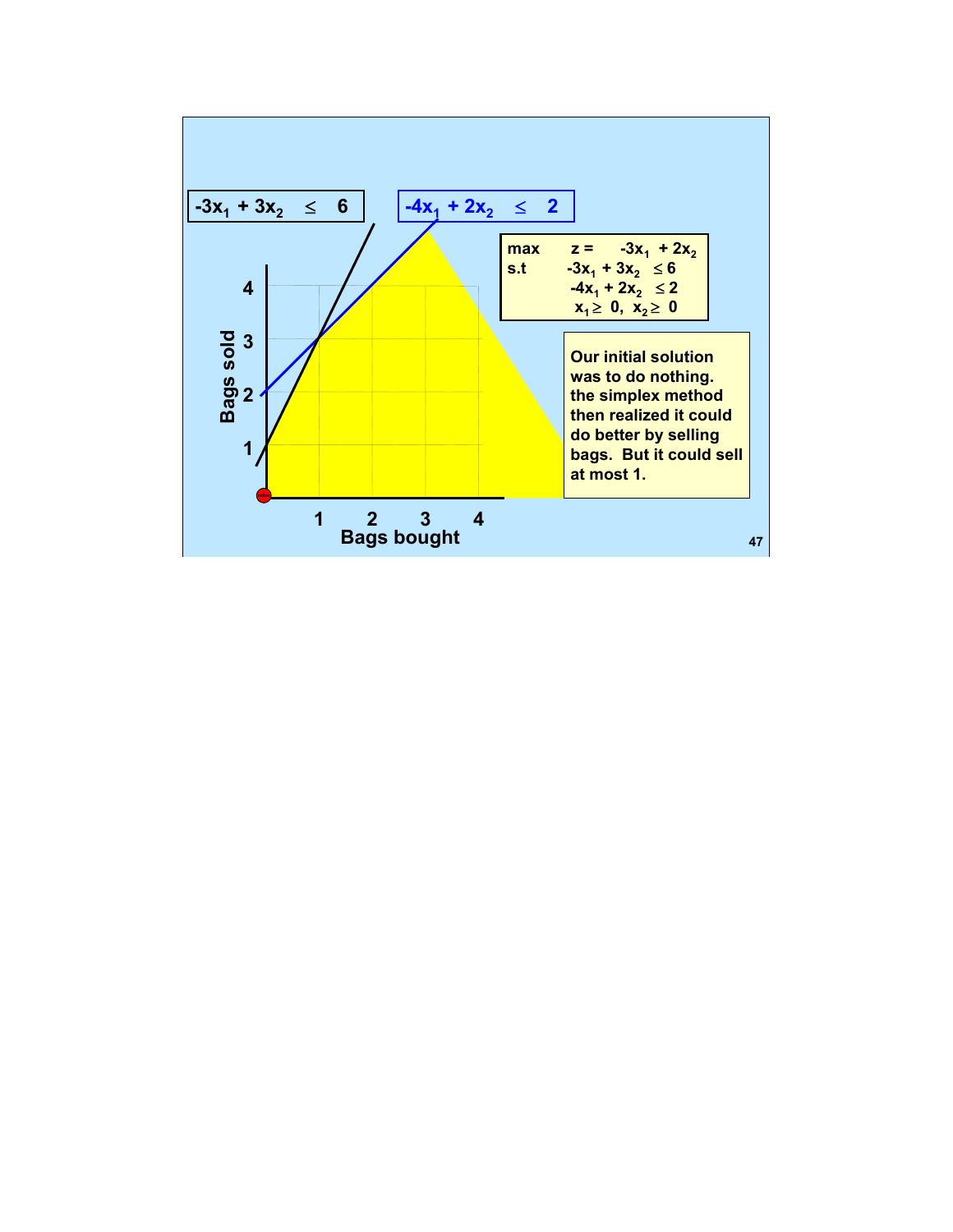

All bfs's correspond to corner point solutions. Ollie knew that, but decided to only tell you about a specific solution.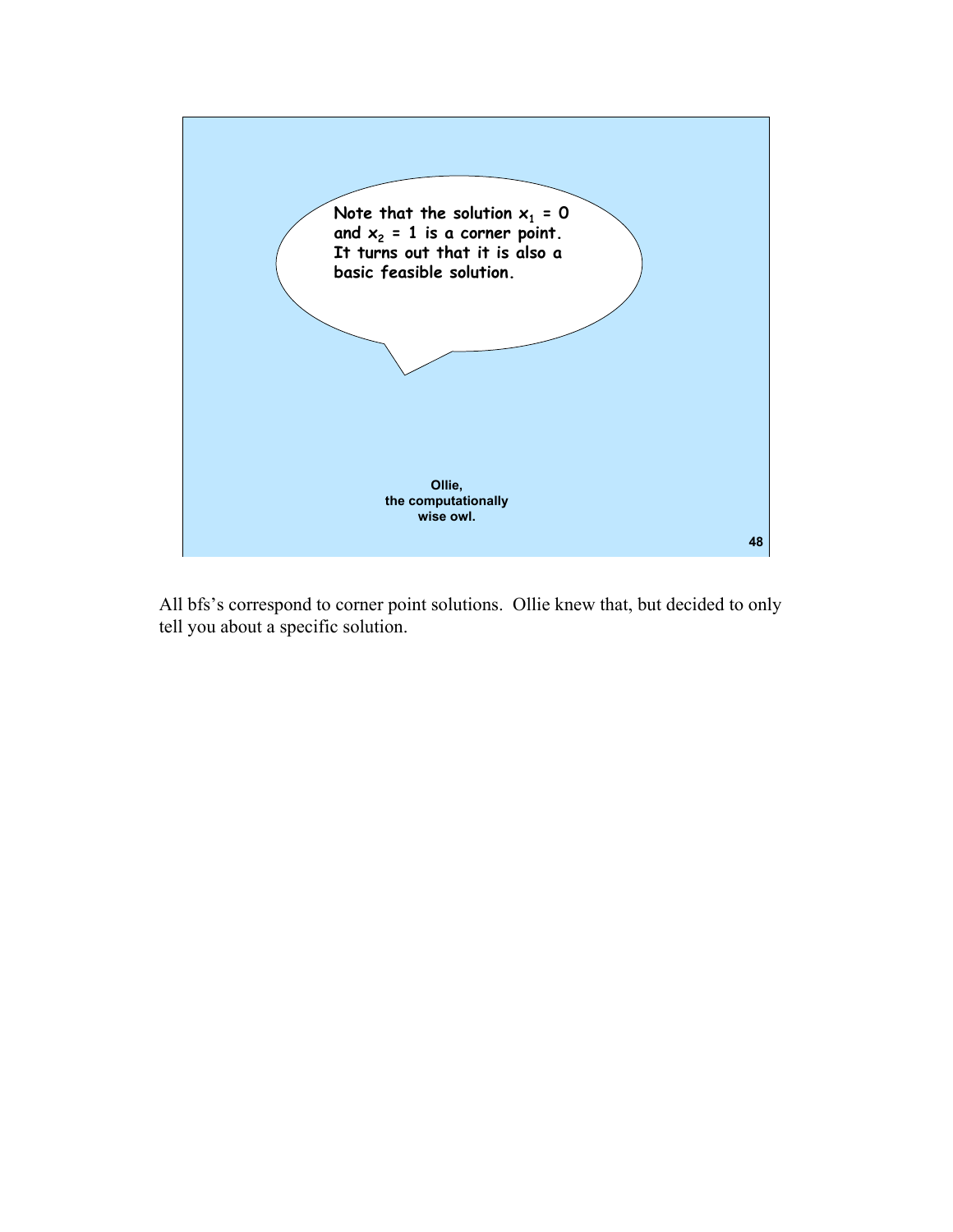

Since  $x_2$  replaces  $x_4$ , the column for  $x_2$  after the iteration (pivot) will be the same as the column for  $x_4$  before the iteration (pivot). In that way, we will still have canonical form after the pivot.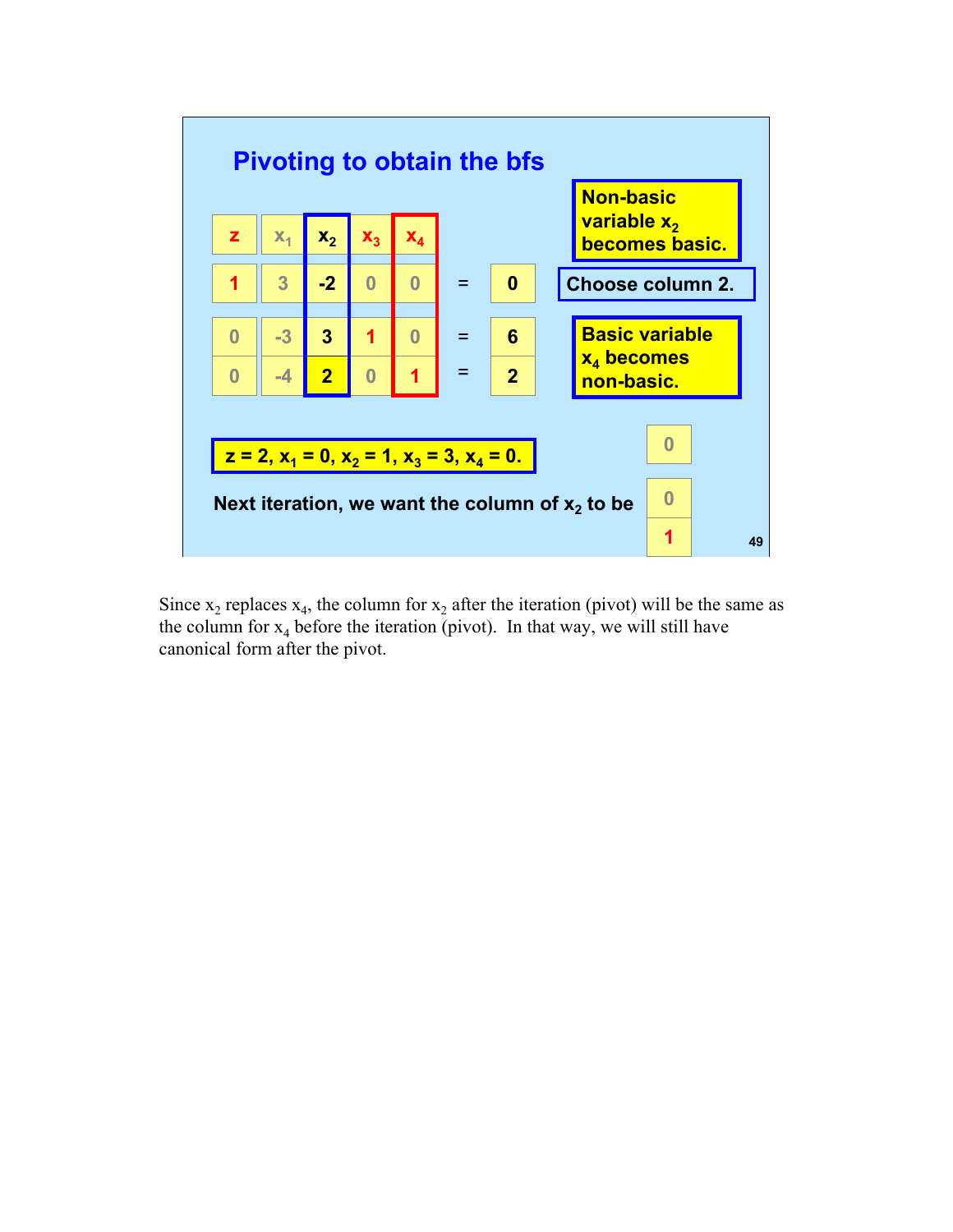

Note that the bfs after the pivot is exactly what we wanted. By letting  $x_2 = \Delta$  and increasing Δ from 0 to 1, we were moving along an edge of the feasible region. At the end of the edge is another corner point.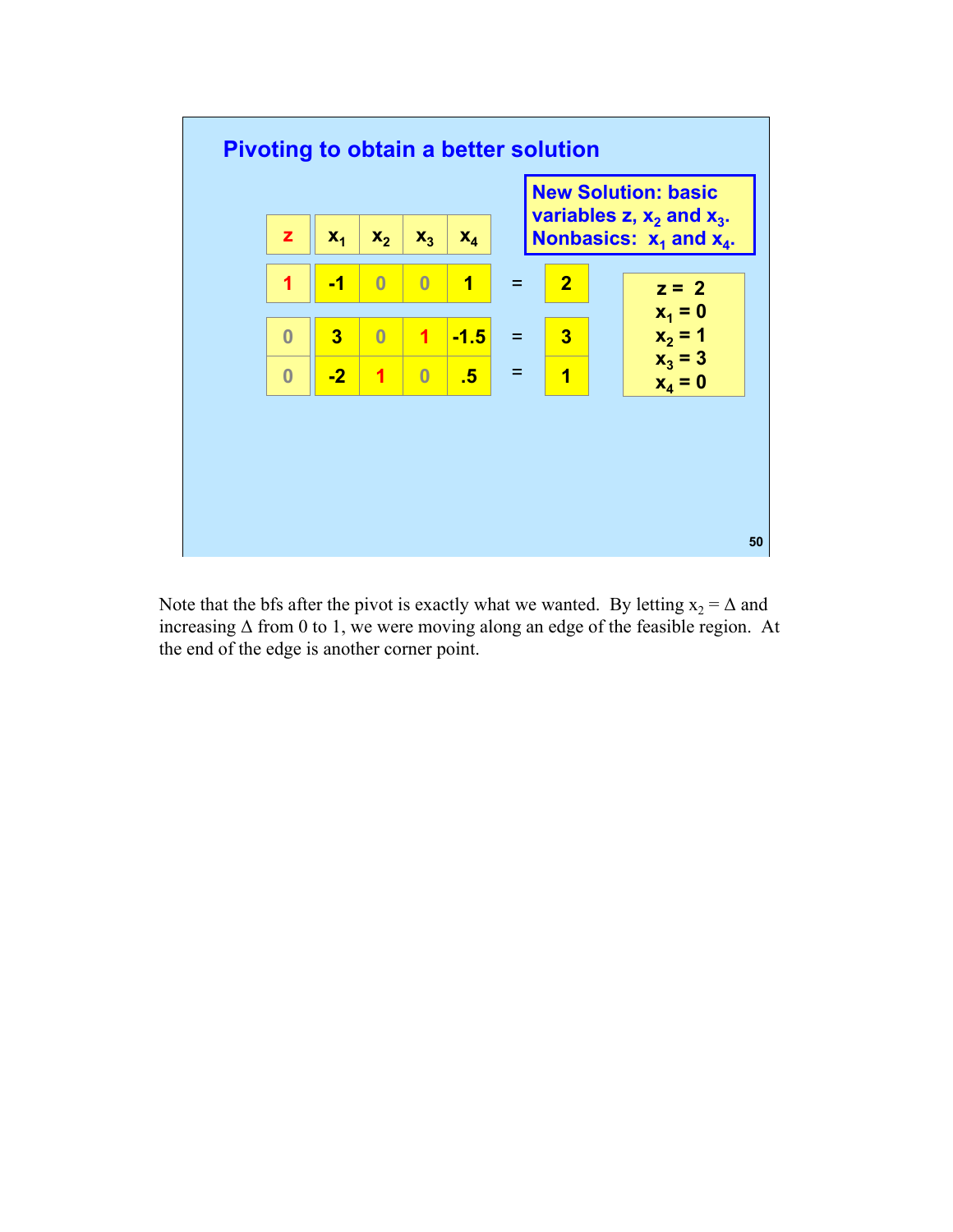# **Summary of Simplex Algorithm**

- **•** Start in canonical form with a basic feasible **solution**
- **1. Check for optimality conditions**
- **2. If not optimal, determine a non-basic variable that should be made positive**
- **3. Increase that non-basic variable, and perform a pivot, obtaining a new bfs**
- **4. Continue until optimal (or unbounded).**

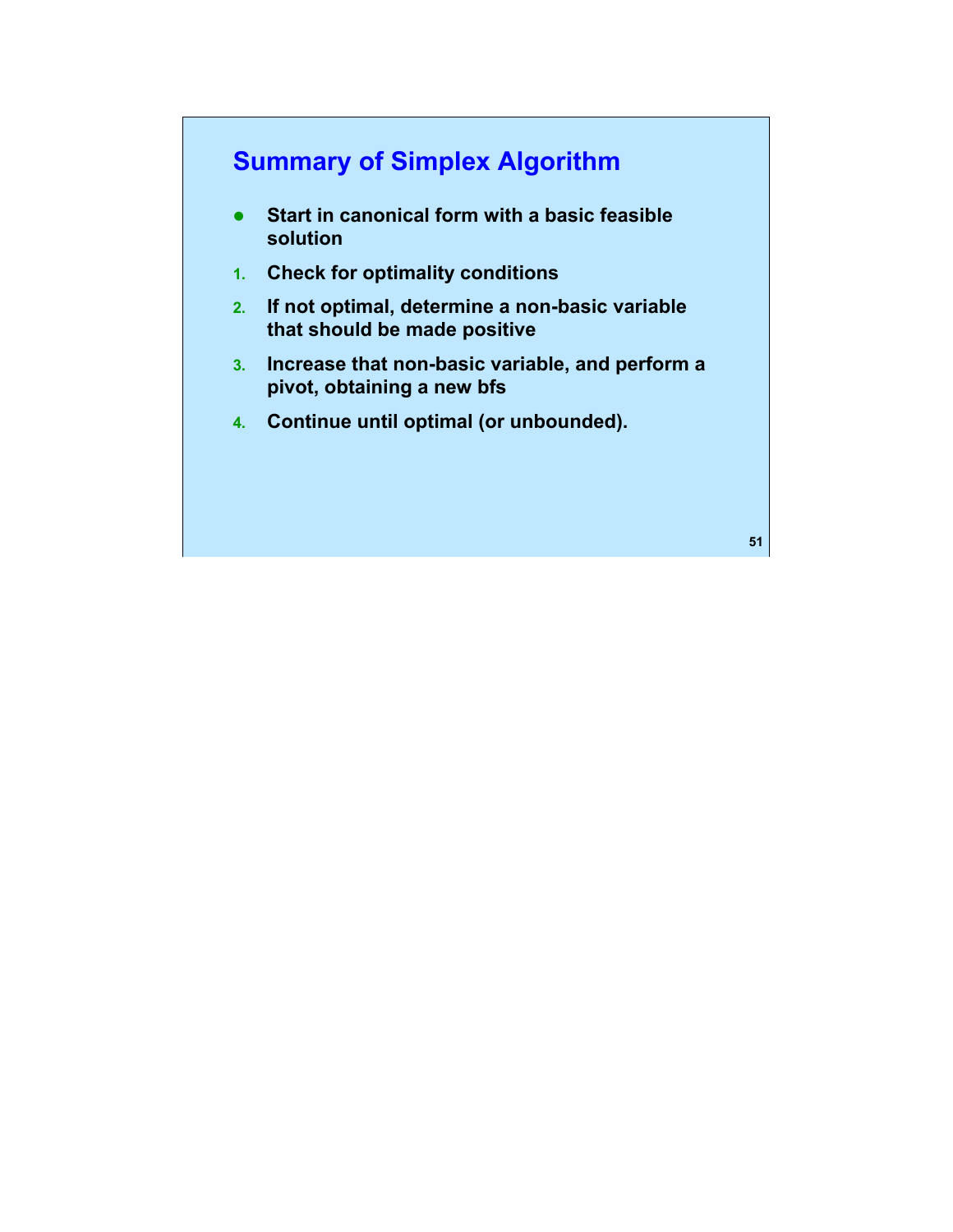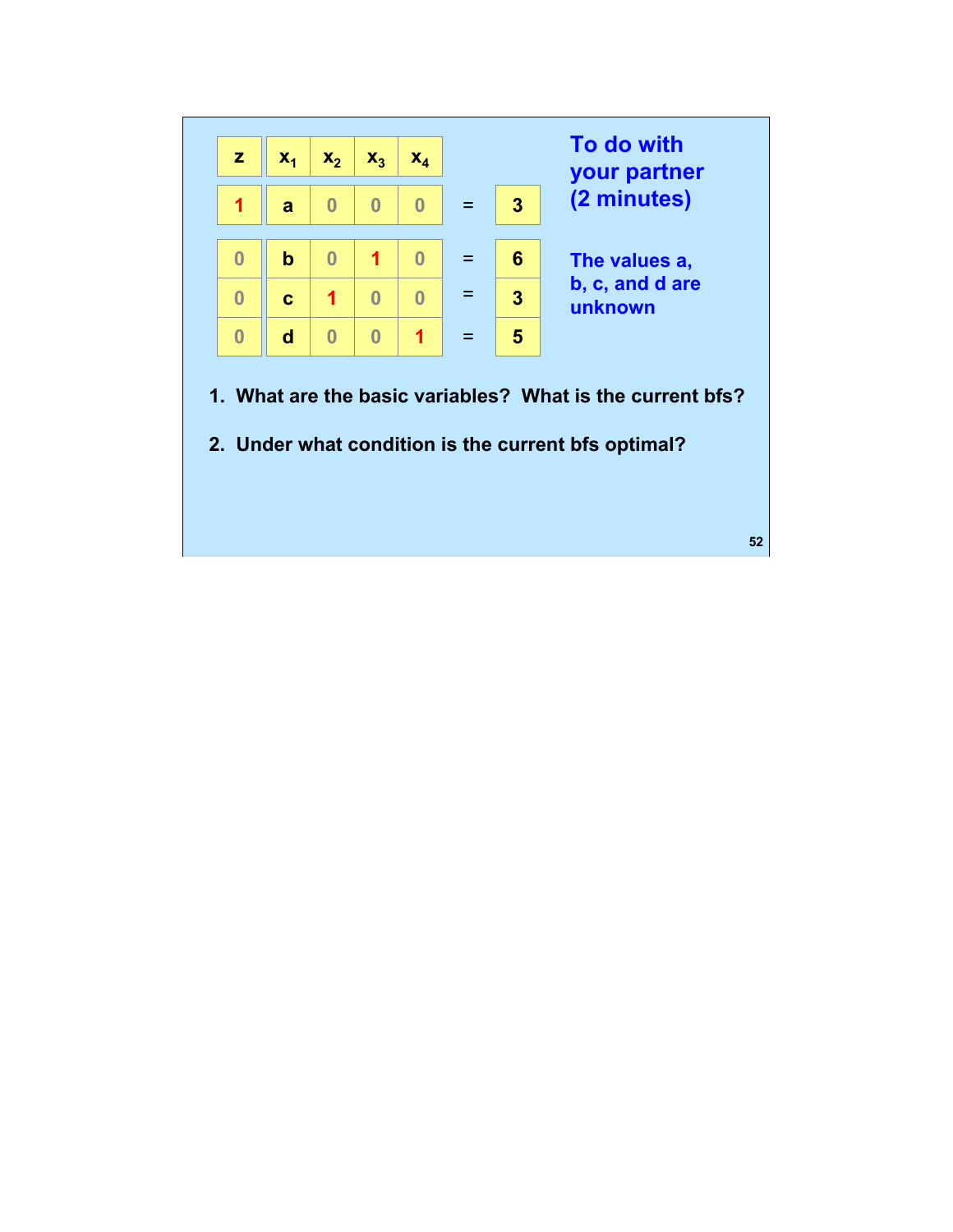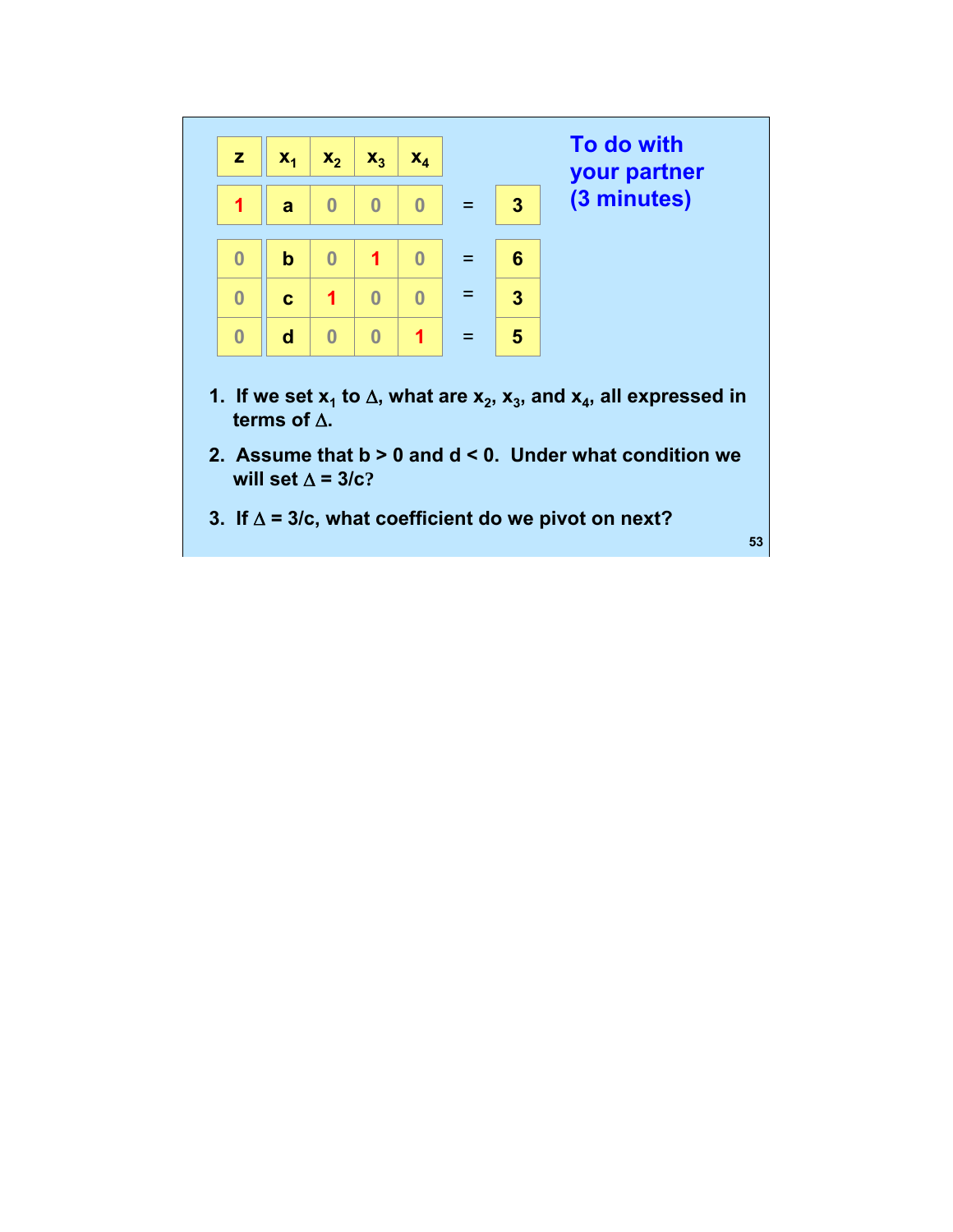# **Recognizing Unboundedness**

**If the non-cost coefficients in the entering column are** ≤ **0, then the solution is** *unbounded* 

| $\mathbf{Z}$ | $X_1$ | $x_2$ | $\mathbf{x}_3$          | $\mathbf{x}_4$ |                | $2 - X_1 + X_4 = 2$                   |
|--------------|-------|-------|-------------------------|----------------|----------------|---------------------------------------|
|              | $-1$  |       | $\overline{\mathbf{0}}$ | $\blacksquare$ | $\overline{2}$ | $z = 2 + \Delta$                      |
|              | $-3$  |       | $\overline{1}$          | $-1.5$         | 3              | $X_1 = \Delta$<br>$x_2 = 1 + 2\Delta$ |
|              | $-2$  |       |                         | .5             |                | $x_3 = 3 + 3\Delta$ .<br>$x_4 = 0$    |

Δ **can grow to** ∞**, and then z goes to** ∞**.**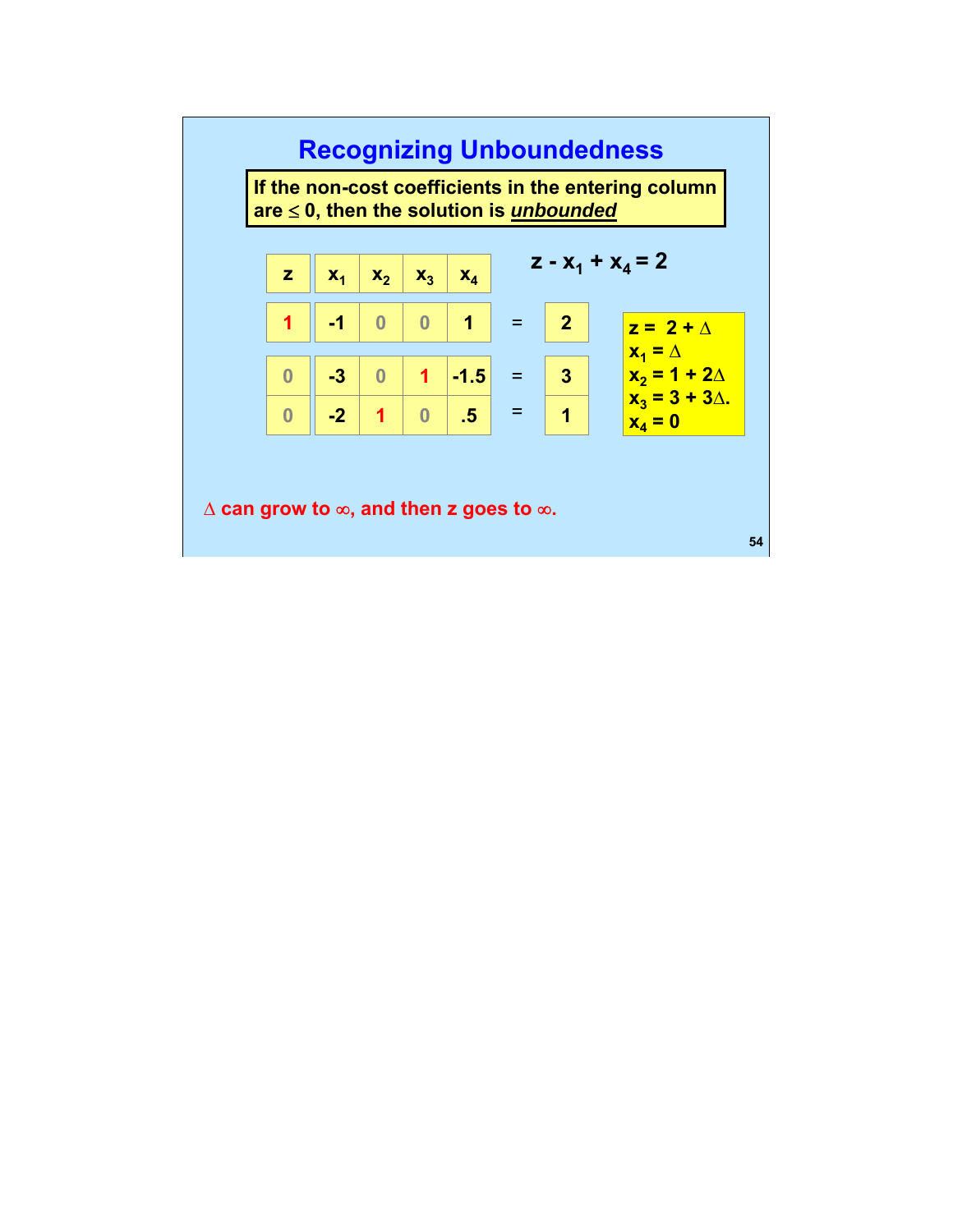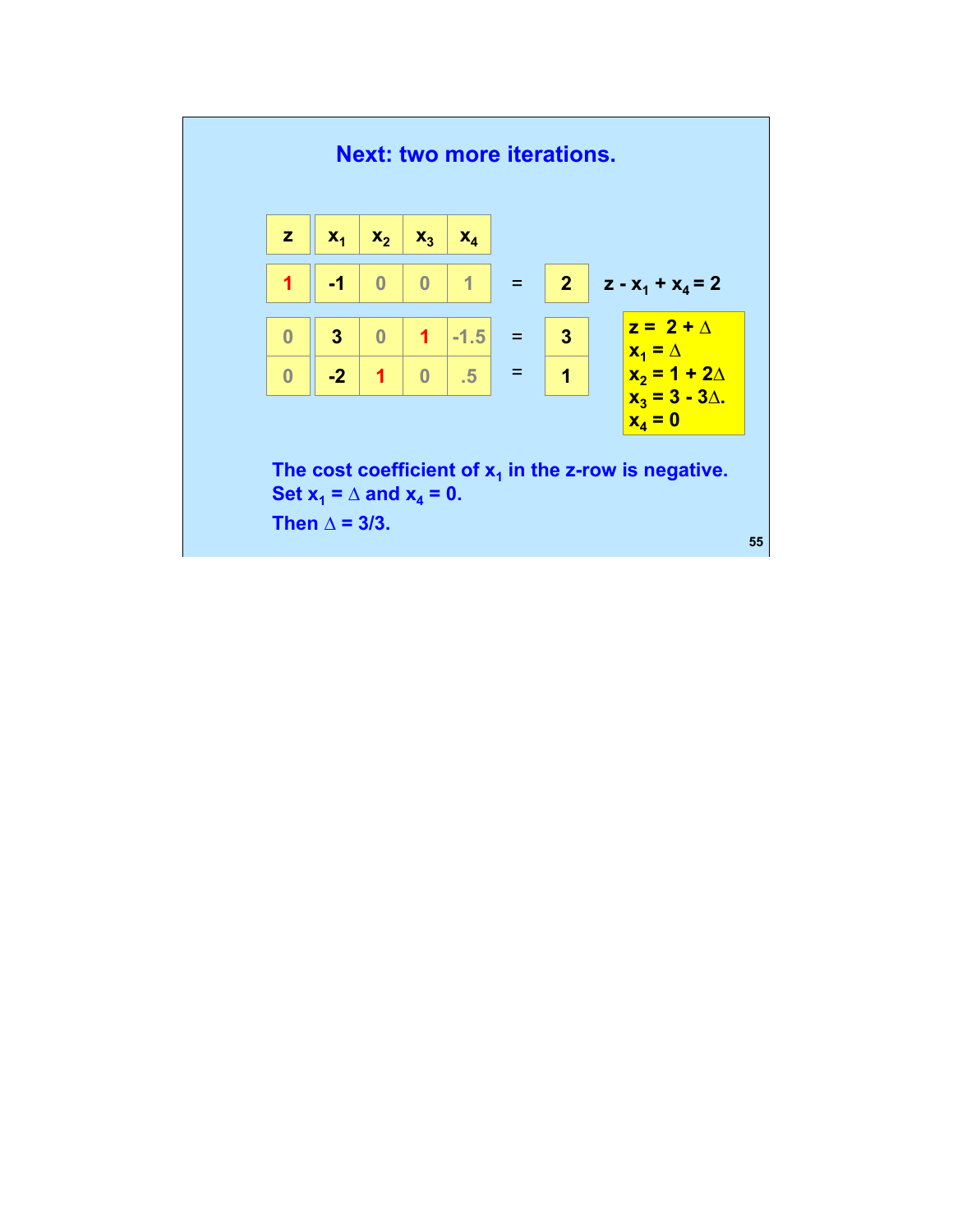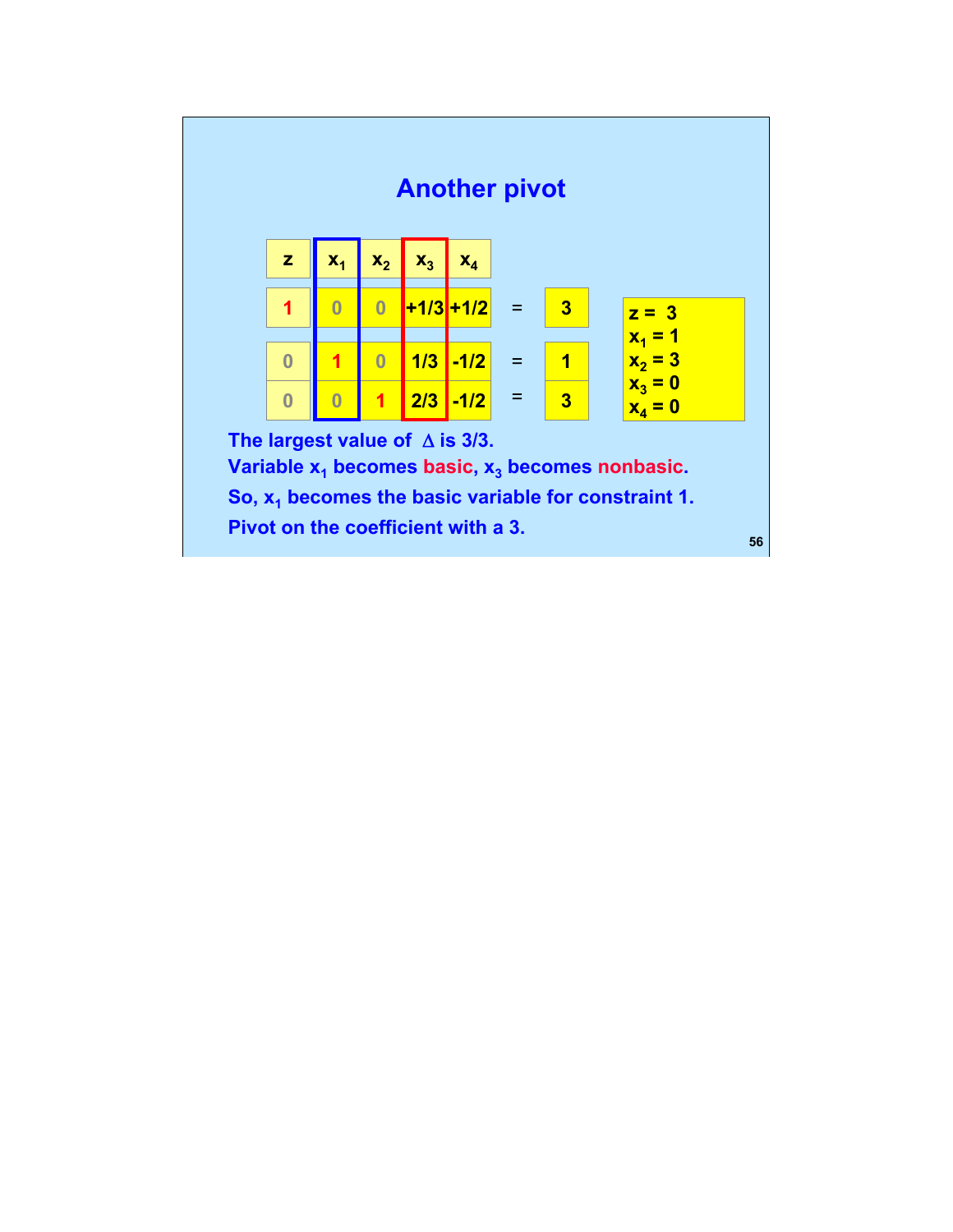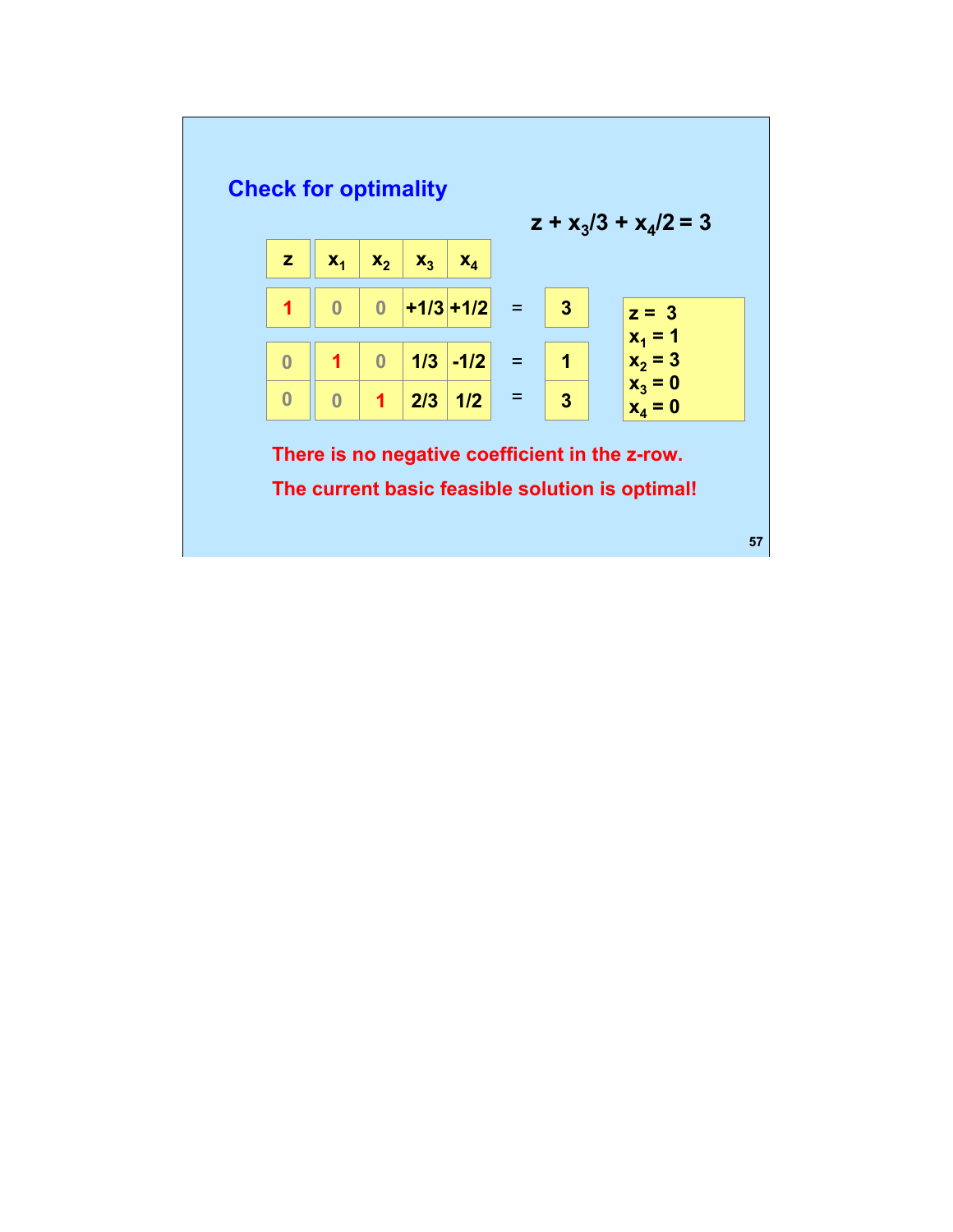

- **Improvement by "moving along an edge."** 
	- **Increase** Δ**, and increase z.**
	- **An approach used in other algorithms, and that shows what is going on.**
- **Improvement by "moving to an adjacent corner point"** 
	- **Move to an adjacent corner point and increase z**
	- **It can be viewed as a "shortcut"**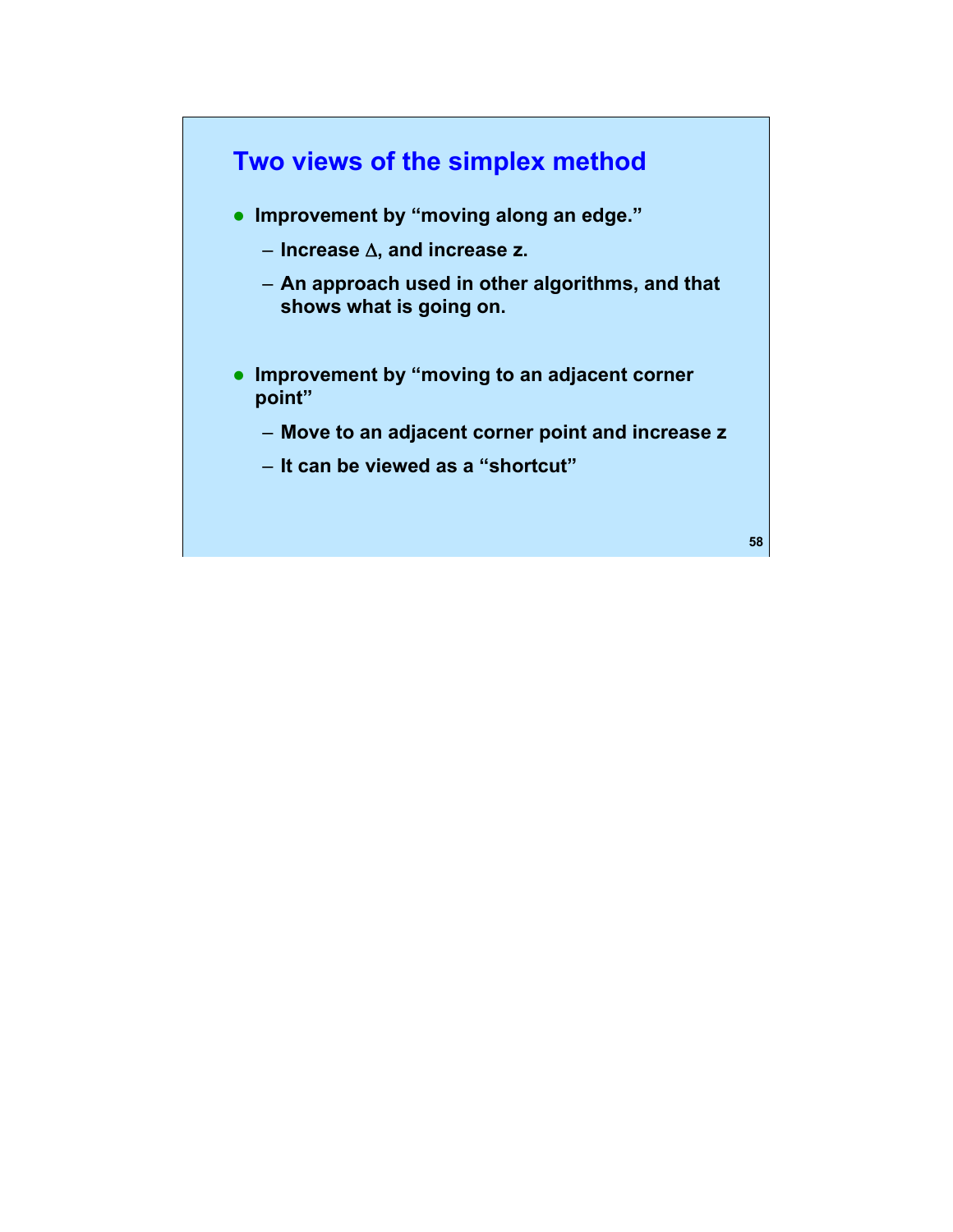# **Summary of Simplex Algorithm Again**

- **•** Start in canonical form with a basic feasible solution
- **1. Check for optimality conditions** 
	- **•** Is there a negative coefficient in the cost row?
- **2. If not optimal, determine a non-basic variable that should be made positive** 
	- **•** Choose a variable with a negative coef. in the cost row.
- **3. Increase that non-basic variable, and perform a pivot, obtaining a new bfs (or unboundedness)** 
	- **•** We will review this step, and show a shortcut
- **4. Continue until optimal (or unbounded).**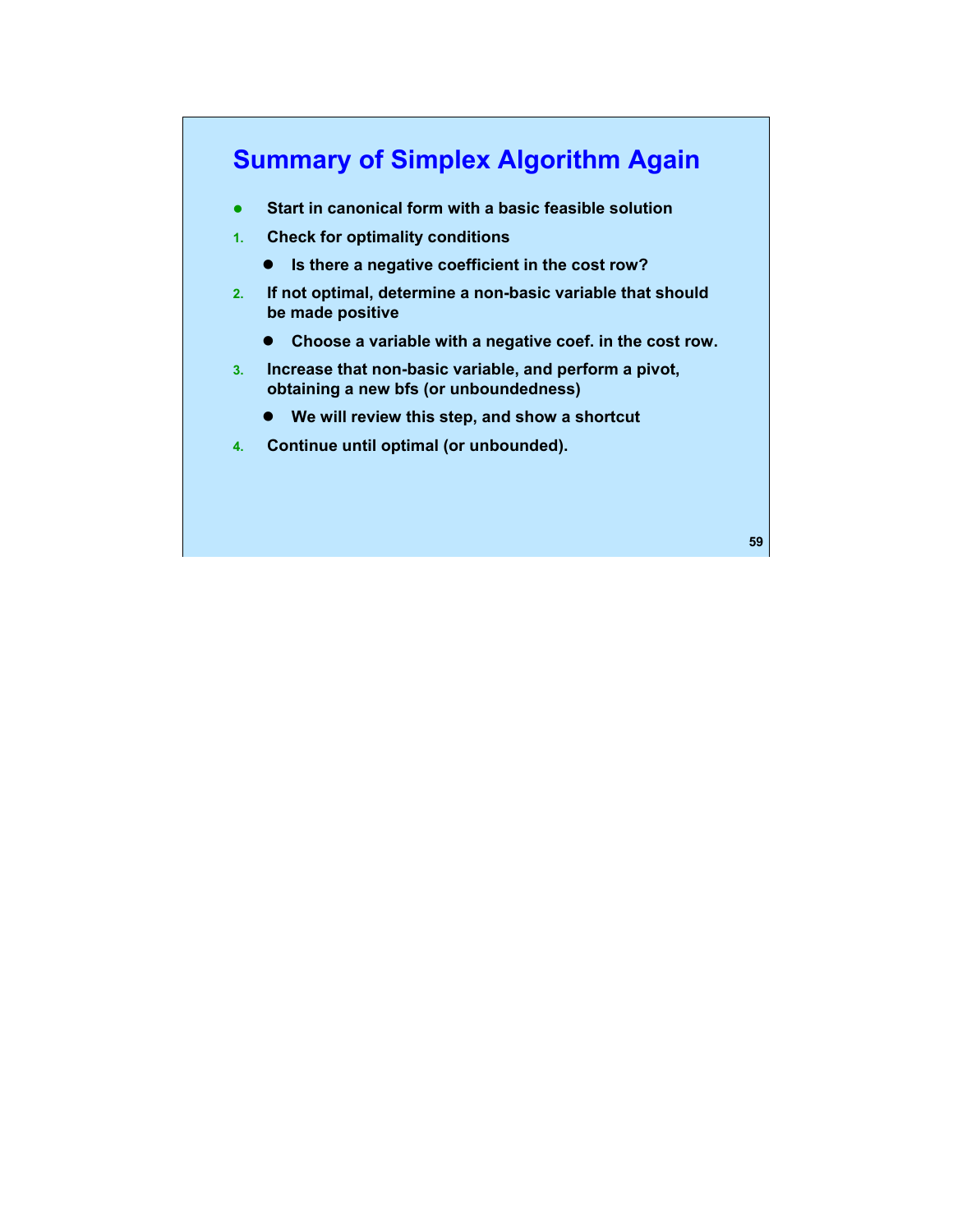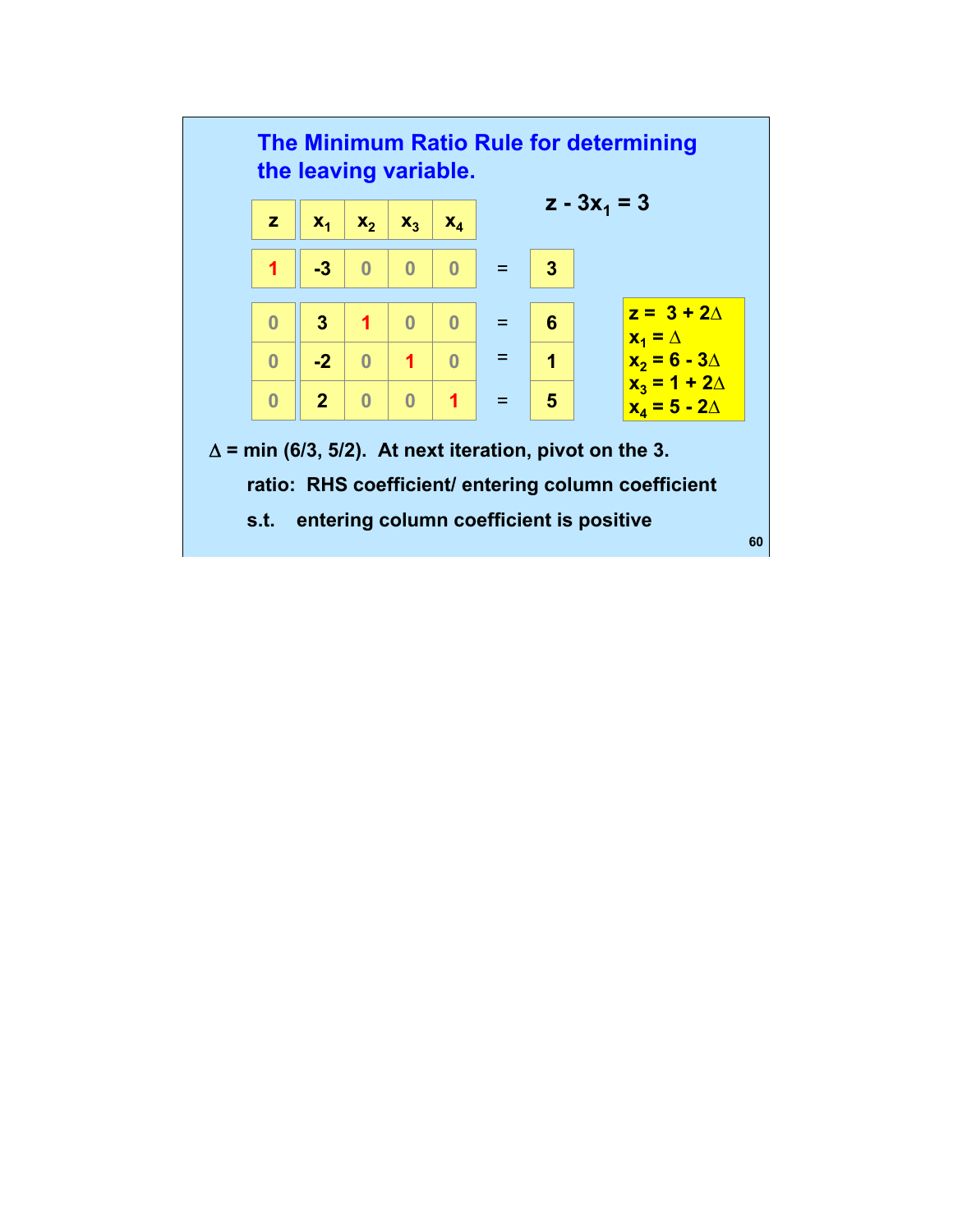## **More on performing a pivot**

- **To determine the column to pivot on, select a variable with a negative cost coefficient**
- **To determine a row to pivot on, select a coefficient according to a minimum ratio rule**
- **Carry out a pivot as one does in solving a system of equations.**